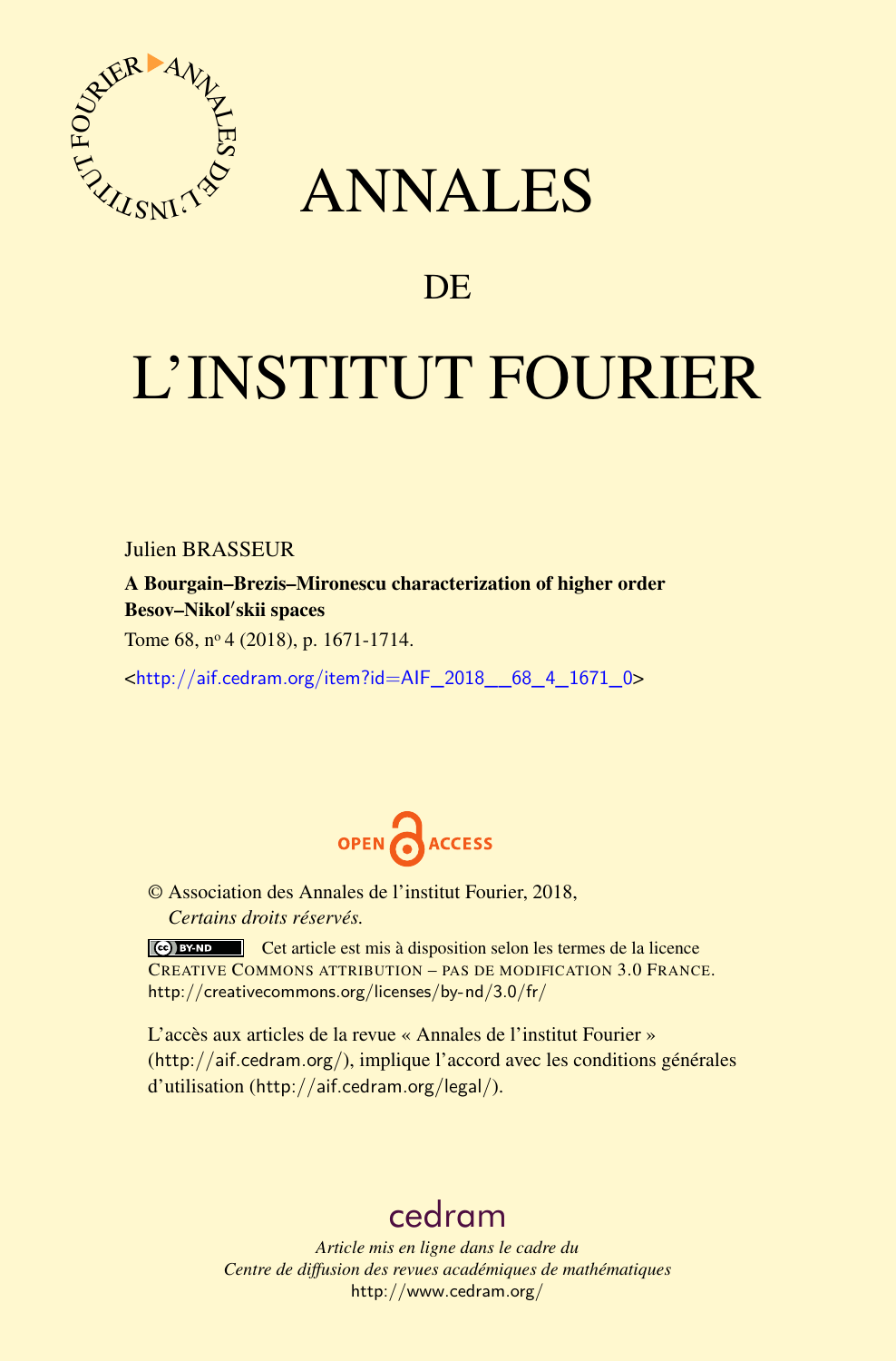## A BOURGAIN–BREZIS–MIRONESCU CHARACTERIZATION OF HIGHER ORDER BESOV-NIKOL'SKII SPACES

#### **by Julien BRASSEUR**

ABSTRACT.  $\qquad$  We study a class of nonlocal functionals in the spirit of the recent characterization of the Sobolev spaces *W*1*,p* derived by Bourgain, Brezis and Mironescu. We show that it provides a common roof to the description of the  $BV(\mathbb{R}^N)$ ,  $W^{1,p}(\mathbb{R}^N)$ ,  $B^s_{p,\infty}(\mathbb{R}^N)$  and  $C^{0,1}(\mathbb{R}^N)$  scales and we obtain new equivalent characterizations for these spaces. We also establish a non-compactness result for sequences and new (non-)limiting embeddings between Lipschitz and Besov spaces which extend the previous known results.

Résumé. — On étudie une classe de fonctionnelles non-locales dans l'esprit de la récente caractérisation des espaces de Sobolev  $W^{1,p}$  obtenue par Bourgain, Brezis et Mironescu. On montre que celle-ci fournit un cadre unifié qui permet de décrire simultanément les espaces  $BV(\mathbb{R}^N)$ ,  $W^{1,p}(\mathbb{R}^N)$ ,  $B^s_{p,\infty}(\mathbb{R}^N)$  et  $C^{0,1}(\mathbb{R}^N)$ , et on obtient de nouvelles caractérisations de ces espaces. On établit également un résultat de non-compacité ainsi que de nouvelles (non-)injections limites entre espaces de Lipschitz et de Besov qui étendent les résultats connus.

#### **1. Introduction**

#### **1.1. A brief state of art**

Let  $(\rho_{\varepsilon})_{\varepsilon>0} \subset L^1(\mathbb{R}^N)$  be a sequence of mollifiers, i.e. a sequence of functions satisfying

<span id="page-1-0"></span>(1.1) 
$$
\begin{cases} \rho_{\varepsilon} \geqslant 0 \text{ in } \mathbb{R}^{N} \text{ for any } \varepsilon > 0, \\ \int_{\mathbb{R}^{N}} \rho_{\varepsilon}(z) dz = 1 \text{ for an } \varepsilon > 0, \\ \lim_{\varepsilon \downarrow 0} \int_{|z| \geqslant \delta} \rho_{\varepsilon}(z) dz = 0 \text{ for all } \delta > 0. \end{cases}
$$

Keywords: Fractional spaces, higher order Besov spaces, Nikol'skii spaces, nonlocal functionals, limiting embeddings, non-compactness.

<sup>2010</sup> Mathematics Subject Classification: 46E35.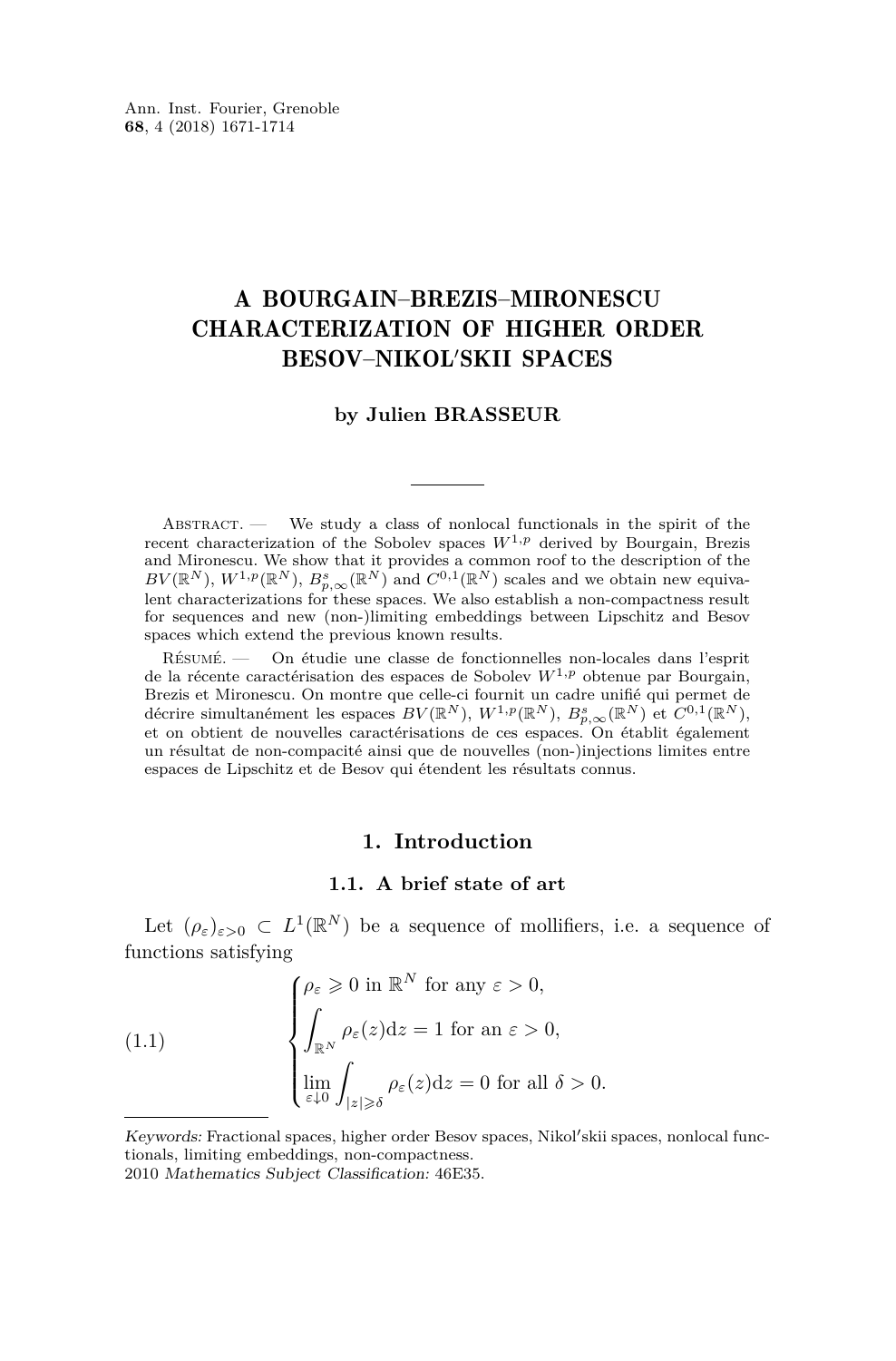Let  $M \in \mathbb{N}^*$ ,  $1 \leqslant p < \infty$  and  $s \in (0, M]$ . We are interested in the properties of functions  $f \in L^p(\mathbb{R}^N)$ , satisfying

<span id="page-2-0"></span>(1.2) 
$$
\int_{\mathbb{R}^N} \rho_{\varepsilon}(h) \, \omega \left( \int_{\mathbb{R}^N} \frac{|\Delta_h^M f(x)|^p}{|h|^{sp}} \, dx \right) dh \leq C \quad \text{as } \varepsilon \downarrow 0,
$$

where  $\omega : \mathbb{R}_+ \to \mathbb{R}_+$  is an increasing, concave function and  $\Delta_h^M f(x)$  stands for the usual *M*-th order forward difference of *f* given by

<span id="page-2-3"></span>(1.3) 
$$
\Delta_h^M f(x) := \sum_{j=0}^M (-1)^{M-j} \binom{M}{j} f(x + hj), \quad x, h \in \mathbb{R}^N.
$$

The assumptions on  $\omega$  will be made precise later on.

Functionals of the type of [\(1.2\)](#page-2-0) were initially introduced by Bourgain, Brezis and Mironescu [\[6,](#page-42-0) [7\]](#page-42-1) to obtain a new characterization of the Sobolev space  $W^{1,p}(\mathbb{R}^N)$ . Namely, for  $M = s = 1$  and  $\omega(t) = t$ , [\(1.2\)](#page-2-0) reads

<span id="page-2-1"></span>(1.4) 
$$
\int_{\mathbb{R}^N} \int_{\mathbb{R}^N} \rho_{\varepsilon}(h) \frac{|f(x+h) - f(x)|^p}{|h|^p} dx dh \leq C \quad \text{as } \varepsilon \downarrow 0,
$$

and the result of Bourgain, Brezis and Mironescu states that, any  $f \in$  $L^p(\mathbb{R}^N)$  satisfying [\(1.4\)](#page-2-1) belongs to the Sobolev space  $W^{1,p}(\mathbb{R}^N)$  if  $1 < p <$  $\infty$ , or to  $BV(\mathbb{R}^N)$  if  $p=1$ , provided  $(\rho_{\varepsilon})_{\varepsilon>0}$  is radial. More precisely, they have shown that

$$
(1.5) \qquad \lim_{\varepsilon \downarrow 0} \int_{\mathbb{R}^N} \int_{\mathbb{R}^N} \rho_{\varepsilon}(h) \frac{|f(x+h) - f(x)|^p}{|h|^p} \mathrm{d}x \mathrm{d}h = K_{p,N} \|\nabla f\|_{L^p(\mathbb{R}^N)}^p,
$$

where

$$
K_{p,N} := \int_{\mathbb{S}^{N-1}} |\sigma \cdot e|^p \mathrm{d} \mathcal{H}^{N-1}(\sigma), \quad e \in \mathbb{S}^{N-1}.
$$

As a result, they were able to establish the following limiting embedding

<span id="page-2-2"></span>(1.6) 
$$
\lim_{r \uparrow 1} (1-r)p \|f\|_{W^{r,p}(\mathbb{R}^N)}^p = K_{p,N} \|\nabla f\|_{L^p(\mathbb{R}^N)}^p.
$$

Since this original work, numerous new characterizations of the Sobolev spaces  $W^{k,p}(\mathbb{R}^N)$  or  $BV(\mathbb{R}^N)$  have been obtained [\[4,](#page-42-2) [5,](#page-42-3) [10,](#page-43-0) [11,](#page-43-1) [22,](#page-43-2) [23,](#page-43-3) [25\]](#page-43-4) and various asymptotic formulas characterizing the Sobolev norms in terms of fractional norms have been derived [\[15,](#page-43-5) [16,](#page-43-6) [20,](#page-43-7) [32\]](#page-43-8). For instance, Maz'ya and Shaposhnikova [\[20\]](#page-43-7) obtained the counterpart of [\(1.6\)](#page-2-2) in the critical case  $r \downarrow 0$ , that is

(1.7) 
$$
\lim_{r \downarrow 0} rp \|f\|_{W^{r,p}(\mathbb{R}^N)}^p = 2\sigma_N \|f\|_{L^p(\mathbb{R}^N)}^p,
$$

whenever  $f \in \bigcup_{0 \leq r \leq 1} W^{r,p}(\mathbb{R}^N)$  and where  $\sigma_N$  stands for the superficial measure of the unit sphere  $\mathbb{S}^{N-1}$ .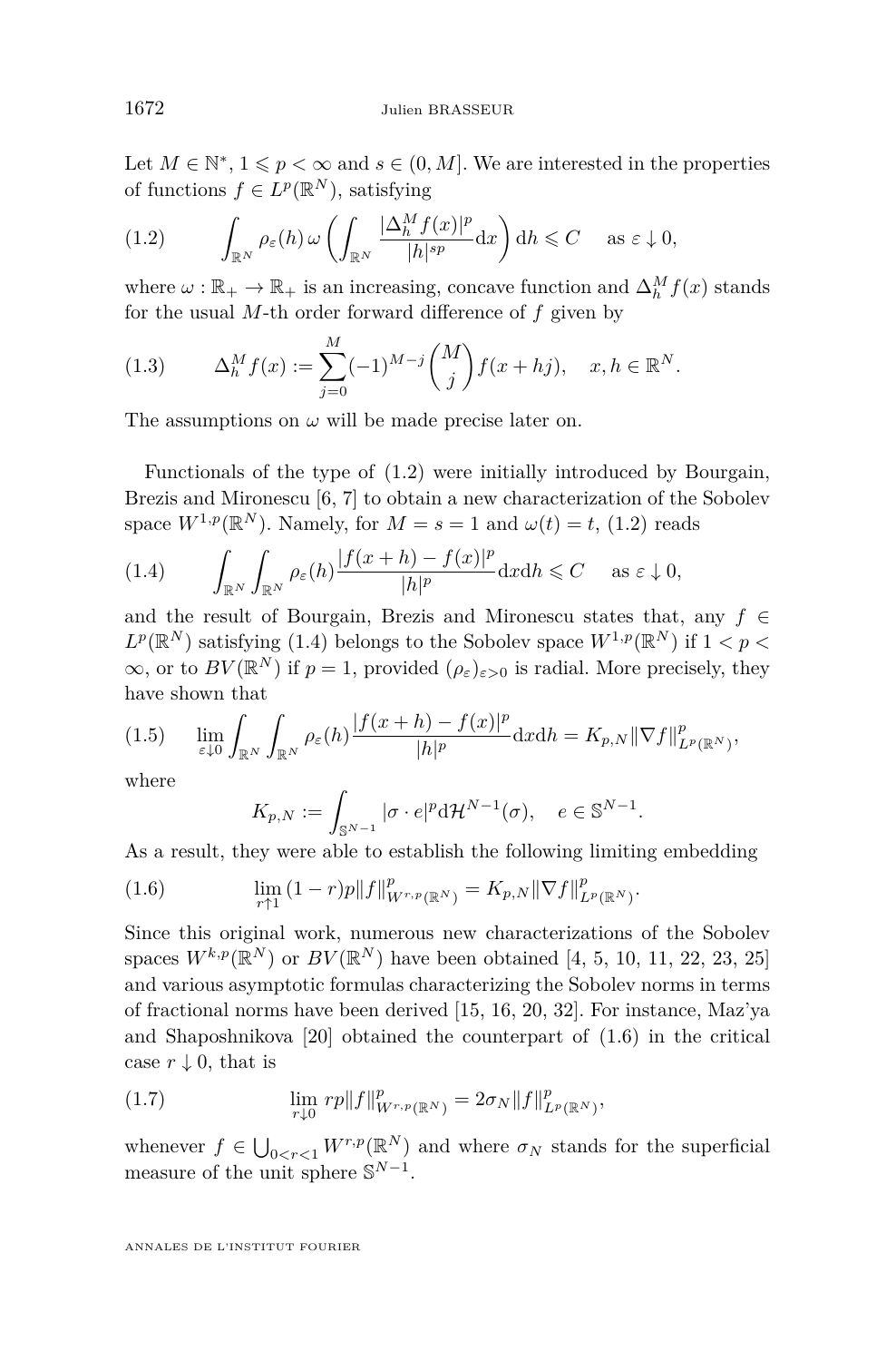Also, let us mention the work of Ponce [\[23\]](#page-43-3) who was the first to obtain a characterization of the space  $BV(\mathbb{R}^N)$  in terms of a class of functions in  $L^1(\mathbb{R}^N)$  satisfying

<span id="page-3-1"></span>
$$
(1.8) \qquad \int_{\mathbb{R}^N} \int_{\mathbb{R}^N} \rho_{\varepsilon}(h) \, \Omega\left(\frac{|f(x+h) - f(x)|}{|h|}\right) \mathrm{d}x \mathrm{d}h \leqslant C \quad \text{as } \varepsilon \downarrow 0,
$$

under suitable growth assumptions on  $\Omega \in C(\mathbb{R}_+, \mathbb{R}_+).$ 

More recently, such type of characterizations were extended by Borghol [\[5\]](#page-42-3), Bojarski, Ihnatsyeva, Kinnunen [\[4\]](#page-42-2) and Ferreira, Kreisbeck and Ribeiro [\[11\]](#page-43-1), who considered the cases  $1 < p < \infty$  in higher order Sobolev spaces. Typically, in [\[11\]](#page-43-1) it is shown that the spaces  $W^{k,p}(\mathbb{R}^N)$ , with  $p \in (1, \infty)$  and  $k \in \mathbb{N}^*$ , can be characterized by quantities of the type

<span id="page-3-2"></span>(1.9) 
$$
\int_{\mathbb{R}^N} \int_{\mathbb{R}^N} \rho_{\varepsilon}(h) \, \Omega\left(\frac{|\Delta_h^k f(x)|}{|h|^k}\right) \mathrm{d}x \mathrm{d}h,
$$

where  $\Omega : \mathbb{R}_+ \to \mathbb{R}_+$  is an increasing, convex function such that

$$
(1.10) \t\t\t m_1 t^p \leq \Omega(t) \leq m_2 t^p,
$$

for all  $t \geq 0$  and some positive constants  $0 < m_1 < m_2$ .

To our knowledge, very few is known in the case 0 *< s < M*. Nonetheless, recent works of Lamy and Mironescu [\[19\]](#page-43-9) suggest a connection between expressions of the type of  $(1.2)$  and Besov spaces. In [\[19\]](#page-43-9), the authors prove the following

THEOREM 1.1 (Lamy, Mironescu, [\[19\]](#page-43-9)). — Let  $s > 0$ ,  $p, q \in [1, \infty]$  and let  $(\rho_{\varepsilon})_{\varepsilon>0} \subset L^1(\mathbb{R}^N)$  satisfying [\(1.1\)](#page-1-0) and such that

<span id="page-3-0"></span>(1.11) 
$$
\rho_{\varepsilon}(h) = \varepsilon^{-N} \rho\left(\frac{h}{\varepsilon}\right) \quad \text{for some } \rho \in L^{1}(\mathbb{R}^{N}).
$$

Then,

<span id="page-3-3"></span>
$$
(1.12) \quad \|f\|_{B^s_{p,q}(\mathbb{R}^N)} \lesssim \|f\|_{L^p(\mathbb{R}^N)} + \left\|\frac{1}{\varepsilon^s} \|f \ast \rho_\varepsilon - f\|_{L^p(\mathbb{R}^N)}\right\|_{L^q((0,1),\frac{\mathrm{d}\varepsilon}{\varepsilon})}.
$$

The converse of this holds under some additional moment condition on *ρ* (see [\[19\]](#page-43-9) for further details). In fact, the case  $q = \infty$  is not properly stated nor explicitly proven in [\[19\]](#page-43-9). To fill this gap, we shall give some additional details at the end of the paper. A consequence of this, which has not been noticed in [\[19\]](#page-43-9), is the following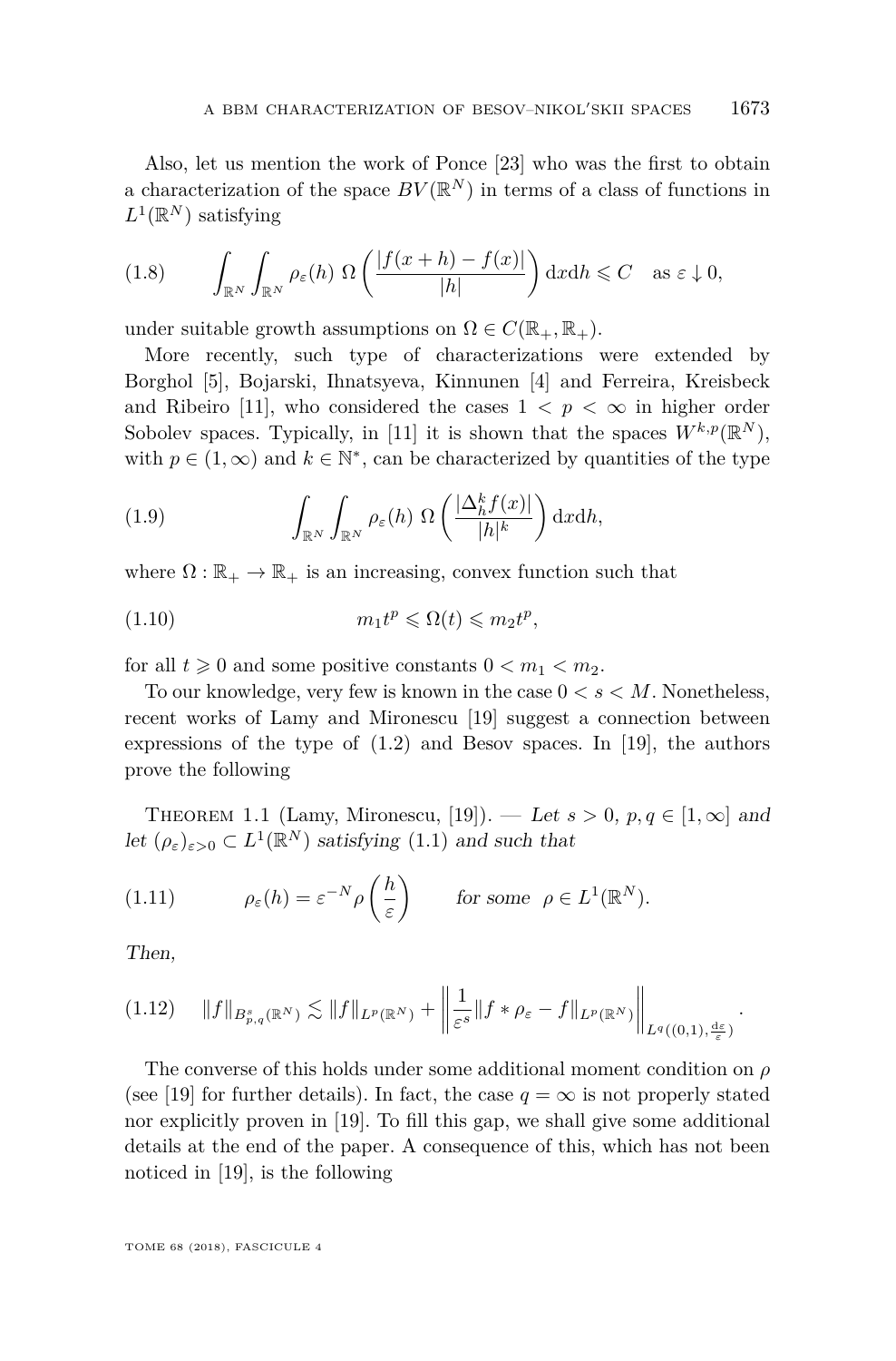<span id="page-4-0"></span>PROPOSITION 1.2. — Let  $s \in (0,1)$ ,  $p \in [1,\infty)$  and  $(\rho_{\varepsilon})_{\varepsilon>0} \subset L^1(\mathbb{R}^N)$ satisfying  $(1.1)$  and  $(1.11)$ . Then, the following are equivalent:

(1) 
$$
f \in B_{p,\infty}^s(\mathbb{R}^N)
$$
,  
(2)  $f \in L^p(\mathbb{R}^N)$  satisfies

<span id="page-4-1"></span>
$$
(1.13) \qquad \int_{\mathbb{R}^N} \int_{\mathbb{R}^N} \rho_{\varepsilon}(h) \frac{|f(x+h) - f(x)|^p}{|h|^{sp}} \mathrm{d}x \mathrm{d}h \leqslant C \qquad \text{as } \varepsilon \downarrow 0.
$$

Moreover,

<span id="page-4-3"></span>(1.14)

$$
||f||_{B_{p,\infty}^s(\mathbb{R}^N)}^p \sim ||f||_{L^p(\mathbb{R}^N)}^p + \sup_{\varepsilon \in (0,1)} \int_{\mathbb{R}^N} \int_{\mathbb{R}^N} \rho_{\varepsilon}(h) \frac{|f(x+h) - f(x)|^p}{|h|^{sp}} \mathrm{d}x \mathrm{d}h.
$$

It is worth noticing that, by contrast with the representation of  $B^s_{p,\infty}(\mathbb{R}^N)$ obtained in [\[19\]](#page-43-9), no moment condition on  $\rho_{\varepsilon}$  is needed. Moreover, since  $\rho_{\varepsilon}$ does not need to be radial some directions may be privileged, yet with no impact on the resulting norm. This is in clear contrast with the case  $s = 1$ (see also [\[9,](#page-42-4) Remark 10] or [\[23,](#page-43-3) Corollary 3, p. 232]).

This sheds new lights on how to describe smoothness and could be of potential interest in some problems of the calculus of variations and in the study of some integro-differential equations (see e.g. [\[1,](#page-42-5) [2,](#page-42-6) [3,](#page-42-7) [13,](#page-43-10) [14,](#page-43-11) [27\]](#page-43-12)).

Also, in view of Theorem [1.2,](#page-4-0) it is natural to ask for corresponding assertions of  $(1.8)$  and  $(1.9)$  in the framework of the fractional Besov-Nikol'skii spaces  $B_{p,\infty}^s(\mathbb{R}^N)$ . For example: what can be said about the limiting behavior of  $(1.13)$  when  $\varepsilon \downarrow 0$ ? Can one describe higher order Besov-Nikol'skii spaces via expressions of the type  $(1.2)$ ? It is the main concern of this paper to deal with these issues.

#### **1.2. Main Motivation**

This work originates in a problem raised in [\[3\]](#page-42-7). Consider the heterogeneous Fisher-KPP equation:

<span id="page-4-2"></span>
$$
(1.15)\quad \frac{1}{\varepsilon^m}\big(J_\varepsilon * u(x) - u(x)\big) + f(x, u) = 0, \quad u = u_\varepsilon, \quad x \in \mathbb{R}^N, \quad \varepsilon > 0,
$$

where  $m \in [0, 2]$ , *u* is the density of a given population,  $J_{\varepsilon}(z) := \frac{1}{\varepsilon^N} J(\frac{z}{\varepsilon})$ , with  $J \in C \cap L^1(\mathbb{R}^N)$  a symmetric positive dispersal kernel with unit mass and having finite *m*-th order moment, and  $f \in C^{1,\alpha}(\mathbb{R}^{N+1})$  is a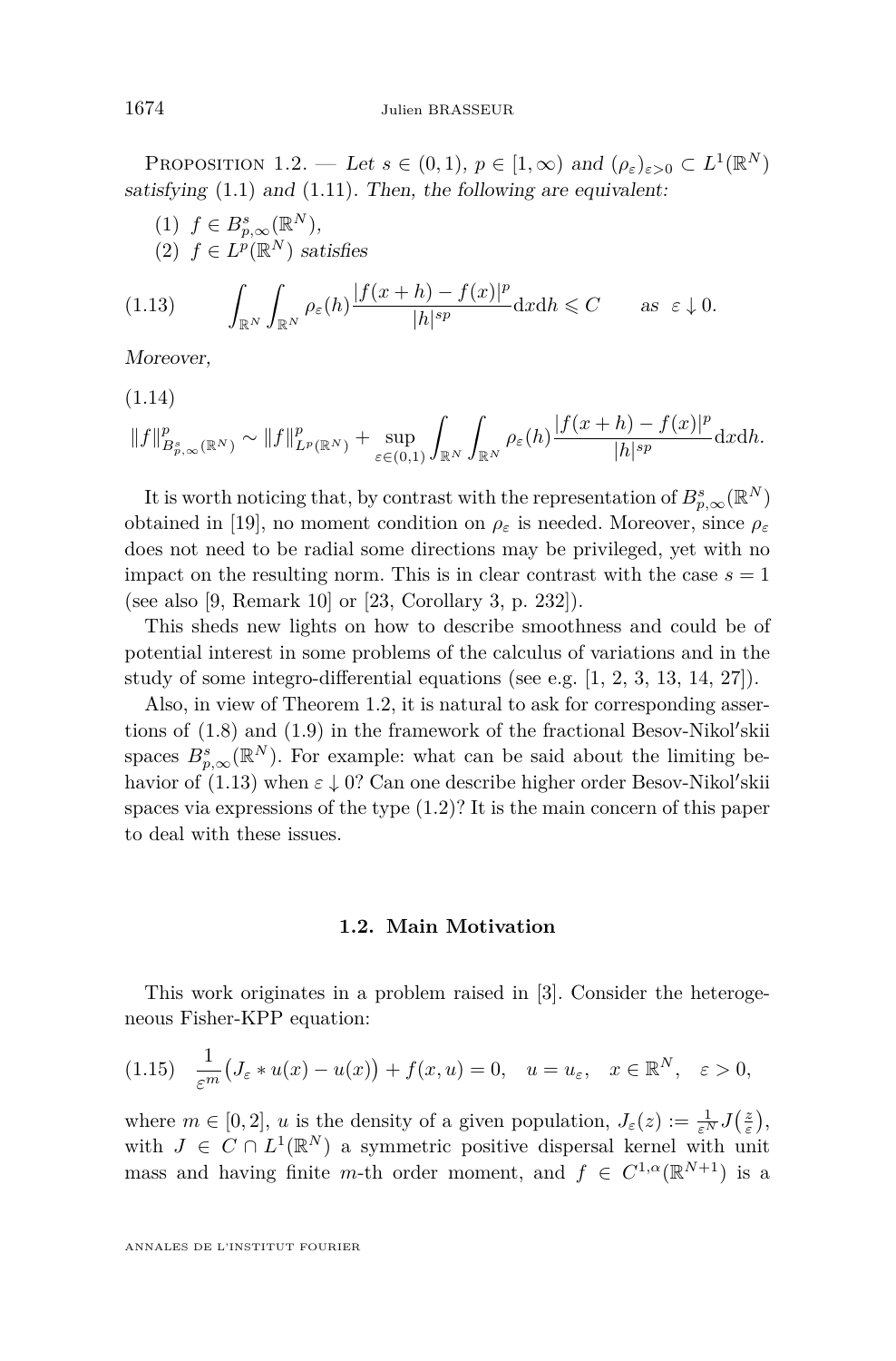heterogeneous KPP type non-linearity, that is:

$$
\begin{cases}\nf(\,\cdot\,,0) = 0, \\
\text{for all } x \in \mathbb{R}^N, \ f(x,s)/s \text{ is decreasing with respect to } s \in (0,\infty), \\
\text{there exists } S \in C(\mathbb{R}^N) \cap L^\infty(\mathbb{R}^N) \text{ such that } f(\,\cdot\,,S(\,\cdot\,)) \leq 0.\n\end{cases}
$$

For the sake of simplicity, we restrict our attention to non-linearities of the form

$$
f(x,s) = s(a(x) - s), \quad \text{with} \quad \limsup_{|x| \to \infty} a(x) < 0.
$$

Roughly speaking, *f* models the growth rate of the population and *J* the probability to jump from one location to another. The parameter  $\varepsilon$  is a measure of the spread of dispersal of the species. The scaling term  $\frac{1}{\varepsilon^m}$  can be interpreted as the rate of dispersal of the species. It arises when considering a cost function (see [\[3,](#page-42-7) Section 2] for a more detailed explanation on the matter). Consider for instance a tree reproducing and dispersing seeds. Then,  $\varepsilon \ll 1$  represents a strategy where the dispersal rate is large but the seeds are spread over smaller distances, and  $\varepsilon \gg 1$  represents the opposite strategy (i.e. smaller dispersal rate but the seeds are spread over larger distances). As for the parameter *m*, it measures the influence of the cost function on the different strategies.

Existence of positive solutions to [\(1.15\)](#page-4-2) is naturally expected to provide a persistence criteria for the population under consideration. Nonetheless, if the asymptotic of a solution of [\(1.15\)](#page-4-2) are quite well understood when  $\varepsilon \to \infty$  (see [\[3\]](#page-42-7)), it is not the case when  $\varepsilon \downarrow 0$  and  $0 < m < 2$ . Berestycki et al. [\[3\]](#page-42-7) were able to prove the

Theorem 1.3 (Berestycki, Coville, Vo, [\[3\]](#page-42-7)). — Assume *J* is compactly supported with  $J(0) > 0$ ,  $m \in (0, 2)$ ,  $\max\{a, 0\} \neq 0$  and  $a \in C^2(\mathbb{R}^N)$ .

Then, when  $\varepsilon \downarrow 0$ , the solution  $u_{\varepsilon}$  of [\(1.15\)](#page-4-2) converges almost everywhere to some non-negative bounded function *v* satisfying

<span id="page-5-0"></span>(1.16) 
$$
v(x)(a(x) - v(x)) = 0 \quad \text{in } \mathbb{R}^N.
$$

Unfortunately, equation [\(1.16\)](#page-5-0) admits infinitely many solutions, so it may happen that  $v \equiv 0$  (extinction) or that  $v = a_{+}1 K_{K}$  for some compact  $K \subset \text{supp}(a_+)$  (persistence in a given area of the ecological niche). Whence, one cannot directly infer a persistence strategy for that case.

However, it is known that solutions to [\(1.15\)](#page-4-2), when they exist, satisfy

<span id="page-5-1"></span>
$$
(1.17) \quad \int_{\mathbb{R}^N} \int_{\mathbb{R}^N} \rho_{\varepsilon}(x-y) \frac{|u_{\varepsilon}(x) - u_{\varepsilon}(y)|^2}{|x-y|^m} \mathrm{d}x \mathrm{d}y \leq C \qquad \text{for all } \varepsilon > 0,
$$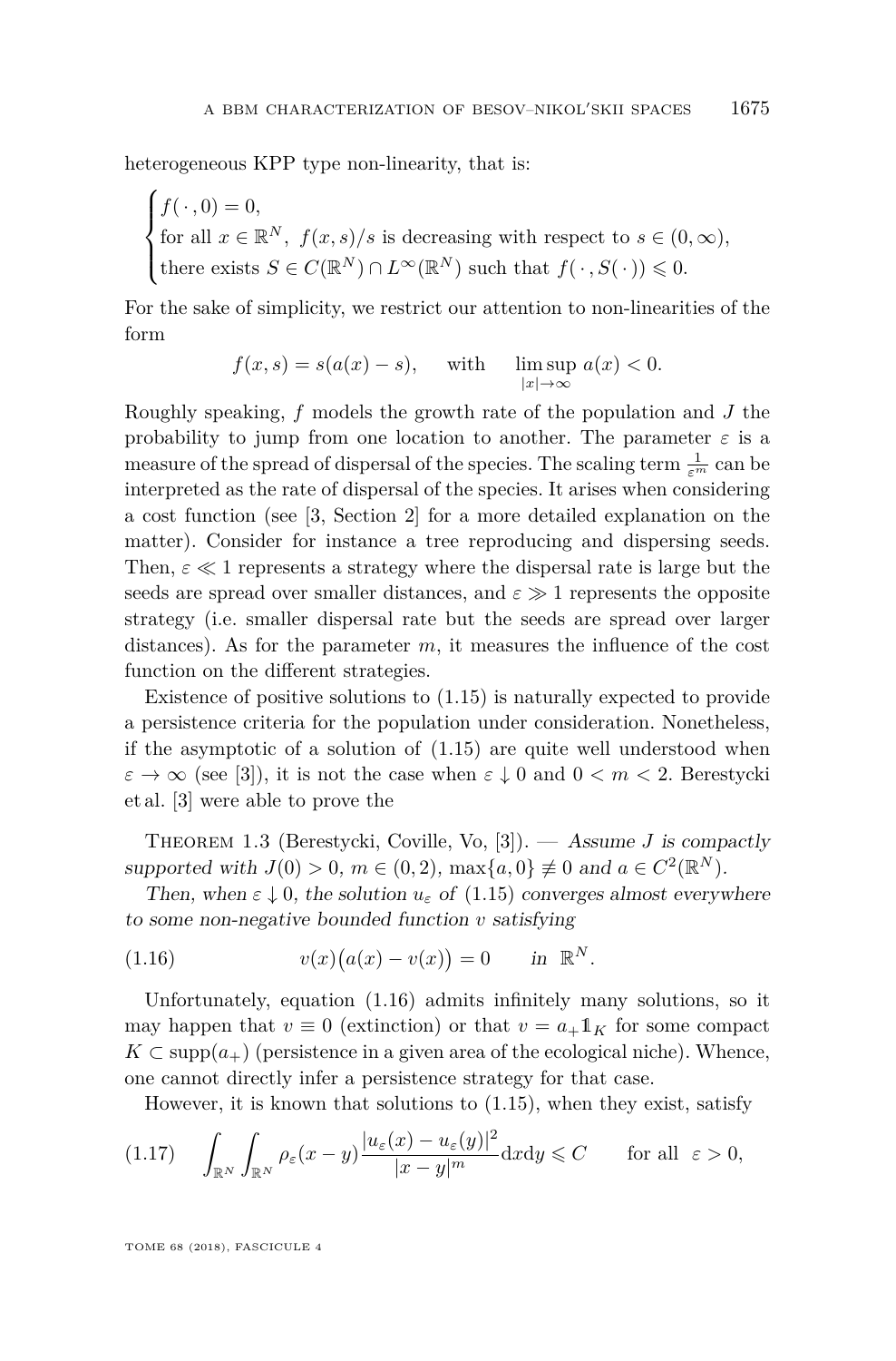with  $\rho_{\varepsilon}(z) = \varepsilon^{-m} |z|^m J_{\varepsilon}(z)$  a smooth mollifier satisfying [\(1.1\)](#page-1-0) (see [\[3,](#page-42-7) Lemma  $5.1$  (ii)] for a proof).

To quote Berestycki et al.: "If for the case  $m = 2$  we could rely on elliptic regularity and the new description of Sobolev Spaces developed in Bourgain et al. [\[6\]](#page-42-0), Brezis [\[7\]](#page-42-1), Ponce [\[22,](#page-43-2) [23\]](#page-43-3) to get some compactness, this characterization does not allow us to treat the case *m <* 2. We believe that a new characterization of fractional Sobolev spaces in the spirit of the work of Bourgain, Brezis and Mironescu [\[6,](#page-42-0) [7\]](#page-42-1) will be helful to resolve this issue."

This motivates the study of general classes of functions of the type of [\(1.2\)](#page-2-0), in particular the forthcoming Theorem [2.3](#page-8-0) and Theorem [2.15.](#page-12-0)

#### **1.3. Comments**

If [\(1.13\)](#page-4-1) is very similar to [\(1.4\)](#page-2-1), the underlying spaces,  $W^{1,p}(\mathbb{R}^N)$  and  $B_{p,\infty}^{s}(\mathbb{R}^{N})$ , are very different in nature and one has to cope with some technicalities. Among others, it is not clear anymore whether the limit of  $(1.13)$  as  $\varepsilon \downarrow 0$  exists nor, even if it does, whether it provides an equivalent semi-norm. In the integer order case, things are not too controversial in the sense that

<span id="page-6-0"></span>
$$
(1.18) \t ||\nabla f||_{L^{p}(\mathbb{R}^{N})} \sim \limsup_{|h| \to 0} \frac{\|\Delta_{h}^{1}f\|_{L^{p}(\mathbb{R}^{N})}}{|h|} = \sup_{h \neq 0} \frac{\|\Delta_{h}^{1}f\|_{L^{p}(\mathbb{R}^{N})}}{|h|}.
$$

(see e.g. [\[32\]](#page-43-8) or Lemma [7.1\)](#page-32-0), while the counterpart of [\(1.18\)](#page-6-0) in the fractional case  $s \in (0,1)$  is not true in general. Indeed, every nontrivial function  $f \in C_c^{\infty}(\mathbb{R}^N)$  satisfies

<span id="page-6-1"></span>
$$
(1.19) \qquad \lim_{|h|\to 0} \frac{\|\Delta_h^1 f\|_{L^p(\mathbb{R}^N)}}{|h|^s} = 0 < \sup_{h\neq 0} \frac{\|\Delta_h^1 f\|_{L^p(\mathbb{R}^N)}}{|h|^s} = [f]_{B_{p,\infty}^s(\mathbb{R}^N)},
$$

whenever  $s \in (0,1)$ ,  $p \in [1,\infty]$ . Finiteness of either or both the two first terms in the left-hand side of  $(1.19)$  equally describes  $B_{p,\infty}^s(\mathbb{R}^N)$  in the sense that they define the same set of functions. But the respective (semi-)norms induced by these quantities are not equivalent (see Section [5\)](#page-18-0). For these reasons, at some places, it will be more convenient to state our results in terms of suprema as in [\(1.14\)](#page-4-3) instead of limits.

On the other hand, smooth functions are not dense in  $B_{p,\infty}^s(\mathbb{R}^N)$ , so that the arguments used in the integer case do not simply adapt. We show how to do this in a way that allows, not only to give a meaning, but also to handle the tricky case  $p = \infty$  in both the integer and the fractional case, using only elementary arguments. Also, in the particular case where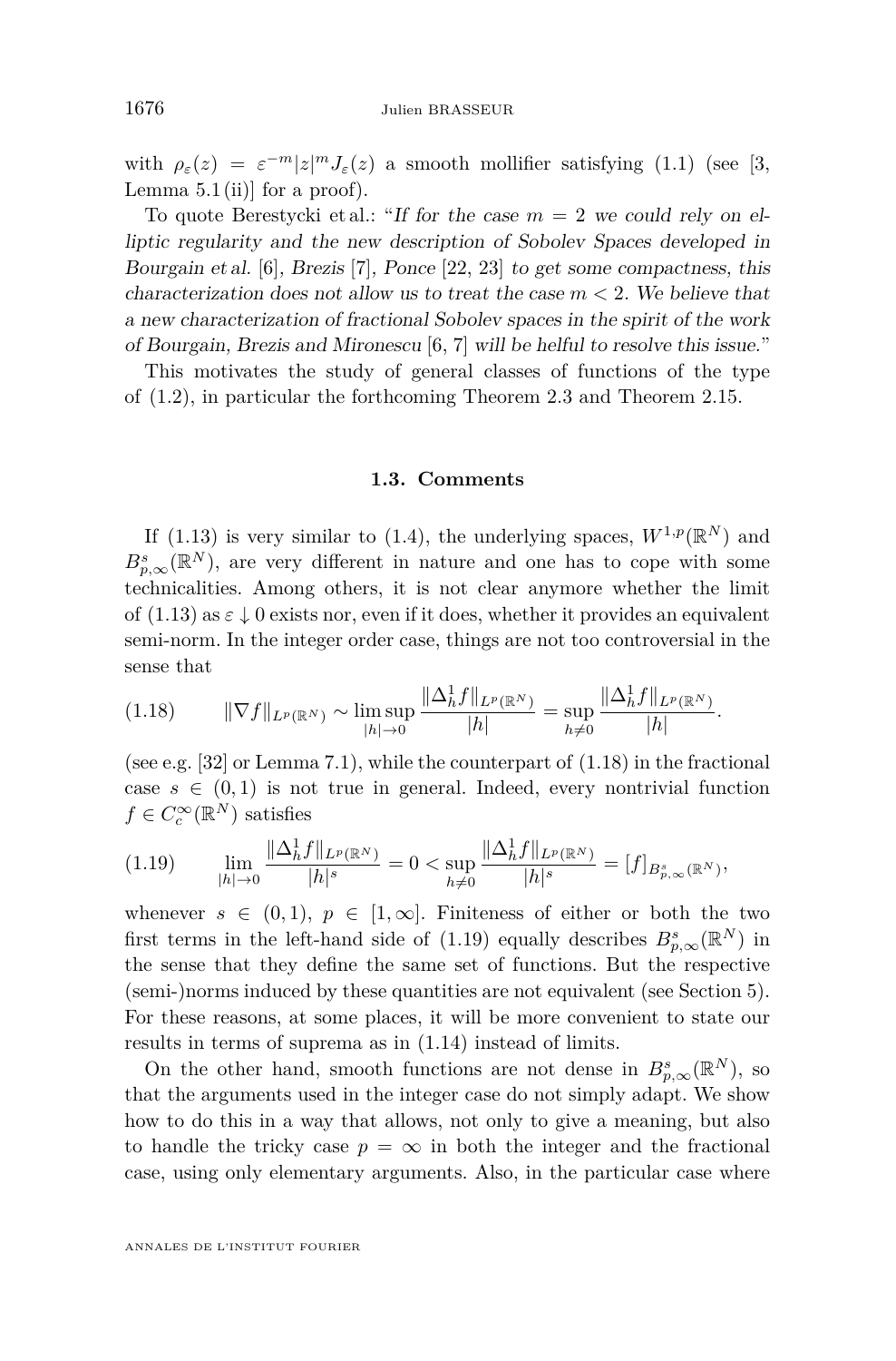$\rho$  is radially symmetric, we improve  $(1.14)$  to a semi-norm equivalence at all orders *s >* 0. More general quantities are also investigated as well as compactness in the case of a sequence  $(f_{\varepsilon})_{\varepsilon>0} \subset L^p(\mathbb{R}^N)$ .

At the end, this yields a common nonlocal description for the Besov-Nikol'skii spaces  $B_{p,\infty}^s(\mathbb{R}^N)$ , the Hölder–Zygmund spaces  $\mathcal{C}^s(\mathbb{R}^N)$ , the Sobolev spaces  $W^{k,p}(\mathbb{R}^N)$ , the  $BV(\mathbb{R}^N)$  space and the Lipschitz space  $C^{0,1}(\mathbb{R}^N)$ . As a by-product, we obtain new characterizations for these spaces and a new limiting embedding between Lipschitz and Besov spaces which extends the previous known results (see Theorem [2.12\)](#page-11-0).

**Acknowledgments.** The author would like to express his gratitude to Jérôme Coville for suggesting him the problem and for careful reading of the manuscript. The author is grateful to François Hamel who made valuable comments, and to Petru Mironescu whose lessons have been an inspiration for this work. The author warmly thanks the anonymous referees whose insightful comments helped improve and clarify this manuscript. This project has been supported by the French National Research Agency (ANR) in the framework of the ANR NONLOCAL project (ANR-14-CE25-0013).

#### **2. Main results**

#### 2.1. A new characterization of Besov-Nikol'skii spaces

To state our results, we shall introduce some notations and terminology.

<span id="page-7-0"></span>DEFINITION 2.1. — A function  $\omega : \mathbb{R}_+ \to \mathbb{R}_+$  is said to be roughly subadditive if there exists a constant  $A > 0$  such that,

$$
\omega(t_1+t_2)\leqslant A\left\{\omega(t_1)+\omega(t_2)\right\},\,
$$

for every  $t_1, t_2 \in \mathbb{R}_+$ . When  $A = 1$  we say that  $\omega$  is subadditive.

To shorten our statements, it will be more convenient to call *C*inc the set of all continuous, increasing functions  $\omega : [0, \infty) \to [0, \infty)$  satisfying  $\omega(0) = 0$  and

(2.1) 
$$
\lim_{t \to \infty} \omega(t) = \infty.
$$

Also, we set

 $(C.2)$   $C_{\text{inc}}^+ := {\omega \in C_{\text{inc}}}$  such that  $\omega$  is roughly subadditive}*.* 

<span id="page-7-1"></span>Remark 2.2. — Observe that if  $\omega_1, \omega_2 \in C^+_{\text{inc}}$ , then  $\omega_1 \circ \omega_2 \in C^+_{\text{inc}}$ .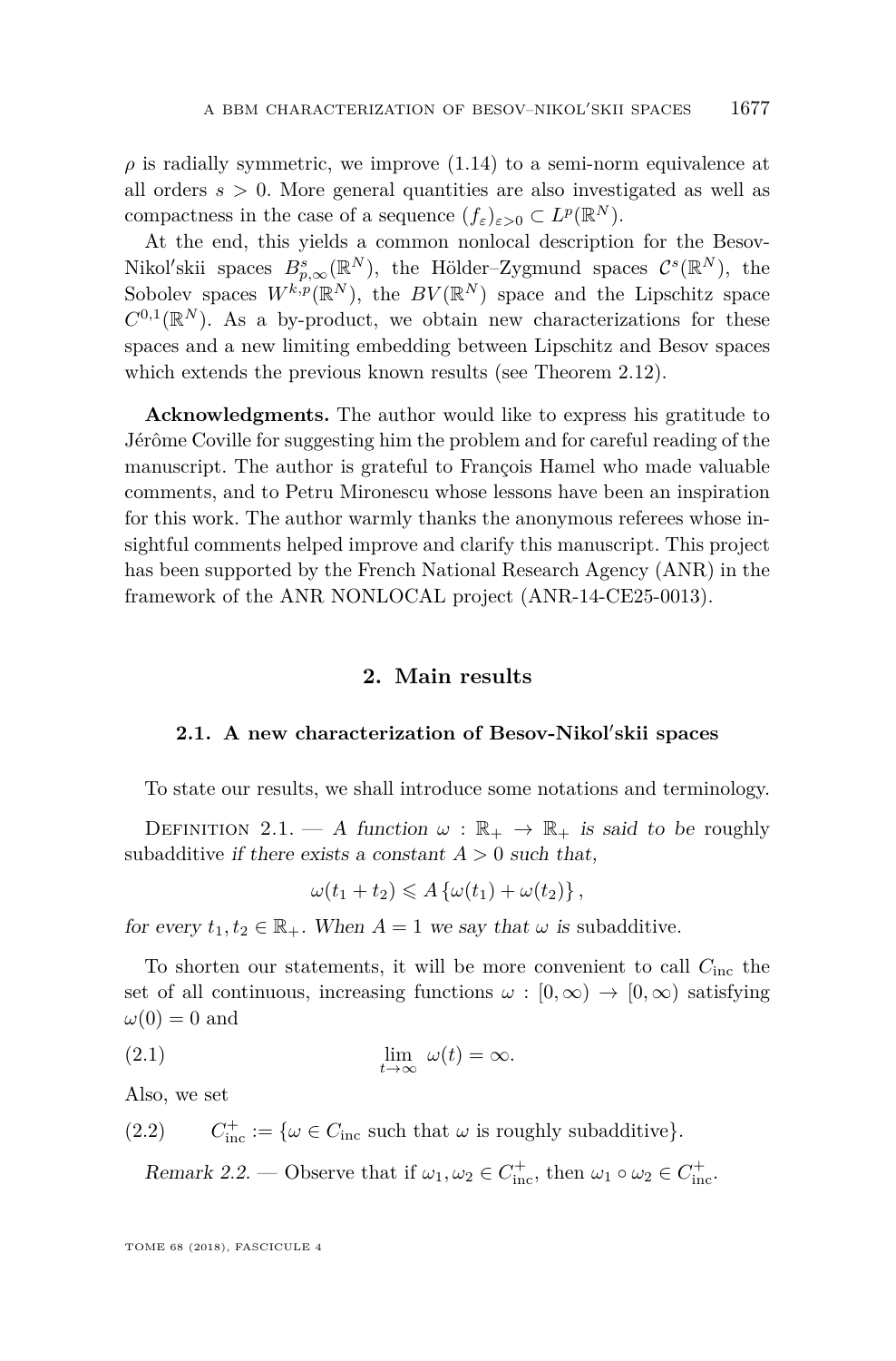Typical examples of functions in  $C_{\text{inc}}^+$  are:

(1)  $\omega_1(t) = t^{\alpha}$  with  $\alpha > 0$ , (2)  $\omega_2(t) = \ln(1+t)$ ,  $\omega_3(t) = t \tanh(t),$  $(4) \omega_4(t) = \operatorname{arsinh}(t) \dots$ 

More generally, if  $\omega \in C_{\text{inc}}$  is concave, then  $\omega \in C_{\text{inc}}^+$  (see e.g. [\[8,](#page-42-8) Theorem 5]). As indicated by the example of  $t^{\alpha}$  with  $\alpha > 1$ ,  $C_{\text{inc}}^{+}$  contains also some convex functions as long as they do not increase too fast. Indeed, a direct computation shows that if  $\omega : [0, \infty) \to [0, \infty)$  is a continuous, convex function with  $\omega(0) = 0$  and if  $\omega(2t) \leq \kappa \omega(t)$ , for all  $t \geq 0$  and some constant  $\kappa > 0$  (independent of *t*), then  $\omega \in C_{\text{inc}}^+$ .

Our first result reads as follows

<span id="page-8-0"></span>THEOREM 2.3. — Let  $M \in \mathbb{N}^*$ ,  $s \in (0, M)$  and  $p \in [1, \infty]$ . Let  $\omega \in C^+_{\text{inc}}$ and  $(\rho_{\varepsilon})_{\varepsilon>0} \subset L^1(\mathbb{R}^N)$  be a sequence of radial functions satisfying [\(1.1\)](#page-1-0) and [\(1.11\)](#page-3-0). Then, the following are equivalent:

(1)  $f \in B_{p,\infty}^s(\mathbb{R}^N)$ , (2)  $f \in L^p(\mathbb{R}^N)$  is such that

<span id="page-8-1"></span>(2.3) 
$$
\int_{\mathbb{R}^N} \rho_{\varepsilon}(h) \ \omega\left(\frac{\|\Delta_h^M f\|_{L^p(\mathbb{R}^N)}}{|h|^s}\right) dh \leqslant C \quad \text{as } \varepsilon \downarrow 0.
$$

Moreover,

$$
\omega\left([f]_{B_{p,\infty}^s(\mathbb{R}^N)}\right) \sim \sup_{\varepsilon>0} \int_{\mathbb{R}^N} \rho_{\varepsilon}(h) \; \omega\left(\frac{\|\Delta_h^M f\|_{L^p(\mathbb{R}^N)}}{|h|^s}\right) dh.
$$

<span id="page-8-3"></span>Remark 2.4. — It is noteworthy that the assumptions of Theorem [2.3](#page-8-0) are somehow self-improving. For example, if  $\omega \in C_{\text{inc}}$  is such that

(2.4) 
$$
\alpha_1 \underline{\omega} \leq \omega \leq \alpha_2 \overline{\omega} \quad \text{a.e. in } \mathbb{R}^N,
$$

for some  $\underline{\omega}$ ,  $\overline{\omega} \in C_{\text{inc}}^+$  and  $\alpha_1, \alpha_2 > 0$ , then  $\omega$  still characterizes  $B_{p,\infty}^s(\mathbb{R}^N)$ . Note also that the Jensen inequality allows to extend this result to convex  $\omega \in C_{\text{inc}}$ .

Moreover, the conclusion of Theorem [2.3](#page-8-0) still holds under the slightly weaker assumption that  $(\rho_{\varepsilon})_{\varepsilon>0} \subset L^1(\mathbb{R}^N)$  satisfies [\(1.1\)](#page-1-0) and [\(1.11\)](#page-3-0) with  $\rho \in L^1(\mathbb{R}^N)$  such that there exists a number  $\delta > 0$  and a nonnegative radial function  $\varphi$  with  $\rho \geqslant \varphi$  a.e. in  $B_{\delta}$  and  $\int_{B_{\delta}} \varphi > 0$ .

Also, when  $1 \leq p < \infty$ , the fact that  $\omega \in C^+_{\text{inc}}$  allows one to replace [\(2.3\)](#page-8-1) by

<span id="page-8-2"></span>(2.5) 
$$
\int_{\mathbb{R}^N} \rho_{\varepsilon}(h) \ \omega \left( \int_{\mathbb{R}^N} \Omega \left( \frac{|\Delta_h^M f(x)|}{|h|^{s}} \right) dx \right) dh,
$$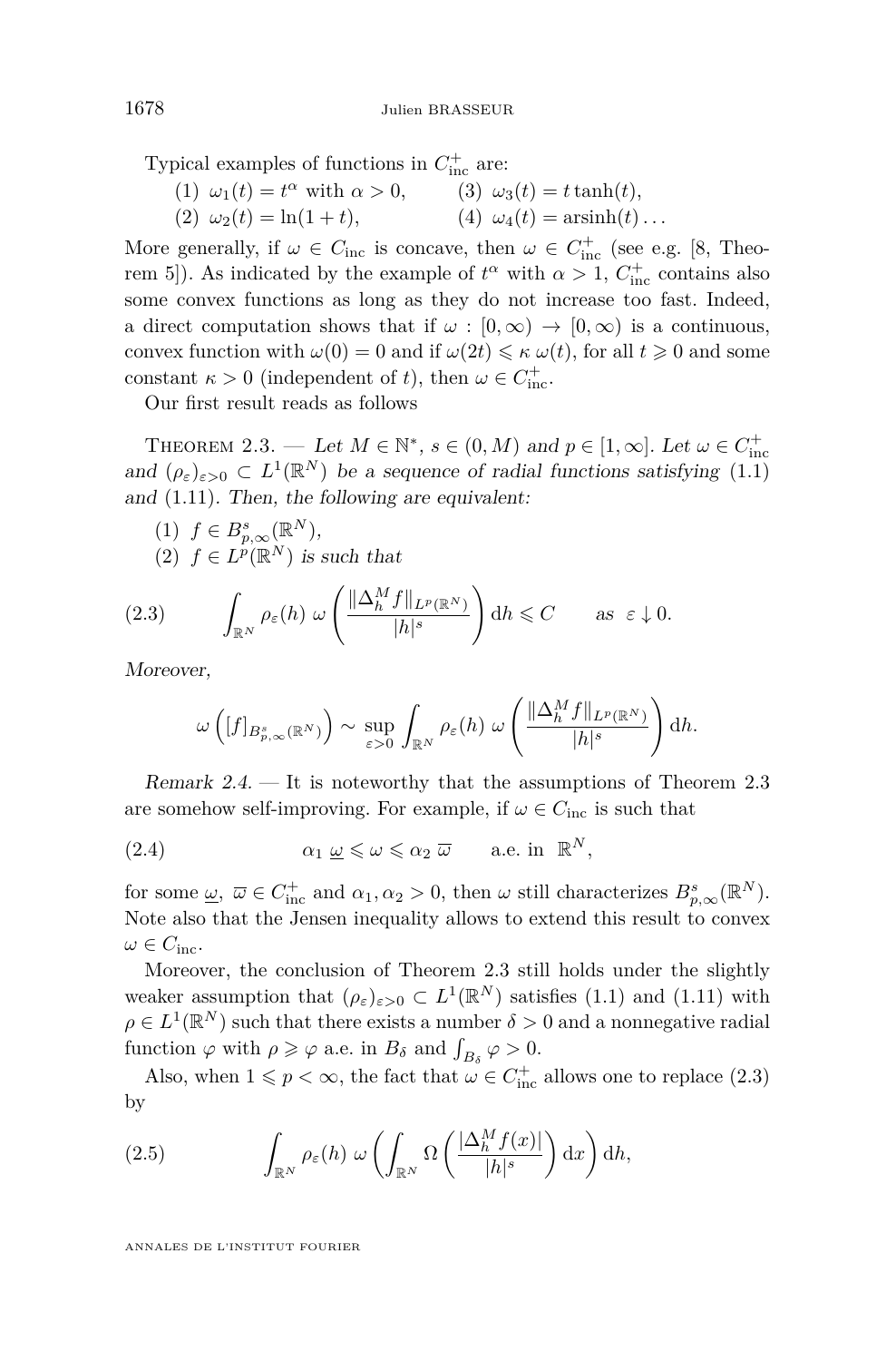for any continuously increasing  $\Omega : \mathbb{R}_+ \to \mathbb{R}_+$  with  $\Omega(0) = 0$  and

<span id="page-9-0"></span>(2.6) 
$$
m_1 t^p \leq \Omega(t) \leq m_2 t^p,
$$

for all  $t \geq 0$  and some  $0 < m_1 \leq m_2$ .

By the same token, we obtain the following counterpart for the Lipschitz space.

<span id="page-9-2"></span>THEOREM 2.5. — Let  $\omega \in C_{\text{inc}}^+$  and  $(\rho_{\varepsilon})_{\varepsilon > 0} \subset L^1(\mathbb{R}^N)$  be a sequence of radial functions satisfying  $(1.1)$  and  $(1.11)$ . Then, the following are equivalent:

(1) 
$$
f \in C^{0,1}(\mathbb{R}^N)
$$
,  
\n(2)  $f \in L^{\infty}(\mathbb{R}^N)$  is such that  
\n(2.7) 
$$
\int_{\mathbb{R}^N} \rho_{\varepsilon}(h) \omega \left( \frac{\|f(0, \cdot + h) - f\|_{L^{\infty}(\mathbb{R}^N)}}{|h|} \right) dh \leq C \quad \text{as } \varepsilon \downarrow 0.
$$

Moreover,

$$
\omega\left([f]_{C^{0,1}(\mathbb{R}^N)}\right) \sim \limsup_{\varepsilon \downarrow 0} \int_{\mathbb{R}^N} \rho_{\varepsilon}(h) \ \omega\left(\frac{\|f(\cdot+h)-f\|_{L^{\infty}(\mathbb{R}^N)}}{|h|}\right) dh.
$$

In fact, our proof also allows to cover first order Sobolev spaces. For example, in view of [\(2.5\)](#page-8-2), we have the

<span id="page-9-3"></span>THEOREM 2.6. — Let  $1 \leq p < \infty$ ,  $(\omega, \Omega) \in C^+_{\text{inc}} \times C_{\text{inc}}$  with  $\Omega$  satisfy-ing [\(2.6\)](#page-9-0) and  $(\rho_{\varepsilon})_{\varepsilon>0} \subset L^1(\mathbb{R}^N)$  be a sequence of radial functions satisfying [\(1.1\)](#page-1-0) and [\(1.11\)](#page-3-0).

Then, the following are equivalent:

(1)  $f \in W^{1,p}(\mathbb{R}^N)$  (resp.  $f \in BV(\mathbb{R}^N)$  if  $p = 1$ ), (2)  $f \in L^p(\mathbb{R}^N)$  is such that ˆ  $\int_{\mathbb{R}^N}\rho_\varepsilon(h) \ \omega\left(\int\right)$  $\int_{\mathbb{R}^N} \Omega \left( \frac{|f(x+h) - f(x)|}{|h|} \right)$ |*h*|  $\int dx \, dt \leqslant C$  as  $\varepsilon \downarrow 0$ .

Moreover,

<span id="page-9-1"></span>
$$
(2.8) \quad \omega \left( \|\nabla f\|_{L^p(\mathbb{R}^N)}^p \right) \sim \limsup_{\varepsilon \downarrow 0} \int_{\mathbb{R}^N} \rho_{\varepsilon}(h) \, \omega \left( \int_{\mathbb{R}^N} \Omega \left( \frac{|f(x+h) - f(x)|}{|h|} \right) dx \right) dh.
$$

Note that the limit superior in the right-hand side of [\(2.8\)](#page-9-1) may not necessarily coincide with the limit inferior, depending on the choices of *ω* and  $Ω$ .

Remark 2.7. — If  $\omega(t) = t$  and  $\Omega$  is convex, then the corresponding assertion still holds in higher order Sobolev spaces, see [\[11\]](#page-43-1) for a proof.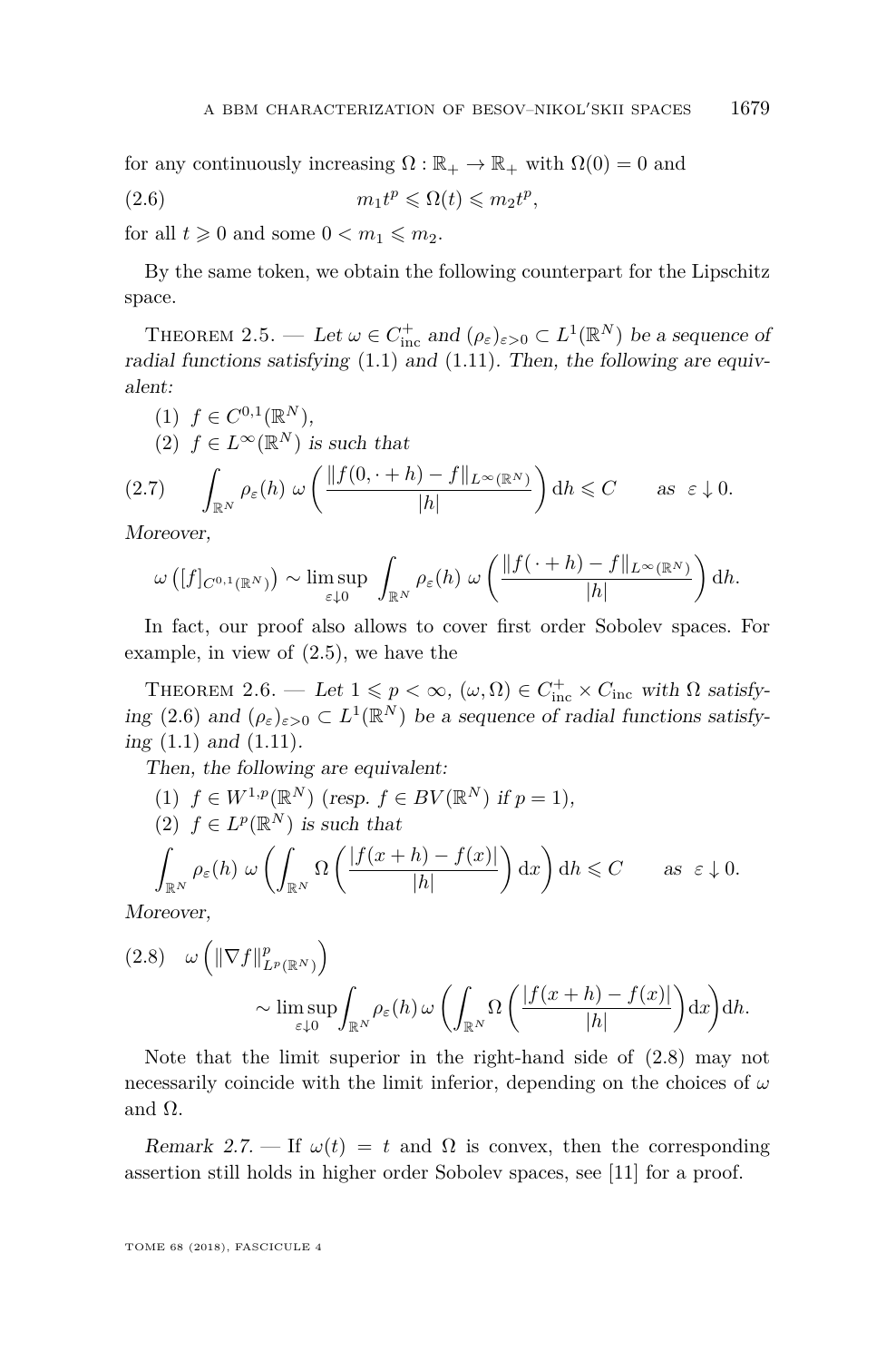Here are some straightforward consequences of Theorem [2.3.](#page-8-0)

Example 2.8. — Let  $M \in \mathbb{N}^*, s \in (0, M)$  and  $J \in L^1(\mathbb{R}^N)$  be a radial function such that

$$
\mathcal{J} := \int_{\mathbb{R}^N} J(z)|z|^{sq} dh < \infty \qquad \text{for some} \ \ 1 \leqslant q < \infty.
$$

Then, choosing

$$
\rho_{\varepsilon}(h) = \frac{1}{\mathcal{J}} \frac{|h|^{sq}}{\varepsilon^{sq}} J_{\varepsilon}(h),
$$

and  $\omega(t) = t^q$  we obtain

<span id="page-10-0"></span>
$$
(2.9) \t\t [f]_{B_{p,\infty}^s(\mathbb{R}^N)} \sim \sup_{\varepsilon>0} \left( \frac{1}{\varepsilon^{sq}} \int_{\mathbb{R}^N} J_{\varepsilon}(h) \|\Delta_h^M f\|_{L^p(\mathbb{R}^N)}^q dh \right)^{1/q}.
$$

Remark 2.9. — Notice that the quantity  $(1.17)$  appearing in the study of the nonlocal Fisher-KPP equation [\(1.15\)](#page-4-2) can be seen as a particular case of [\(2.9\)](#page-10-0).

Other choices of  $\rho_{\varepsilon}$  highlight interesting links with the more classical Besov spaces  $B_{p,q}^s(\mathbb{R}^N)$  with  $1 \leqslant q < \infty$  (see Definition [3.3](#page-15-0) on Section [3](#page-14-0) for the definition of these spaces).

Example 2.10. — Given  $1 \leq q < \infty$ , the choice  $\omega(t) = t^q$  and

<span id="page-10-2"></span>(2.10) 
$$
\rho_{\varepsilon}(h) = \frac{1}{C|h|^N} \mathbb{1}_{(\varepsilon,2\varepsilon)}(|h|),
$$

where  $C = \sigma_N \ln(2)$ , yields

$$
[f]_{B_{p,\infty}^s(\mathbb{R}^N)} \sim \sup_{\varepsilon>0} \left( \int_{\varepsilon<|h|<2\varepsilon} \frac{\|\Delta_h^M f\|_{L^p(\mathbb{R}^N)}^q}{|h|^{N+sq}} dh \right)^{1/q}
$$

*.*

<span id="page-10-1"></span>Example 2.11. — Given  $1 \leq q < \infty$ , the choice  $\omega(t) = t^q$  and

$$
\rho_{\varepsilon}(h) = \frac{1}{\sigma_N \varepsilon^{(s-r)q}} \frac{(s-r)q}{|h|^{N-(s-r)q}} \mathbb{1}_{(0,\varepsilon)}(|h|),
$$

for some  $r \in (0, s)$ , gives

$$
(2.11) \ \ q^{-1/q}[f]_{B_{p,\infty}^s(\mathbb{R}^N)} \sim \sup_{\varepsilon > 0} \ \frac{(s-r)^{1/q}}{\varepsilon^{s-r}} \left( \int_{|h| < \varepsilon} \frac{\|\Delta_h^M f\|_{L^p(\mathbb{R}^N)}^q}{|h|^{N+rq}} \mathrm{d}h \right)^{1/q}.
$$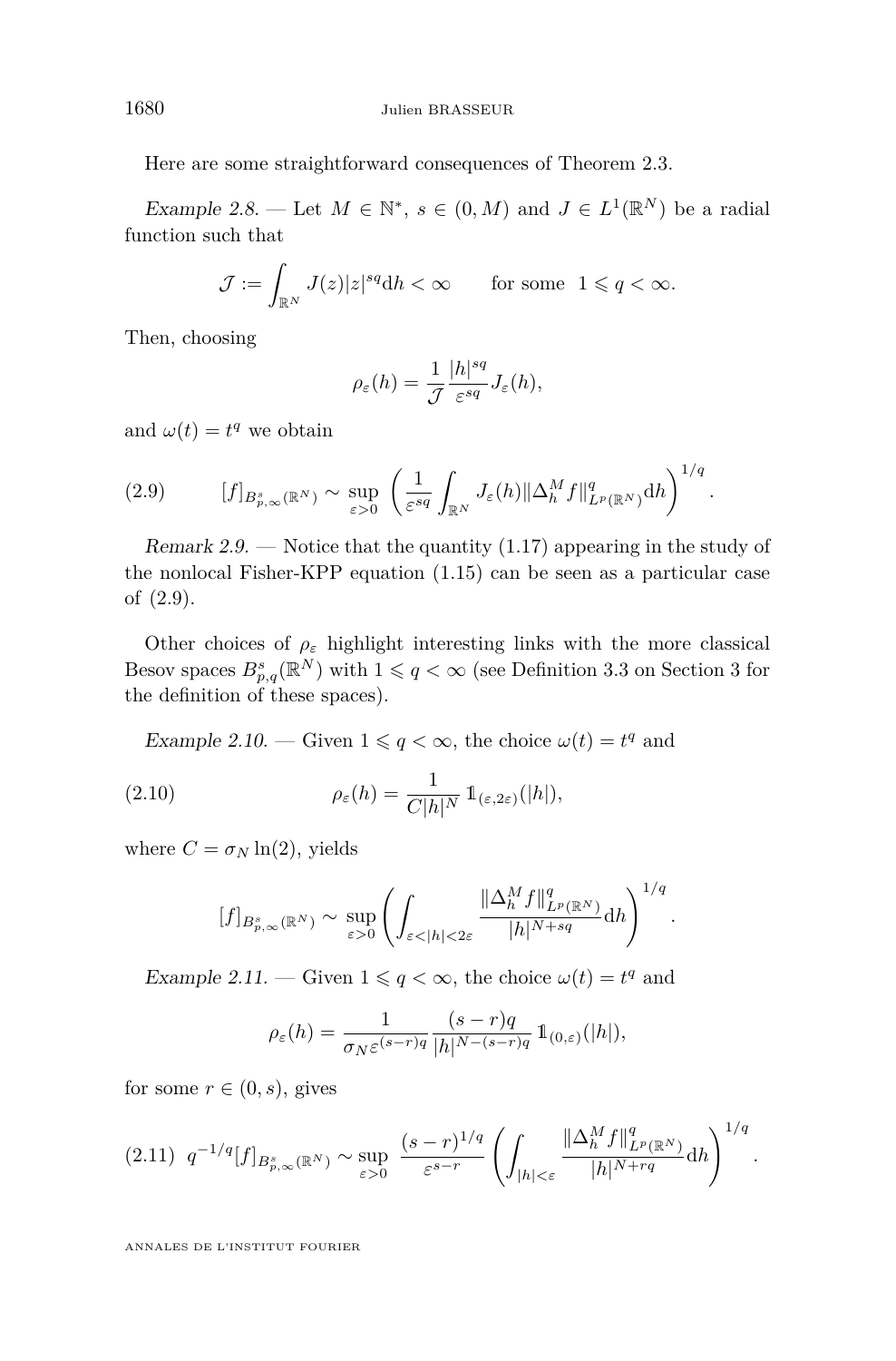#### **2.2. Limits of Besov norms**

Following the original result of Bourgain, Brezis and Mironescu in [\[6\]](#page-42-0); Karadzhov, Milman, Xiao [\[15\]](#page-43-5) and Triebel [\[32\]](#page-43-8) proved the following limiting embedding

<span id="page-11-1"></span>
$$
(2.12) \ \ q^{-1/q} \|\nabla f\|_{L^p(\mathbb{R}^N)} \sim \lim_{r \uparrow 1} \ (1-r)^{1/q} [f]_{B^r_{p,q}(\mathbb{R}^N)}, \quad \text{ for } 1 < p, q < \infty.
$$

See e.g. [\[32\]](#page-43-8) where higher order derivatives are also studied.

The counterpart of Example [2.11](#page-10-1) for the Lipschitz space leads one to ask wether [\(2.12\)](#page-11-1) still holds in the critical case  $p = \infty$  (recall  $W^{1,\infty}(\mathbb{R}^N)$ is the same as  $C^{0,1}(\mathbb{R}^N)$ . However, because of the restriction to [\(1.11\)](#page-3-0) in Theorem [2.5](#page-9-2) one cannot directly infer that this is the case. In addition, spaces of the type  $W^{1,\infty}(\mathbb{R}^N)$  or  $B^s_{\infty,q}(\mathbb{R}^N)$  do not admit nice spaces such as  $C_c^{\infty}(\mathbb{R}^N)$  as dense subset (they are not even separable) and they inherit from the "bad" properties of  $L^{\infty}(\mathbb{R}^N)$ . This makes the validity of [\(2.12\)](#page-11-1) in the case  $p = \infty$  rather unclear.

We prove that a weaker version of  $(2.12)$  still holds when  $p = \infty$ .

<span id="page-11-2"></span><span id="page-11-0"></span>THEOREM 2.12. — Let 
$$
q \in [1, \infty)
$$
 and assume  $f \in L^{\infty}(\mathbb{R}^N)$  is such that  
\n(2.13) 
$$
\limsup_{r \uparrow 1} (1-r)^{1/q} ||f||_{B_{\infty,q}^r(\mathbb{R}^N)} < \infty.
$$

Then,  $f \in C^{0,1}(\mathbb{R}^N)$ . Moreover,

<span id="page-11-3"></span>
$$
(2.14) \tq^{-1/q}[f]_{C^{0,1}(\mathbb{R}^N)} \sim \limsup_{r \uparrow 1} (1-r)^{1/q} ||f||_{B^r_{\infty,q}(\mathbb{R}^N)}.
$$

Remark  $2.13.$  — Due to the lack of continuity of the translations in  $L^{\infty}(\mathbb{R}^N)$  it is not clear wether the lim sup in [\(2.13\)](#page-11-2) (resp. in [\(2.14\)](#page-11-3)) can be replaced by a lim inf.

The proof can be carried out using subadditivity and monotonicity arguments via an improvement of the Chebychev inequality due to Bourgain, Brezis and Mironescu [\[6\]](#page-42-0) together with Theorem [2.3.](#page-8-0)

However, in the fractional case, one lose the aforementioned monotonicity and the arguments fail. In view of Example [2.11](#page-10-1) and  $C^{s}(\mathbb{R}^{N}) = B^{s}_{\infty,\infty}(\mathbb{R}^{N})$ it is natural to ask wether or not the counterpart holds for  $B_{p,\infty}^s(\mathbb{R}^N)$ .

Using subatomic decompositions we were able to show that this is not the case.

<span id="page-11-4"></span>THEOREM 2.14. — Let  $s > 0$ ,  $p \in [1, \infty)$  and  $q \in [1, \infty)$ . Then, there exists a function *f* belonging to  $L^p(\mathbb{R}^N)$ , satisfying

(2.15) 
$$
\sup_{0 < r < s} (s-r)^{1/q} ||f||_{\mathbf{B}_{p,q}^r(\mathbb{R}^N)} < \infty,
$$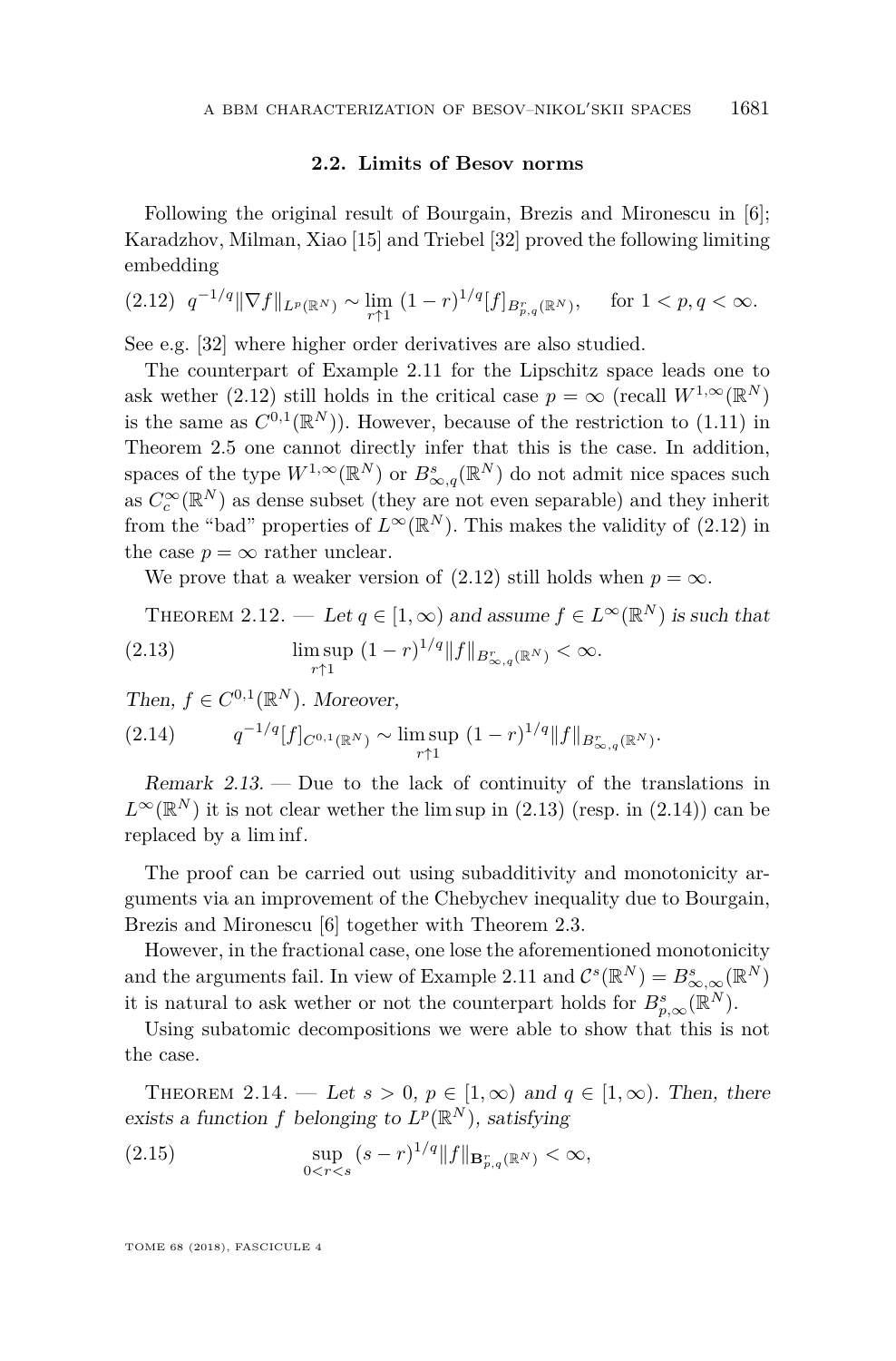$but f \notin B_{p,\infty}^{s}(\mathbb{R}^{N}).$ 

Here, " $||f||_{\mathbf{B}_{p,q}^r(\mathbb{R}^N)}$ " stands for the  $B_{p,q}^r(\mathbb{R}^N)$ -norm of *f* in the sense of subatomic decomposition theory (see Definition [4.2](#page-17-0) below).

In particular, this suggests that the restriction to [\(1.11\)](#page-3-0) in Theorems [1.2](#page-4-0) and [2.3](#page-8-0) (and actually also in [\(1.12\)](#page-3-3) when  $q = \infty$ ) is not far from being optimal.

#### **2.3. A non-compactness result**

In the integer case  $s = 1$ , it is known that any bounded sequence  $(f_{\varepsilon})_{\varepsilon>0} \subset L^p(\mathbb{R}^N)$  satisfying

$$
(2.16)\qquad \int_{\mathbb{R}^N} \int_{\mathbb{R}^N} \rho_{\varepsilon}(h) \frac{|f_{\varepsilon}(x+h) - f_{\varepsilon}(x)|^p}{|h|^p} \mathrm{d}x \mathrm{d}h \leqslant C \qquad \text{as } \varepsilon \downarrow 0,
$$

must be relatively compact in  $L_{loc}^p(\mathbb{R}^N)$  provided  $(\rho_{\varepsilon})_{\varepsilon>0}$  is a suitable sequence of mollifiers (e.g. nonincreasing if  $N = 1$  [\[6\]](#page-42-0) or radially symmetric if  $N \geq 2$  [\[22\]](#page-43-2)).

Per contra, we show that this phenomenon does not extend to  $s \in \mathbb{R}_+ \backslash \mathbb{N}$ , at least if  $\rho_{\varepsilon}$  exhibits a reasonable decay at infinity.

<span id="page-12-0"></span>THEOREM 2.15. — Let  $M \in \mathbb{N}^*$ ,  $s \in (0, M)$  and  $p \in [1, \infty)$ . Let  $(\rho_{\varepsilon})_{\varepsilon > 0}$ be a sequence of mollifiers of the form [\(1.11\)](#page-3-0) with  $\rho \in L^1(\mathbb{R}^N)$  satisfying the moment condition

(2.17) 
$$
\int_{\mathbb{R}^N} \rho(z)|z|^{p(M-s)} dz < \infty.
$$

Then, there exists a bounded sequence  $(f_{\varepsilon})_{\varepsilon>0} \subset L^p(\mathbb{R}^N)$  satisfying

$$
(2.18) \qquad \int_{\mathbb{R}^N} \int_{\mathbb{R}^N} \rho_{\varepsilon}(h) \frac{|\Delta_h^M f_{\varepsilon}(x)|^p}{|h|^{sp}} \mathrm{d}x \mathrm{d}h \leqslant C \qquad \text{as } \varepsilon \downarrow 0,
$$

but which is not relatively compact in  $L_{loc}^p(\mathbb{R}^N)$ .

Remark  $2.16$ . — In some particular cases it is possible to get rid of as-sumption [\(1.11\)](#page-3-0). For instance, if the  $\rho_{\varepsilon}$  are non-increasing and supported in some ball of the form  $B_{r\epsilon}$  for all  $\varepsilon > 0$  and some  $r > 0$ , then the result still holds. Notice also that the conclusion of Theorem [2.15](#page-12-0) still holds for slightly more general functionals in the spirit of [\(2.3\)](#page-8-1) with, say,  $\omega = |\cdot|^{q/p}$ ,  $\Omega = |\cdot|^p$ , for any  $q \geq 1$ .

In the same vein, we obtain the following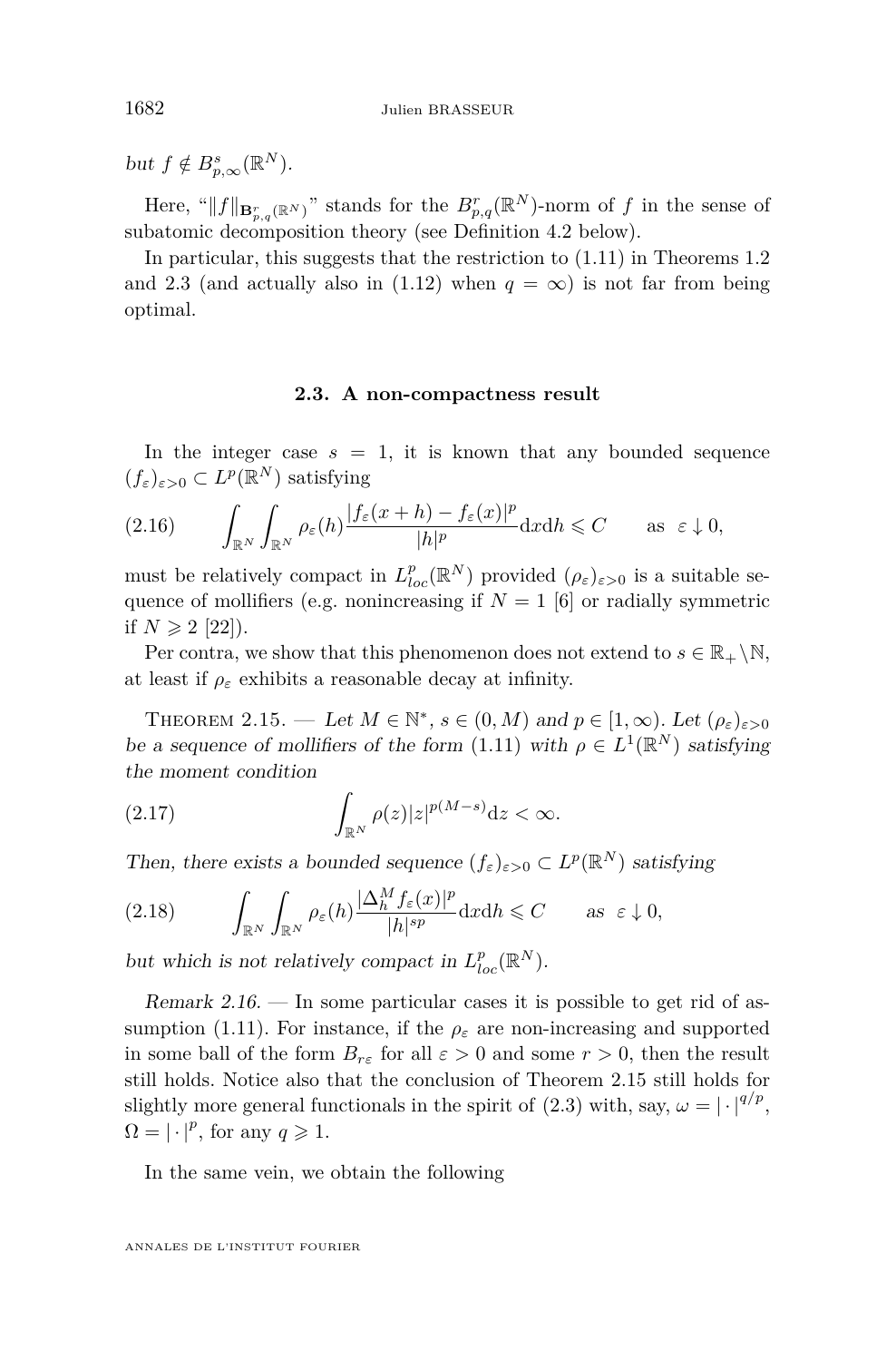<span id="page-13-3"></span>THEOREM 2.17. — Let  $s > 0$ ,  $p \in [1,\infty)$  and  $q \in [1,\infty)$ . Then, there exists a bounded sequence  $(f_{\varepsilon})_{\varepsilon>0} \subset L^p(\mathbb{R}^N)$  satisfying

<span id="page-13-0"></span>(2.19) 
$$
\limsup_{\varepsilon \downarrow 0} \varepsilon \|f_{\varepsilon}\|_{B^{s-\varepsilon}_{p,q}(\mathbb{R}^N)^*}^q < \infty,
$$

but which is not relatively compact in  $L_{loc}^p(\mathbb{R}^N)$ .

The subscript "\*" in [\(2.19\)](#page-13-0) means that the  $B_{p,q}^{s-\varepsilon}$ -norm of  $f_{\varepsilon}$  is calculated using  $(|s|+1)$ -th order finite differences (according to Definition [3.3\)](#page-15-0). This is no longer true if, instead, we use smaller order differences. For example, if  $(f_{\varepsilon})_{\varepsilon>0}$  is bounded in  $L^p(\mathbb{R}^N)$ , then

(2.20) 
$$
\limsup_{\varepsilon \downarrow 0} \varepsilon \|f_{\varepsilon}\|_{W^{1-\varepsilon,p}(\mathbb{R}^N)}^p < \infty,
$$

implies that  $(f_{\varepsilon})_{\varepsilon>0}$  is relatively compact in  $L_{loc}^p(\mathbb{R}^N)$ , while

(2.21) 
$$
\limsup_{\varepsilon \downarrow 0} \varepsilon \|f_{\varepsilon}\|_{B_{p,p}^{1-\varepsilon}(\mathbb{R}^N)^*}^p < \infty,
$$

does not. Evidently, this restriction is immaterial if  $0 < s \notin \mathbb{N}$ .

#### **2.4. An approximation criteria**

It is well-known that neither the space  $C_c^{\infty}(\mathbb{R}^N)$  nor the space  $\mathcal{S}(\mathbb{R}^N)$ are dense in  $B_{p,\infty}^s(\mathbb{R}^N)$ . If the question of how to approximate a given  $f \in B_{p,q}^{s}(\mathbb{R}^{N})$  in a "suitable manner" has already been well-studied (see e.g. [\[17,](#page-43-13) [21,](#page-43-14) [26\]](#page-43-15)), to the author's knowledge it seems, however, that no criterion to recognize a function  $f \in B_{p,\infty}^{s}(\mathbb{R}^{N})$  which can be approximated by smooth functions in its natural (strong) topology is available in the literature.

An interesting consequence of (the proof of) Theorem [2.3](#page-8-0) is that it gives such a criterion.

<span id="page-13-1"></span>COROLLARY 2.18. — Let  $M \in \mathbb{N}^*, s \in (0, M), p \in [1, \infty)$ . Let  $(\rho_{\varepsilon})_{\varepsilon > 0} \subset$  $L^1(\mathbb{R}^N)$  be a sequence of radial functions satisfying [\(1.1\)](#page-1-0) and [\(1.11\)](#page-3-0), and let  $\omega \in C^+_{\text{inc}}$ . Then, the following are equivalent:

(1)  $f \in L^p(\mathbb{R}^N)$  is such that

$$
\lim_{\varepsilon \downarrow 0} \int_{\mathbb{R}^N} \rho_{\varepsilon}(h) \ \omega \left( \frac{\|\Delta_h^M f\|_{L^p(\mathbb{R}^N)}}{|h|^s} \right) dh = 0,
$$

<span id="page-13-2"></span>(2) 
$$
f \in B_{p,\infty}^s(\mathbb{R}^N)
$$
 and there exists  $(f_n)_{n\geqslant 0} \subset C_c^{\infty}(\mathbb{R}^N)$  such that  

$$
||f - f_n||_{B_{p,\infty}^s(\mathbb{R}^N)} \to 0 \quad \text{as } n \to \infty.
$$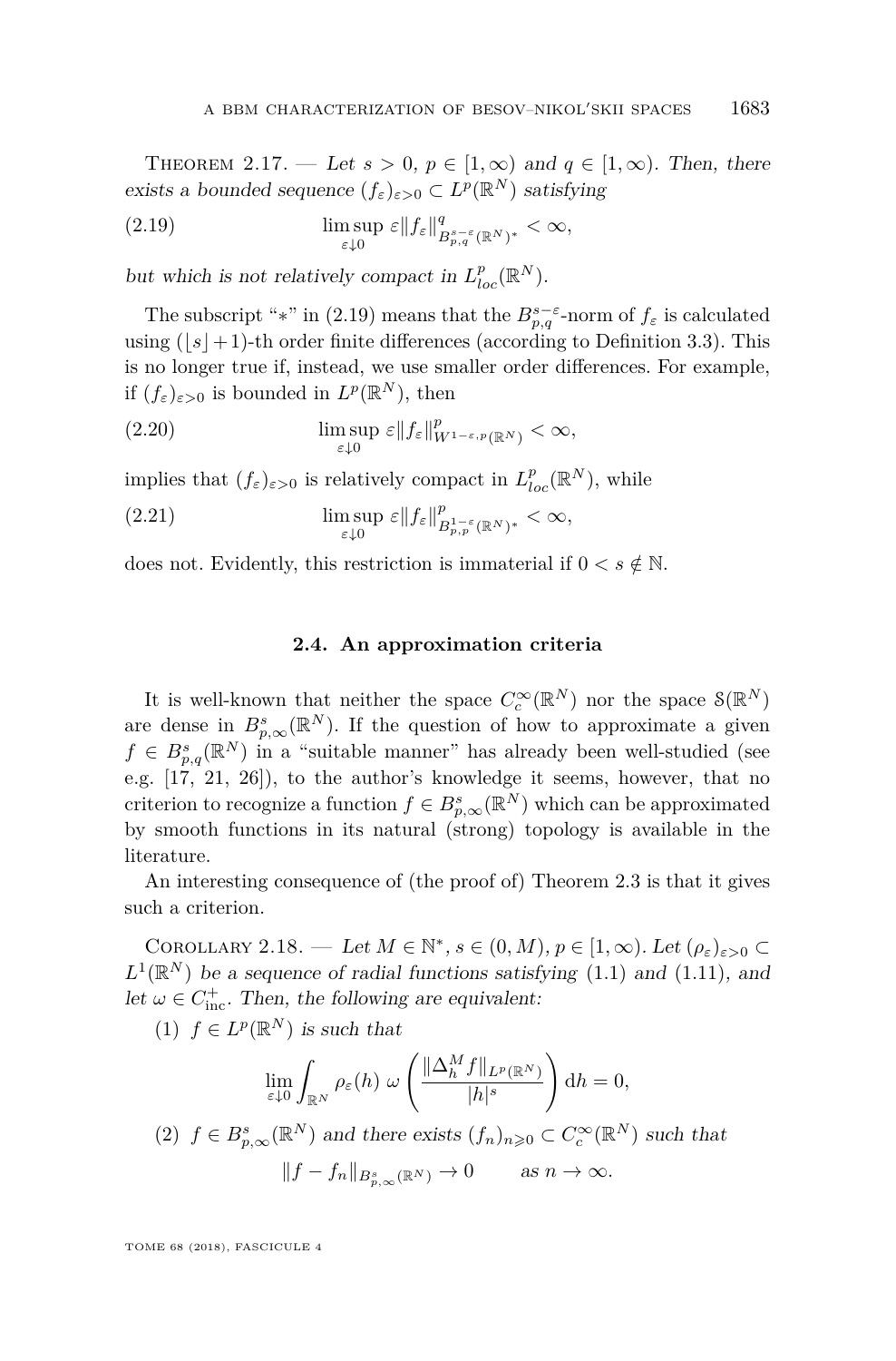A noteworthy consequence of Corollary [2.18](#page-13-1) is the following

Example 2.19. — Let  $s \in (0,1)$  and  $p \in [1,\infty)$ . Then, with the choice  $(2.10)$  and  $\omega(t) = t^p$  we find that condition [\(2\)](#page-13-2) above is equivalent to

(2.22) 
$$
\lim_{\varepsilon \downarrow 0} \int_{\mathbb{R}^N} \int_{\varepsilon < |x-y| < 2\varepsilon} \frac{|f(x) - f(y)|^p}{|x-y|^{N+sp}} dx dy = 0,
$$

or, more generally, to

(2.23) 
$$
\lim_{\varepsilon \downarrow 0} \int_{\varepsilon < |h| < 2\varepsilon} \frac{\|\Delta_h^M f\|_{L^p(\mathbb{R}^N)}^q}{|h|^{N+sq}} \mathrm{d}h = 0,
$$

in the higher order case.

In Sections [3](#page-14-0) and [4](#page-16-0) we detail all our notations and useful definitions. In Section [5,](#page-18-0) we show some preliminary estimates which aims to simultaneously open the way to Corollary [2.18](#page-13-1) and to explain why it is more convenient to represent  $B_{p,\infty}^{s}(\mathbb{R}^{N})$  in terms of the supremum of  $(2.3)$  rather than in terms of its limits. Section [6](#page-21-0) is devoted to the proof of Theorem [2.3](#page-8-0) and Section [7](#page-32-1) to that of Theorems [2.5,](#page-9-2) [2.6,](#page-9-3) and [2.12.](#page-11-0) In Section [8](#page-35-0) we establish Theorem [2.14.](#page-11-4) In Section [9,](#page-38-0) we prove Theorems [2.15](#page-12-0) and [2.17.](#page-13-3) Finally, in the Appendix, we discuss Proposition [1.2.](#page-4-0)

#### **3. Notations and definitions**

<span id="page-14-0"></span>Throughout the paper we will make use of the following notations.

 $\mathbb{S}^{N-1}$  : is the unit sphere of  $\mathbb{R}^N$ ;

- $\mathcal{H}^{N-1}$  : is the  $(N-1)$ -dimensional Hausdorff measure;
	- |*K*| : is the Lebesgue measure of the set *K* (also denoted  $\lambda_n(K)$ );
	- $\mathbb{1}_K$ : is the characteristic function of the set *K*;
	- $B_R$ : is the ball of radius  $R > 0$  centered at the origin;
- $B_R(x)$ : is the ball of radius  $R > 0$  centered at  $x \in \mathbb{R}^N$ ;
	- *τ*<sub>*h*</sub> : is the translation operator  $\tau_h f(x) = f(x+h), x, h \in \mathbb{R}^N$ ;
	- $f * g$ : is the convolution of *f* and *g*;
		- $\lesssim$ : is the "approximatively-less-than" symbol:  $a \lesssim b \Leftrightarrow a \leq Cb$ ;
		- $\sim$  : is the equivalence symbol:  $a \sim b \Leftrightarrow a \lesssim b$ and $b \lesssim a$ ;
		- $f_A$ : is the integral mean symbol:  $f_A f = \frac{1}{|A|} \int_A f$ .

We denote by  $L^p(\mathbb{R}^N)$  the Lebesgue space of (equivalence classes of) functions for which the *p*-th power of the absolute value is Lebesgue integrable (resp. essentially bounded functions when  $p = \infty$ ); by  $C_c^{\infty}(\mathbb{R}^N)$  the space of smooth compactly supported functions; by  $\mathcal{S}(\mathbb{R}^N)$  the Schwartz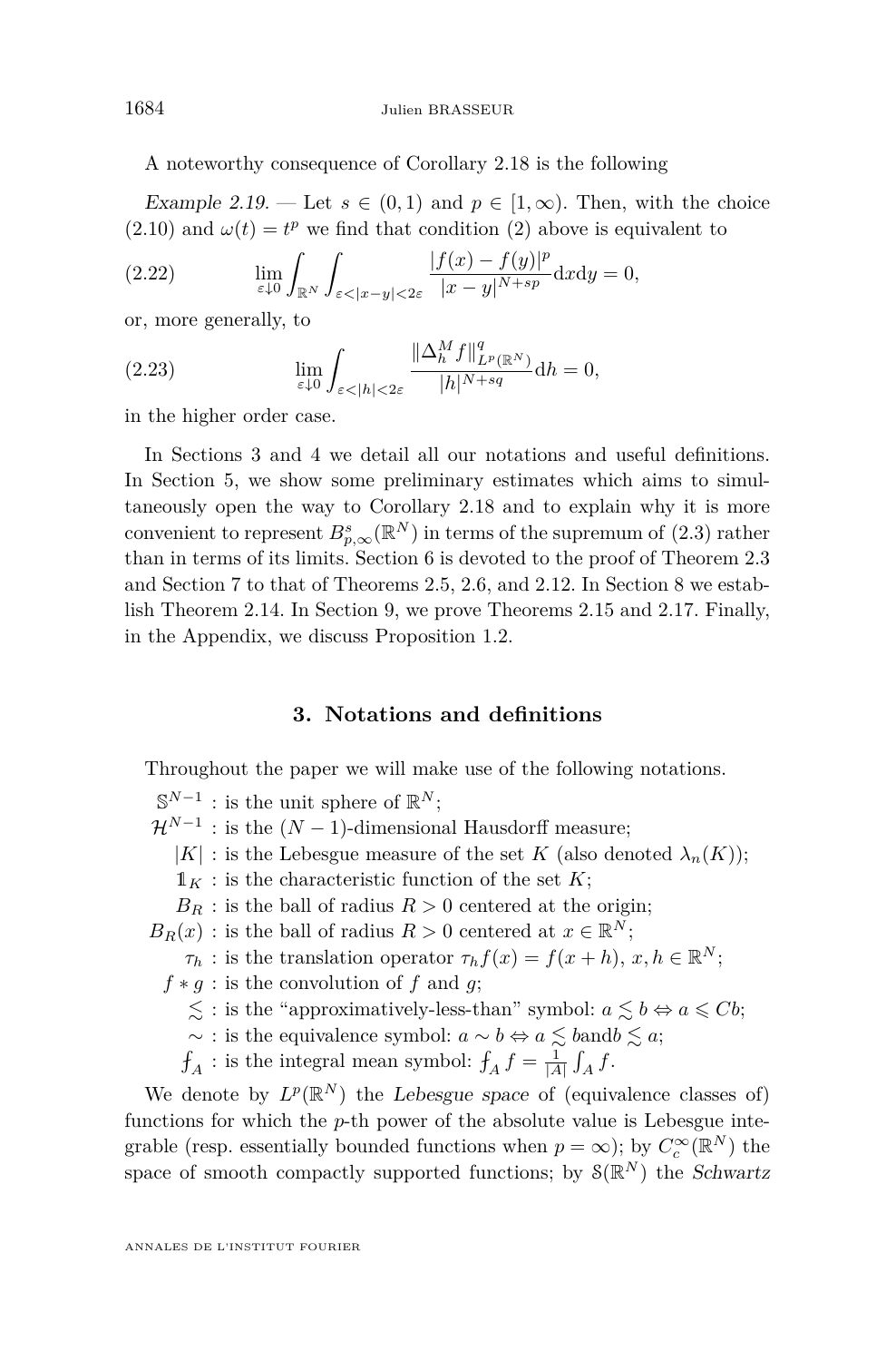space of rapidly decaying functions; and, by  $\mathcal{S}'(\mathbb{R}^N)$ , its dual, the space of tempered distributions. The Lipschitz space  $C^{0,1}(\mathbb{R}^N)$  is the space of functions  $f \in L^{\infty}(\mathbb{R}^N)$  for which the semi-norm

<span id="page-15-1"></span>(3.1) 
$$
[f]_{C^{0,1}(\mathbb{R}^N)} := \sup_{h \neq 0} \frac{\|\tau_h f - f\|_{L^{\infty}(\mathbb{R}^N)}}{|h|},
$$

is finite. The space  $C^{0,1}(\mathbb{R}^N)$  is a Banach space for the norm

$$
||f||_{C^{0,1}(\mathbb{R}^N)} := ||f||_{L^{\infty}(\mathbb{R}^N)} + [f]_{C^{0,1}(\mathbb{R}^N)}.
$$

The number [\(3.1\)](#page-15-1) is called the Lipschitz constant of *f*. For the sake of clarity, we recall some further definitions.

DEFINITION 3.1. — Let  $p \in [1, \infty)$  and  $k \in \mathbb{N}^*$ . The *k*-th order Sobolev space  $W^{k,p}(\mathbb{R}^N)$  is defined as the closure of  $C_c^{\infty}(\mathbb{R}^N)$  under the norm

$$
||f||_{W^{k,p}(\mathbb{R}^N)} := ||f||_{L^p(\mathbb{R}^N)} + \left(\sum_{1 \leq |\alpha| \leq k} ||D^{\alpha} f||_{L^p(\mathbb{R}^N)}^p\right)^{1/p}
$$

*.*

DEFINITION  $3.2.$  — The space of functions of bounded variation, denoted by  $BV(\mathbb{R}^N)$ , is the space of all  $f \in L^1(\mathbb{R}^N)$  such that

$$
[f]_{BV(\mathbb{R}^N)} := \sup_{\substack{\phi \in C_c^1(\mathbb{R}^N) \\ \|\phi\|_{L^\infty(\mathbb{R}^N)} \leq 1}} \int_{\mathbb{R}^N} f(x) \operatorname{div} \phi(x) \, dx < \infty,
$$

naturally endowed with the norm

$$
||f||_{BV(\mathbb{R}^N)} := ||f||_{L^1(\mathbb{R}^N)} + [f]_{BV(\mathbb{R}^N)}.
$$

<span id="page-15-0"></span>DEFINITION 3.3. — Let  $M \in \mathbb{N}^*$ ,  $s \in (0, M)$  and  $p, q \in [1, \infty]$ . The Besov space  $B_{p,q}^s(\mathbb{R}^N)$  consists in all functions  $f \in L^p(\mathbb{R}^N)$  such that

<span id="page-15-2"></span>
$$
(3.2) \t\t [f]_{B_{p,q}^s(\mathbb{R}^N)} := \left(\int_{\mathbb{R}^N} \|\Delta_h^M f\|_{L^p(\mathbb{R}^N)}^q \frac{\mathrm{d}h}{|h|^{N+sq}}\right)^{\frac{1}{q}} < \infty,
$$

which, in the case  $q = \infty$ , is to be understood as

$$
[f]_{B_{p,\infty}^s(\mathbb{R}^N)}:=\sup_{h\in\mathbb{R}^N\backslash\{0\}}\frac{\|\Delta_h^Mf\|_{L^p(\mathbb{R}^N)}}{|h|^s}<\infty,
$$

where  $\Delta_h^M f$  is given by [\(1.3\)](#page-2-3). The space  $B_{p,q}^s(\mathbb{R}^N)$  is naturally endowed with the norm

$$
||f||_{B_{p,q}^{s}(\mathbb{R}^N)} := ||f||_{L^p(\mathbb{R}^N)} + [f]_{B_{p,q}^{s}(\mathbb{R}^N)}.
$$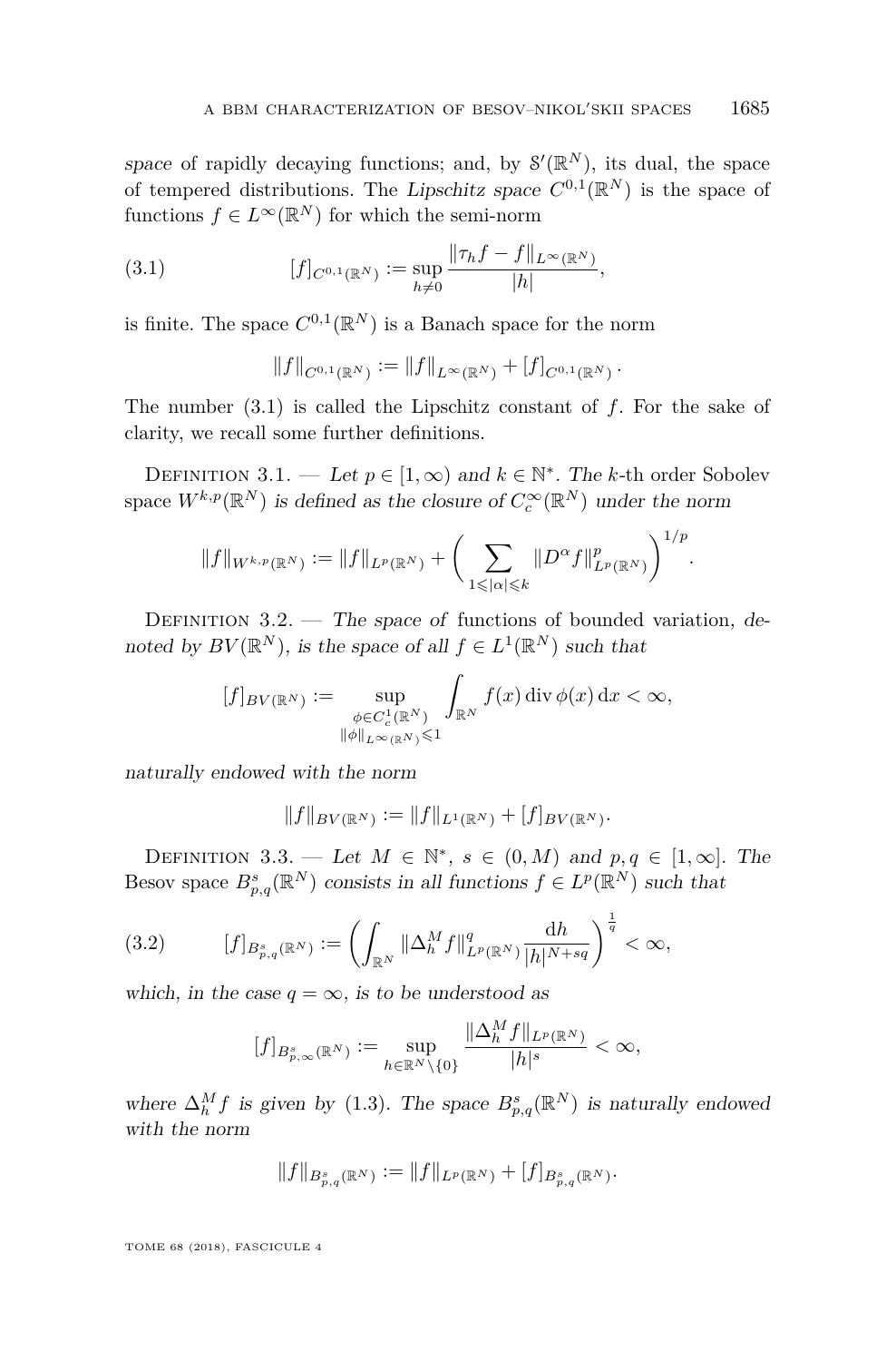Remark 3.4. – Of course, if one denotes by  $[f]_{R^s}^{(M)}$  $B_{p,q}^s(\mathbb{R}^N)$  the semi-norm [\(3.2\)](#page-15-2), then for  $M_1, M_2 \in \mathbb{N}^*$  with  $M_1 \lt M_2$  and  $s \in (0, M_1)$  it holds

$$
[f]_{B_{p,q}^s(\mathbb{R}^N)}^{(M_1)} \sim [f]_{B_{p,q}^s(\mathbb{R}^N)}^{(M_2)},
$$

(similarly when  $q = \infty$ ), so that the definition above is indeed consistent. We refer to [\[28\]](#page-43-16) (e.g. Estimate (45) on p. 99) or Lemma [6.3](#page-23-0) for further details.

Remark  $3.5$ . — The integral in  $(3.2)$  can be indifferently replaced by an integral over  $\{|h| \leq \delta\}$  for any  $\delta > 0$ , or on the whole  $\mathbb{R}^N$  since the singular part in *h* in the integral arise when *h* is close to zero, while the integral on  $\{|h| > \delta\}$  can always be dominated by the *L*<sup>*p*</sup>-norm of *f*.

Of special interest are the cases  $q = p$ ,  $p = \infty$  and/or  $q = \infty$ . The fractional Sobolev spaces  $W^{s,p}(\mathbb{R}^N)$  (sometimes also called Slobodeckij, Gagliardo, or Aronszajn spaces) is defined by  $W^{s,p}(\mathbb{R}^N) = B^s_{p,p}(\mathbb{R}^N)$  for *s* ∉ N. In this context, the semi-norm [\(3.2\)](#page-15-2) when  $s \in (0,1)$  is often referred to as the Gagliardo semi-norm.

When  $q = \infty$ , the space  $B_{p,\infty}^s(\mathbb{R}^N)$  is called the *Nikol'skii space*. This scale gives another interesting way to measure the convergence rate of the translate of a given function to itself. It is well-known that, for any  $p, q \in$  $[1, \infty)$  and  $s > 0$ ,

$$
B_{p,q}^{s}(\mathbb{R}^{N}) \hookrightarrow B_{p,\infty}^{s}(\mathbb{R}^{N}),
$$

where " $\hookrightarrow$ " stands for the continuous imbedding symbol. We refer to [\[24,](#page-43-17) [30\]](#page-43-18) for a proof of this fact. When  $p = q = \infty$ , then the space  $B^s_{\infty,\infty}(\mathbb{R}^N)$ coincides with the Hölder-Zygmund space  $C^{s}(\mathbb{R}^{N})$ .

Moreover, by contrast with  $W^{s,p}(\mathbb{R}^N)$  (see e.g. [\[12\]](#page-43-19) for a simple proof of this fact) or, more generally, with the spaces  $B_{p,q}^s(\mathbb{R}^N)$  with  $p,q \in (1,\infty)$ , neither  $C_c^{\infty}(\mathbb{R}^N)$  nor  $\mathcal{S}(\mathbb{R}^N)$  are dense in  $B_{p,\infty}^s(\mathbb{R}^N)$ , see e.g. [\[30,](#page-43-18) Theorem  $2.3.2(a)$ , p. 172. The Nikol'skii spaces are Banach spaces but, unlike, say,  $W^{s,p}(\mathbb{R}^N)$  with  $1 < p < \infty$ , neither reflexive [\[30,](#page-43-18) Remark 2, p. 199] nor separable [\[30,](#page-43-18) Theorem 2.11.2 (d), p. 237].

#### **4. Subatomic decompositions**

<span id="page-16-0"></span>There exists many ways to decompose a function  $f \in B_{p,q}^{s}(\mathbb{R}^N)$  into "building blocks". The theory of subatomic (or quarkonial) decompositions developed by Triebel in [\[29,](#page-43-20) [31\]](#page-43-21) is one of them of particular interest because, unlike related decompositions of atomic or, say, Littlewood–Paley type, it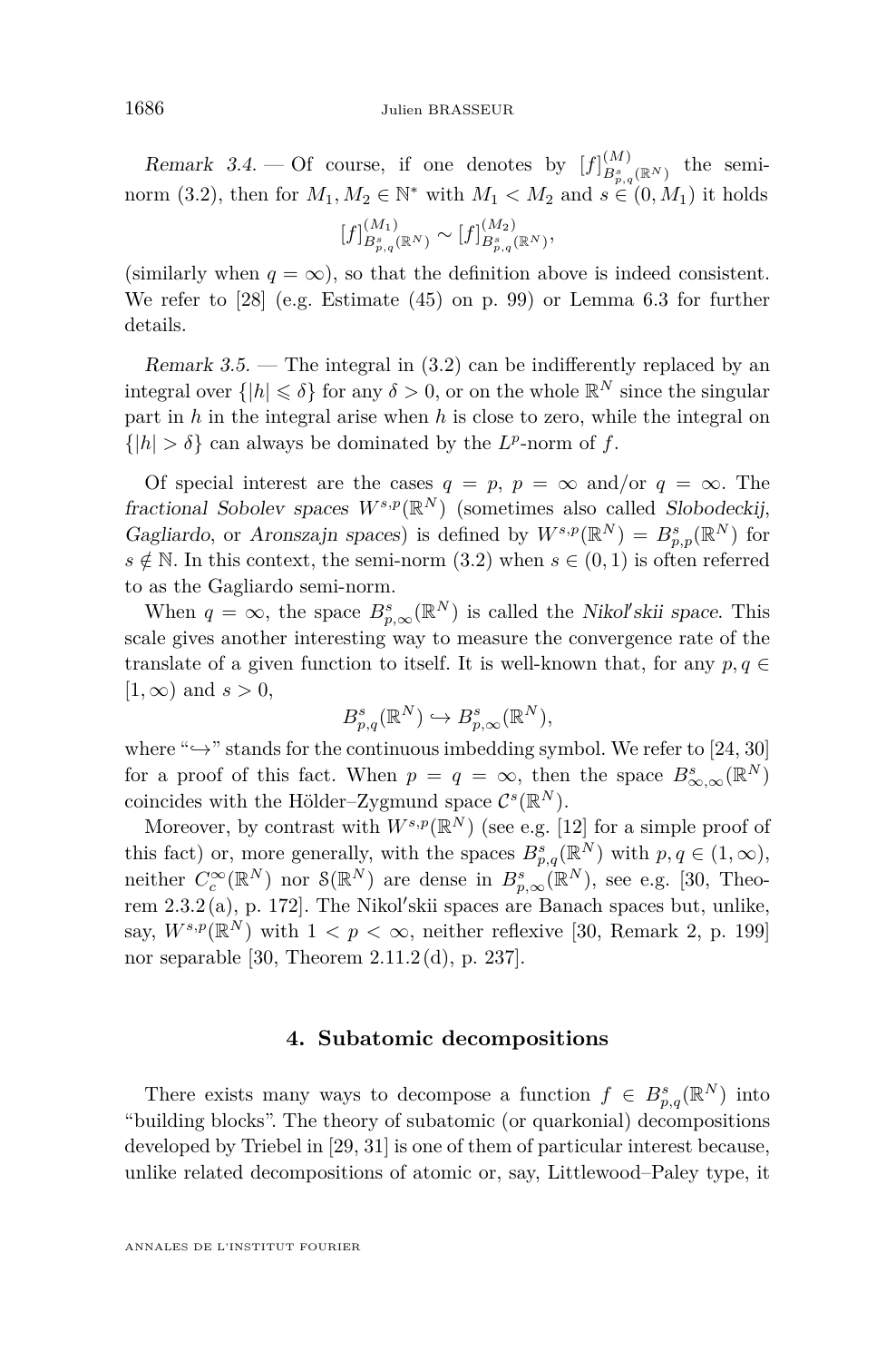yields a decomposition of any function  $f \in B_{p,q}^{s}(\mathbb{R}^N)$  on a suitable system of functions which is independent of *f* and the resulting coefficients are linearly dependent on *f*. In such a framework, the search for a function amounts, roughly speaking, to seeking for a discrete sequence of numbers.

For the convenience of the reader we recall some basic definitions.

<span id="page-17-1"></span>DEFINITION 4.1. — Let  $\nu \geq 0$ ,  $m \in \mathbb{Z}^N$  and  $\psi \in C_c^{\infty}(\mathbb{R}^N)$  be a nonnegative function with  $\text{supp}(\psi) \subset B_{2^r}$  for some  $r \geq 0$  and

(4.1) 
$$
\sum_{k \in \mathbb{Z}^N} \psi(x - k) = 1, \quad \text{if } x \in \mathbb{R}^N.
$$

Let  $Q_{\nu,m}$  be the cube of sides parallel to the coordinate axis with side-length  $2^{-\nu}$  and centered at  $2^{-\nu}m$ . Let  $s \in \mathbb{R}$ ,  $1 \leqslant p \leqslant \infty$ ,  $\beta \in \mathbb{N}^N$  and

$$
\psi^{\beta}(x) = x^{\beta}\psi(x) := x_1^{\beta_1} \dots x_N^{\beta_N} \psi(x).
$$

Then,

$$
(\beta \mathrm{qu})_{\nu,m}(x) := 2^{-\nu(s-\frac{N}{p})} \psi^{\beta}(2^{\nu}x - m), \qquad x \in \mathbb{R}^N,
$$

is called an  $(s, p)$ - $\beta$ -quark relative to  $Q_{\nu,m}$ .

*ψ*

<span id="page-17-0"></span>DEFINITION 4.2. — Let  $s > 0$ ,  $1 \leqslant p, q \leqslant \infty$  and  $(\beta q u)_{\nu,m}$  be  $(s, p)$ - $\beta$ -quarks according to Definition [4.1.](#page-17-1) Let  $\rho > r$  where *r* has the same meaning as in Definition [4.1.](#page-17-1) For all  $\lambda = \{\lambda_{\nu,m}^{\beta} \in \mathbb{C} : (\nu,m,\beta) \in \mathbb{N} \times \mathbb{Z}^N \times \mathbb{N}^N\}$  we set

(4.2) 
$$
\|\lambda\|_{\varrho,p,q} := \sup_{\beta \in \mathbb{N}^N} 2^{\varrho|\beta|} \bigg( \sum_{\nu \geq 0} \bigg( \sum_{m \in \mathbb{Z}^N} |\lambda_{\nu,m}^{\beta}|^p \bigg)^{q/p} \bigg)^{1/q},
$$

with obvious modification if  $p = \infty$  and/or  $q = \infty$ .

We call  $\mathbf{B}_{p,q}^{s}(\mathbb{R}^{N})$  the collection of all  $f \in \mathcal{S}'(\mathbb{R}^{N})$  which can be represented as

<span id="page-17-2"></span>(4.3) 
$$
f(x) = \sum_{\beta \in \mathbb{N}^N} \sum_{\nu=0}^{\infty} \sum_{m \in \mathbb{Z}^N} \lambda_{\nu,m}^{\beta} (\beta qu)_{\nu,m}(x),
$$

<span id="page-17-3"></span>endowed with the norm

(4.4) 
$$
||f||_{\mathbf{B}_{p,q}^{s}(\mathbb{R}^{N})} := \inf ||\lambda||_{\varrho,p,q},
$$

where the infinimum is taken over all admissible representations  $(4.3)$ .

The standard fact of subatomic decompositions states as follows

<span id="page-17-4"></span>THEOREM 4.3. — Let  $s > 0$  and  $1 \leqslant p, q \leqslant \infty$ . Then, [\(4.4\)](#page-17-3) does not depend upon the choice of  $\varrho$  nor on  $\psi$ , and  $\mathbf{B}_{p,q}^{s}(\mathbb{R}^N)$  is a Banach space which coincides with the space  $B_{p,q}^s(\mathbb{R}^N)$  introduced in Definition [3.3.](#page-15-0) Moreover,

(4.5) 
$$
||f||_{\mathbf{B}_{p,q}^{s}(\mathbb{R}^{N})} \sim ||f||_{B_{p,q}^{s}(\mathbb{R}^{N})}.
$$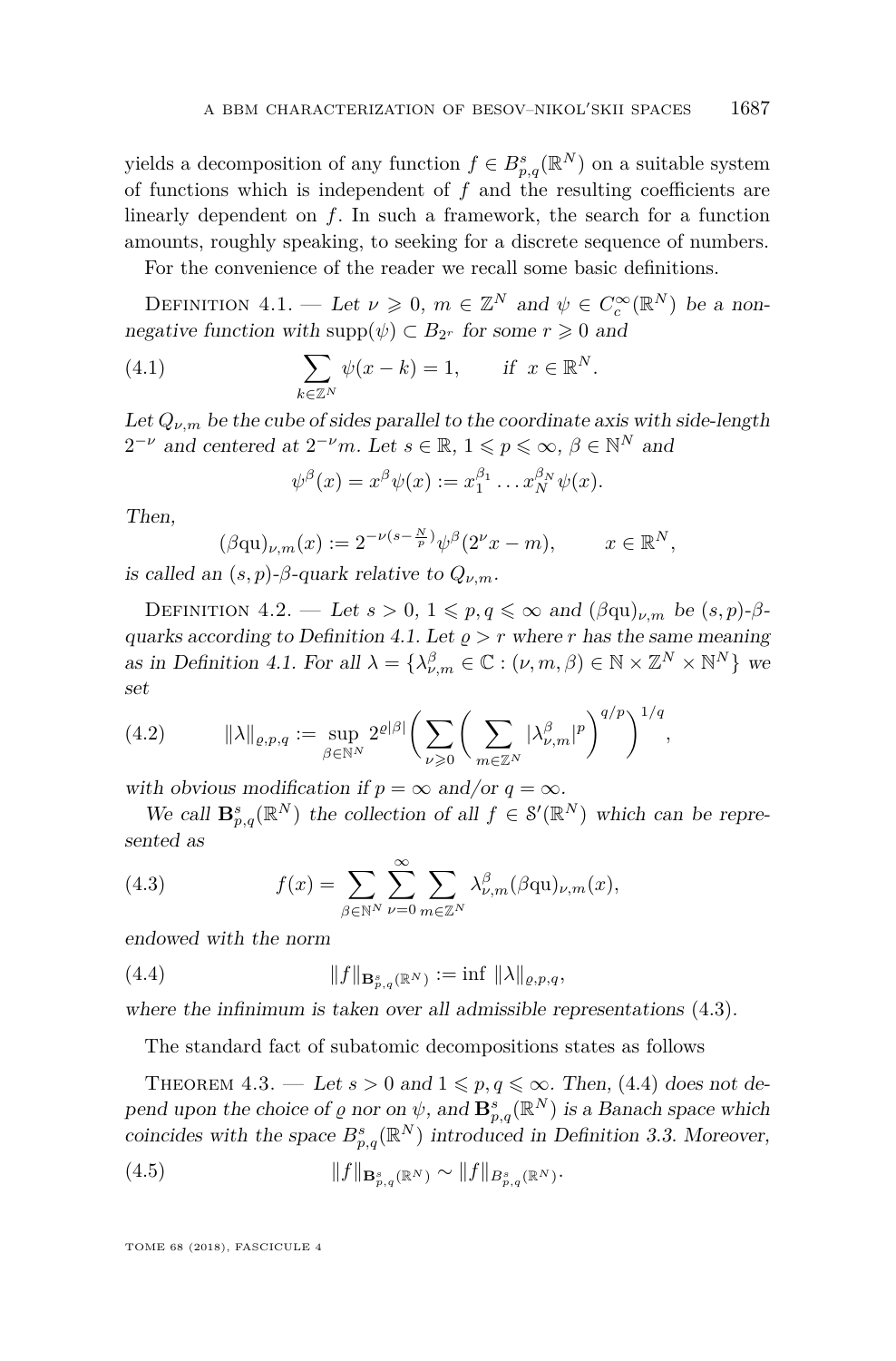We refer to [\[31\]](#page-43-21) and references therein for a proof of this. In fact, there are optimal subatomic coefficients, i.e. coefficients  $\lambda^{\beta}_{\nu,m}(f)$  realizing the infinimum in [\(4.4\)](#page-17-3) and which can be obtained as a dual pairing of the form  $\langle f, \Psi_{\nu,m}^{\beta,\varrho} \rangle_{\mathcal{S}',\mathcal{S}}$  where  $(\Psi_{\nu,m}^{\beta,\varrho}) \subset \mathcal{S}(\mathbb{R}^N)$  is an appropriate sequence of functions. We refer to [\[31\]](#page-43-21) for further details.

### **5.** The space  $N^{s,p}(\mathbb{R}^N)$

<span id="page-18-0"></span>The aim of this section is twofold. On the one hand, we point out that, even though the spaces  $B_{p,\infty}^s(\mathbb{R}^N)$  can be characterized as limits superior (see Proposition [5.2](#page-18-1) below), it does not yield an equivalent norm (as it does for the Sobolev spaces  $W^{1,p}(\mathbb{R}^N)$  with  $p > 1$ , see e.g. Lemma [7.1\)](#page-32-0). As will become clear in the next section, this is the reason why  $B_{p,\infty}^s(\mathbb{R}^N)$  is more conveniently described as the supremum of  $(2.3)$  rather than as its limit superior. On the other hand, we provide some preliminary results towards Corollary [2.18.](#page-13-1) For simplicity, we consider only first order differences  $\Delta_h^1 f = \tau_h f - f$  but all the results of this section also hold for higher order differences.

For the sake of convenience, we define a "new" function space which, in fact, is merely another way to look at the Nikol'skii space  $B_{p,\infty}^s(\mathbb{R}^N)$  as shown hereafter.

DEFINITION 5.1. — Let  $s \in (0,1)$  and  $p \in [1,\infty]$ . Then, the space  $N^{s,p}(\mathbb{R}^N)$  consists of all functions  $f \in L^p(\mathbb{R}^N)$  such that

$$
[f]_{N^{s,p}(\mathbb{R}^N)} := \limsup_{|h| \to 0} \frac{\|\tau_h f - f\|_{L^p(\mathbb{R}^N)}}{|h|^s} < \infty.
$$

It is endowed with the following norm:

 $||f||_{N^{s,p}(\mathbb{R}^N)} := ||f||_{L^p(\mathbb{R}^N)} + [f]_{N^{s,p}(\mathbb{R}^N)}.$ 

In addition, we also define

$$
N_0^{s,p}(\mathbb{R}^N):=\left\{f\in N^{s,p}(\mathbb{R}^N): [f]_{N^{s,p}(\mathbb{R}^N)}=0\right\}.
$$

As expected, we have the

<span id="page-18-1"></span>PROPOSITION 5.2. — Let 
$$
s \in (0,1)
$$
 and  $p \in [1,\infty]$ . Then,  

$$
B_{p,\infty}^s(\mathbb{R}^N) = N^{s,p}(\mathbb{R}^N).
$$

Remark 5.3. — The equality here holds in the sense of sets: the topology of both are not precisely equivalent as shown below. In fact, " $\left[\cdot\right]_{N^{s,p}(\mathbb{R}^N)}$ " is a quite crude way to characterize the Nikol'skii space. For these reasons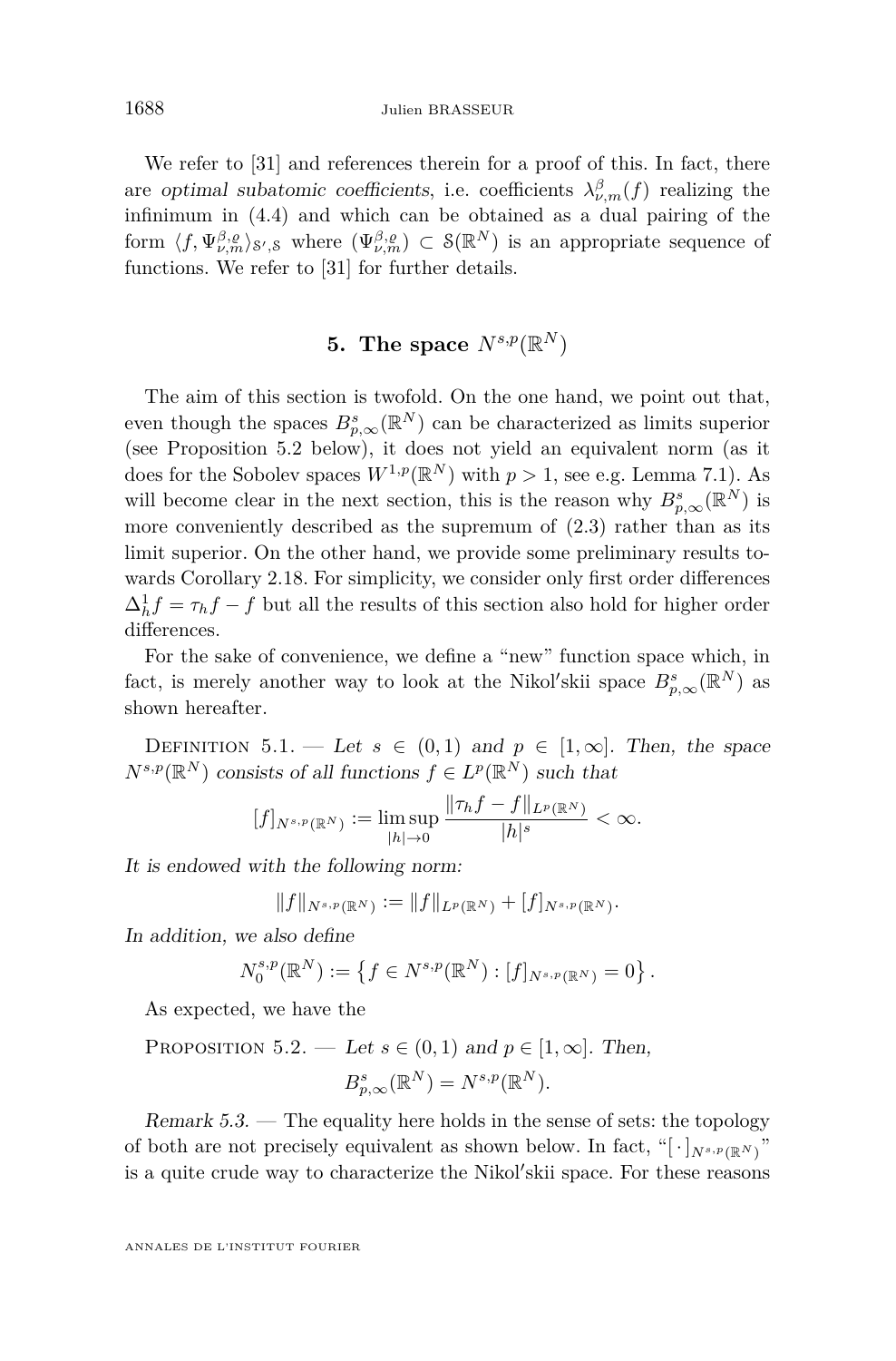(and in order not to mix with both topologies) we shall write  $B_{p,\infty}^s(\mathbb{R}^N)$  =  $(B^{s}_{p,\infty}(\mathbb{R}^{N}), \|\cdot\|_{B^{s}_{p,\infty}(\mathbb{R}^{N})})$  and  $N^{s,p}(\mathbb{R}^{N}) = (B^{s}_{p,\infty}(\mathbb{R}^{N}), \|\cdot\|_{N^{s,p}(\mathbb{R}^{N})}).$ 

*Proof.* — Let  $f \in B_{p,\infty}^s(\mathbb{R}^N)$ . Then, for all  $\delta > 0$ , we have

$$
[f]_{B_{p,\infty}^s(\mathbb{R}^N)} := \sup_{h \in \mathbb{R}^N \setminus \{0\}} \frac{\|\tau_h f - f\|_{L^p(\mathbb{R}^N)}}{|h|^s} \geqslant \sup_{0 < |h| < \delta} \frac{\|\tau_h f - f\|_{L^p(\mathbb{R}^N)}}{|h|^s}.
$$

Letting  $\delta \downarrow 0$ , we get

<span id="page-19-0"></span>
$$
(5.1) \t\t [f]_{B_{p,\infty}^s(\mathbb{R}^N)} \geq \limsup_{|h| \to 0} \frac{\|\tau_h f - f\|_{L^p(\mathbb{R}^N)}}{|h|^s} =: [f]_{N^{s,p}(\mathbb{R}^N)},
$$

and so  $f \in N^{s,p}(\mathbb{R}^N)$ . Conversely, let  $f \in N^{s,p}(\mathbb{R}^N)$ . Then, for all  $\eta > 0$ there is a  $\delta_0 > 0$  such that for all  $\delta \in (0, \delta_0)$  we have

$$
\left|\sup_{0<|h|<\delta}\frac{\|\tau_hf-f\|_{L^p(\mathbb{R}^N)}}{|h|^s}-[f]_{N^{s,p}(\mathbb{R}^N)}\right|<\eta.
$$

Now fix such  $\eta$  and  $\delta$ . By the triangle inequality we obtain

$$
\sup_{0<|h|<\delta} \frac{\|\tau_h f - f\|_{L^p(\mathbb{R}^N)}}{|h|^s} < \eta + [f]_{N^{s,p}(\mathbb{R}^N)} < \infty.
$$

On the other hand,

$$
\sup_{\delta \leqslant |h|} \frac{\|\tau_h f - f\|_{L^p(\mathbb{R}^N)}}{|h|^s} \leqslant \frac{2}{\delta^s} \|f\|_{L^p(\mathbb{R}^N)} < \infty.
$$

Therefore,  $f \in B_{p,\infty}^s(\mathbb{R})$  $^{N}$ ).

PROPOSITION 5.4. — Let  $s \in (0,1)$  and  $p \in (1,\infty]$ . Then,

$$
W^{1,p}(\mathbb{R}^N) \subset N_0^{s,p}(\mathbb{R}^N) \text{ and } BV(\mathbb{R}^N) \subset N_0^{s,1}(\mathbb{R}^N).
$$

Proof. — First, let  $f \in W^{1,p}(\mathbb{R}^N)$  (resp.  $f \in BV(\mathbb{R}^N)$  if  $p = 1$ ). Then,

$$
\frac{\|\tau_h f - f\|_{L^p(\mathbb{R}^N)}}{|h|^s} \leqslant |h|^{1-s} \|\nabla f\|_{L^p(\mathbb{R}^N)}, \quad \forall \ h \in \mathbb{R}^N.
$$

Taking the limit superior as  $|h| \to 0$  gives  $f \in N_0^{s,p}(\mathbb{R}^N)$ .

PROPOSITION 5.5. — Let  $s \in (0,1)$ ,  $p \in [1,\infty)$  and  $\mathring{N}^{s,p}(\mathbb{R}^N)$  denote the closure of  $C_c^{\infty}(\mathbb{R}^N)$  in  $N^{s,p}(\mathbb{R}^N)$ . Then,

$$
\mathring{N}^{s,p}(\mathbb{R}^N) = N_0^{s,p}(\mathbb{R}^N).
$$

In particular,  $N_0^{s,p}(\mathbb{R}^N)$  is a closed subspace of  $N^{s,p}(\mathbb{R}^N)$ .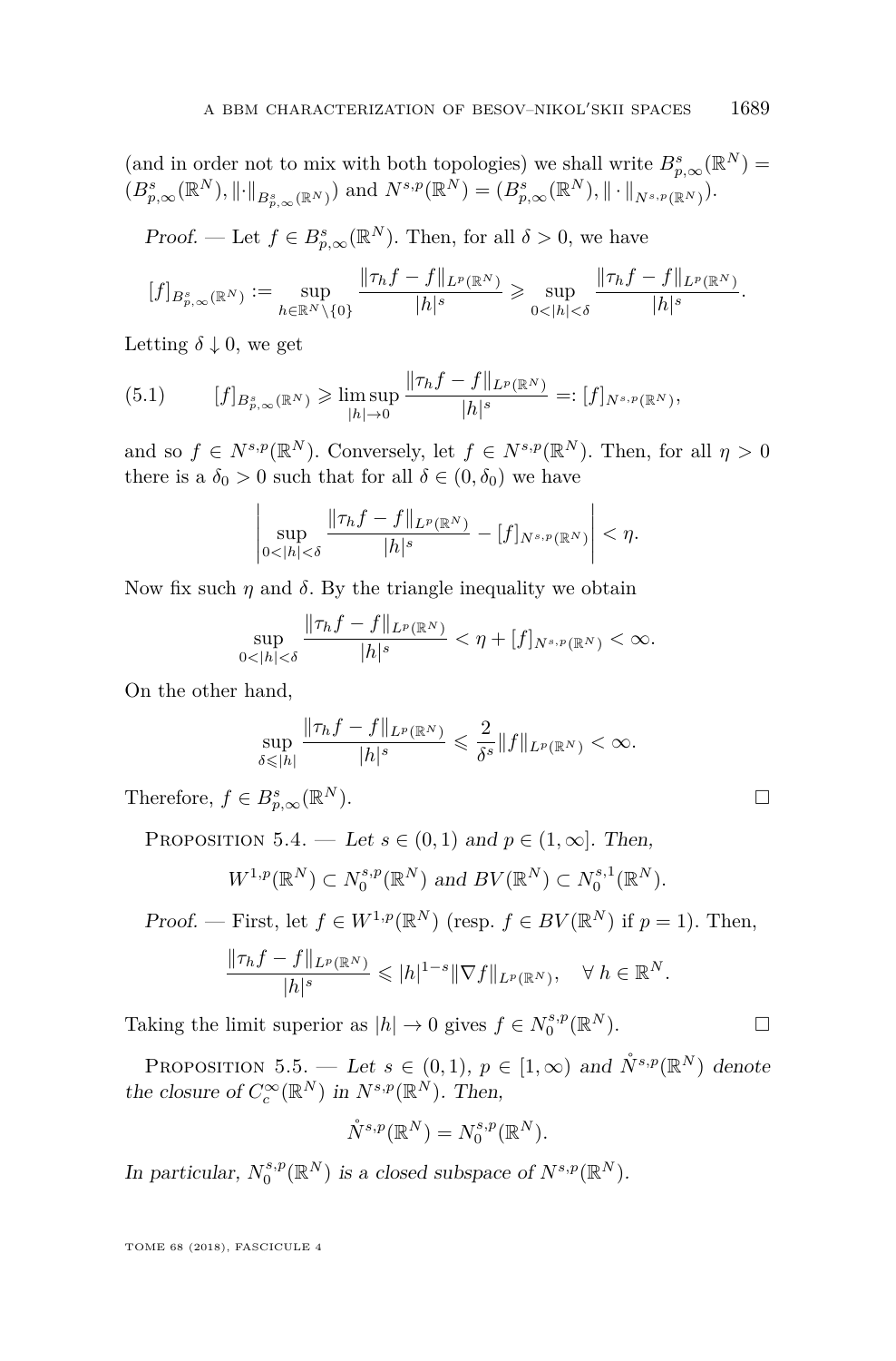Proof. — "⊂": By definition,  $C_c^{\infty}(\mathbb{R}^N)$  is dense in  $\mathring{N}^{s,p}(\mathbb{R}^N)$ , whence the inclusion  $\mathring{N}^{s,p}(\mathbb{R}^N) \subset N_0^{s,p}(\mathbb{R}^N)$  is straightforward.

"⊃": Let  $f \in N_0^{s,p}(\mathbb{R}^N)$  and let  $(f_n)_{n\geqslant 0} \subset C_c^{\infty}(\mathbb{R}^N)$  be such that

 $||f - f_n||_{L^p(\mathbb{R}^N)} \to 0$  as  $n \to \infty$ .

Then, clearly,

$$
||f - f_n||_{N^{s,p}(\mathbb{R}^N)} := ||f - f_n||_{L^p(\mathbb{R}^N)} + [f - f_n]_{N^{s,p}(\mathbb{R}^N)}
$$
  
\n
$$
\le ||f - f_n||_{L^p(\mathbb{R}^N)} + [f]_{N^{s,p}(\mathbb{R}^N)} + [f_n]_{N^{s,p}(\mathbb{R}^N)}
$$
  
\n
$$
= ||f - f_n||_{L^p(\mathbb{R}^N)} \longrightarrow 0 \text{ as } n \to \infty.
$$

Whence,  $f \in \overset{\circ}{N}{}^{s,p}(\mathbb{R}^N)$ . Moreover, the map

$$
\Theta: f \in N^{s,p}(\mathbb{R}^N) \mapsto [f]_{N^{s,p}(\mathbb{R}^N)}
$$

is continuous. Therefore  $N_0^{s,p}(\mathbb{R}^N) = \Theta^{-1}(\{0\})$  is closed in  $N^{s,p}(\mathbb{R}^N)$ .  $\Box$ 

<span id="page-20-0"></span>PROPOSITION 5.6. — Let  $s \in (0,1)$ ,  $p \in [1,\infty)$  and  $\mathring{B}_{p,\infty}^s(\mathbb{R}^N)$  (resp.  $\mathring{N}^{s,p}(\mathbb{R}^N)$  denote the closure of  $C_c^{\infty}(\mathbb{R}^N)$  in  $B_{p,\infty}^s(\mathbb{R}^N)$  (resp.  $N^{s,p}(\mathbb{R}^N)$ ). Then,

 $f \in \overset{\circ}{N}^{s,p}(\mathbb{R}^N)$  if, and only if,  $f \in \overset{\circ}{B}_{p,\infty}^s(\mathbb{R}^N)$ .

*Proof.* — Let  $f \in \overset{\circ}{N}^{s,p}(\mathbb{R}^N)$  and  $(f_n)_{n \geq 0} \subset C_c^{\infty}(\mathbb{R}^N)$  be such that

$$
f_n \to f
$$
 in  $N^{s,p}(\mathbb{R}^N)$  as  $n \to \infty$ .

Thus, for all  $\eta > 0$  there exists  $n_0 = n_0(\eta) \geq 0$  and  $\delta_0 = \delta_0(\eta) > 0$  such that

$$
n \geqslant n_0, \delta \in (0, \delta_0) \Rightarrow \sup_{|h| < \delta} \frac{\|\Delta_h^1 (f - f_n)\|_{L^p(\mathbb{R}^N)}}{|h|^s} < \eta.
$$

Now, fix such  $\eta$ ,  $\delta$  and  $n_0$ . On the other hand, for all  $\eta > 0$  and all  $\delta > 0$ there is a  $n_1 = n_1(\eta, \delta) \geq 0$  such that

$$
n \geqslant n_1 \Rightarrow \sup_{|h| \geqslant \delta} \frac{\|\Delta_h^1(f - f_n)\|_{L^p(\mathbb{R}^N)}}{|h|^s} < \eta.
$$

Indeed, this is because

$$
\sup_{|h|\geqslant \delta}\frac{\|\Delta_h^1(f-f_n)\|_{L^p(\mathbb{R}^N)}}{|h|^s}\leqslant \frac{2}{\delta^s}\|f-f_n\|_{L^p(\mathbb{R}^N)}\to 0\quad\text{ as }n\to\infty.
$$

Therefore, for all  $n \geq \max\{n_0, n_1\}$ ,

(5.2) 
$$
\sup_{h \neq 0} \frac{\|\Delta_h^1 (f - f_n)\|_{L^p(\mathbb{R}^N)}}{|h|^s} < \eta.
$$

Summing up, we find that, for all  $\eta > 0$ , there exists  $M \geq 0$  such that

$$
n\geqslant M\Rightarrow [f-f_n]_{B_{p,\infty}^s(\mathbb{R}^N)}<\eta.
$$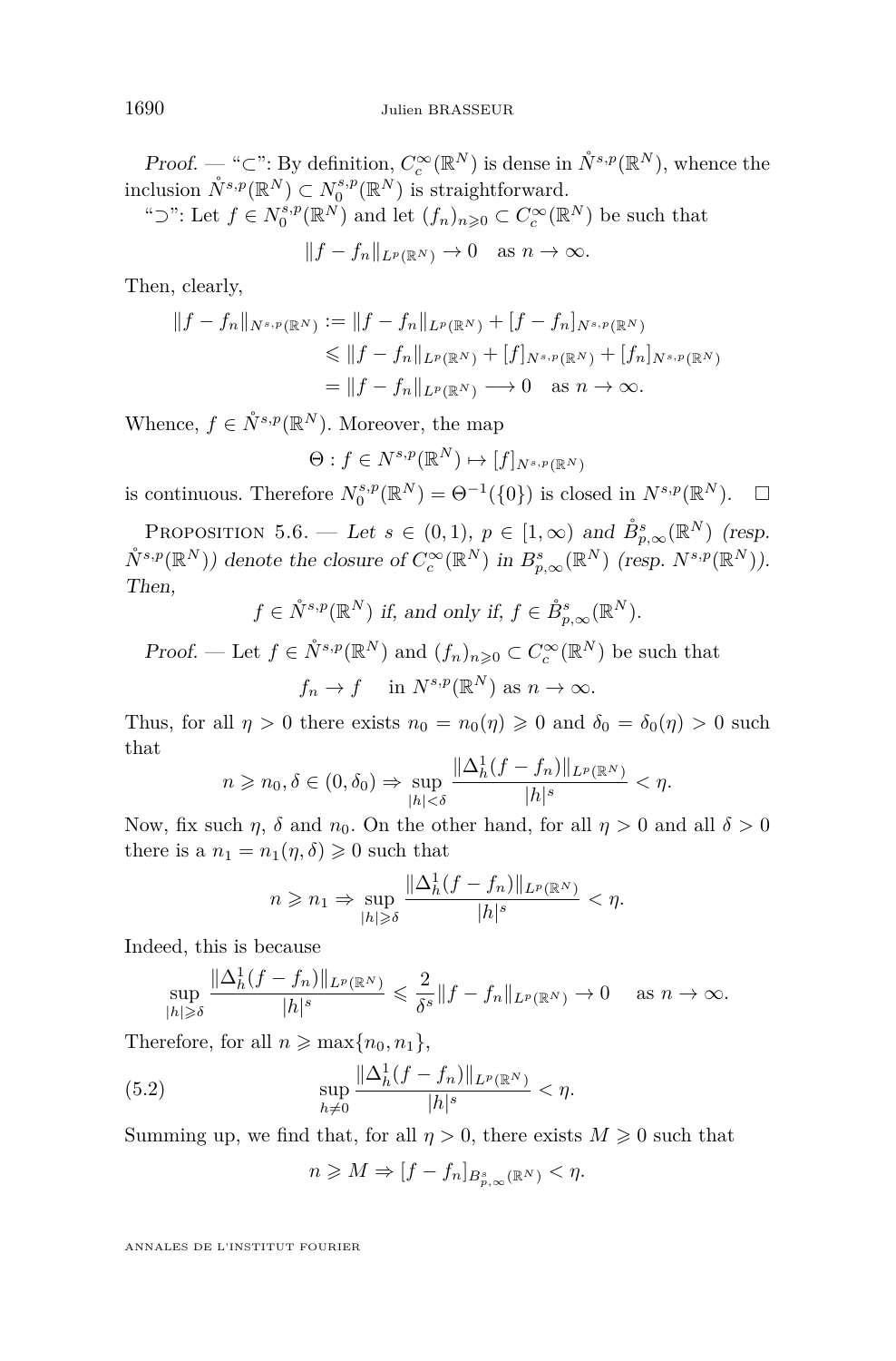Thus,  $f \in \mathring{B}_{p,\infty}^s(\mathbb{R}^N)$ . Conversely, let  $f \in \dot{B}_{p,\infty}^s(\mathbb{R}^N)$  and  $(f_n)_{n\geqslant 0} \subset C_c^{\infty}(\mathbb{R}^N)$  be such that  $f_n \to f$  in  $B_{p,\infty}^s(\mathbb{R}^N)$ . Using [\(5.1\)](#page-19-0) we find  $[f]_{N^{s,p}(\mathbb{R}^N)} \leqslant [f - f_n]_{N^{s,p}(\mathbb{R}^N)} + [f_n]_{N^{s,p}(\mathbb{R}^N)}$  $=[f - f_n]_{N^{s,p}(\mathbb{R}^N)}$  $\leq$   $[f - f_n]_{B^s_{p,\infty}(\mathbb{R}^N)} \to 0$  as  $n \to \infty$ .

<span id="page-21-0"></span>Thus  $f \in \mathring{N}^{s,p}(\mathbb{R}^N)$ .  $^{N}$ ).

### 6. Characterization of Besov-Nikol'skii spaces

#### **6.1. Preliminary**

For the sake of clarity we shall introduce the following short notation

$$
\mathcal{D}_{\omega}(\rho_{\varepsilon},f):=\int_{\mathbb{R}^N}\rho_{\varepsilon}(h)\,\,\omega\left(\frac{\|\Delta_h^Mf\|_{L^p(\mathbb{R}^N)}}{|h|^s}\right)\mathrm{d}h.
$$

First, an easy observation.

<span id="page-21-1"></span>PROPOSITION 6.1. — Let  $M \in \mathbb{N}^*$ ,  $s > 0$ ,  $p \in [1, \infty]$  and  $(\rho_{\varepsilon})_{\varepsilon > 0}$  be a sequence of mollifiers. Assume  $\omega \in C^+_{\text{inc}}$ . Then,

(6.1) 
$$
\limsup_{\varepsilon \downarrow 0} \mathcal{D}_{\omega}(\rho_{\varepsilon}, f) \leqslant \omega \left( \limsup_{|h| \to 0} \frac{\|\Delta_h^M f\|_{L^p(\mathbb{R}^N)}}{|h|^s} \right),
$$

and

(6.2) 
$$
\sup_{\varepsilon>0} \mathcal{D}_{\omega}(\rho_{\varepsilon}, f) \leq \omega \left( \sup_{h \neq 0} \frac{\|\Delta_h^M f\|_{L^p(\mathbb{R}^N)}}{|h|^s} \right).
$$

Proof. — Let  $\eta > 0$  be any fixed number. Then, we have

$$
\mathcal{D}_{\omega}(\rho_{\varepsilon},f) = \left(\int_{0 \leq |h| \leq \eta} + \int_{|h| > \eta}\right) \rho_{\varepsilon}(h) \; \omega\left(\frac{\|\Delta_h^M f\|_{L^p(\mathbb{R}^N)}}{|h|^{s}}\right) \mathrm{d}h.
$$

On the one hand,

$$
\int_{0 \leq |h| \leq \eta} \rho_{\varepsilon}(h) \, \omega \left( \frac{\|\Delta_h^M f\|_{L^p(\mathbb{R}^N)}}{|h|^s} \right) dh
$$
\n
$$
\leq \sup_{0 \leq |h| \leq \eta} \, \omega \left( \frac{\|\Delta_h^M f\|_{L^p(\mathbb{R}^N)}}{|h|^s} \right) \int_{0 \leq |h| \leq \eta} \rho_{\varepsilon}(h) dh
$$
\n
$$
\leq \sup_{0 \leq |h| \leq \eta} \, \omega \left( \frac{\|\Delta_h^M f\|_{L^p(\mathbb{R}^N)}}{|h|^s} \right).
$$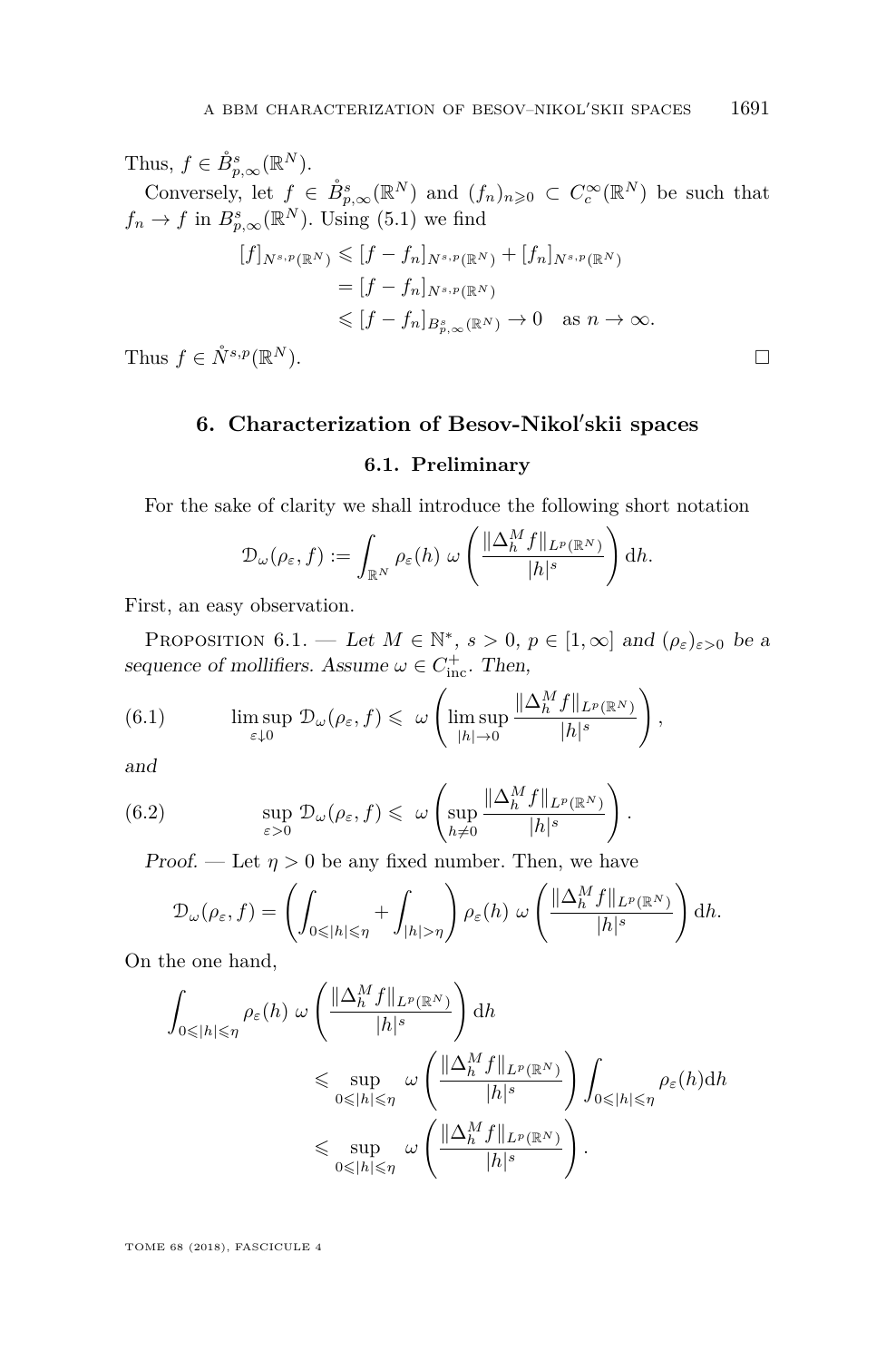On the other hand, since  $\omega$  is non-decreasing

$$
\int_{|h|>\eta} \rho_{\varepsilon}(h) \ \omega\left(\frac{\|\Delta_h^M f\|_{L^p(\mathbb{R}^N)}}{|h|^{s}}\right) dh \leq \omega\left(\frac{2^M \|f\|_{L^p(\mathbb{R}^N)}}{\eta^s}\right) \int_{|h|>\eta} \rho_{\varepsilon}(h) dh
$$
  

$$
\longrightarrow 0 \quad \text{as } \varepsilon \downarrow 0.
$$

Therefore,

$$
\limsup_{\varepsilon \downarrow 0} \int_{\mathbb{R}^N} \rho_{\varepsilon}(h) \ \omega \left( \frac{\|\Delta_h^M f\|_{L^p(\mathbb{R}^N)}}{|h|^s} \right) \mathrm{d} h \leqslant \sup_{0 \leqslant |h| \leqslant \eta} \ \omega \left( \frac{\|\Delta_h^M f\|_{L^p(\mathbb{R}^N)}}{|h|^s} \right).
$$

Taking now the limit as  $\eta \downarrow 0$  and using  $\omega \in C^+_{\text{inc}}$  we obtain

$$
\limsup_{\varepsilon \downarrow 0} \mathcal{D}_{\omega}(\rho_{\varepsilon}, f) \leqslant \omega \left( \limsup_{|h| \to 0} \frac{\|\Delta_h^M f\|_{L^p(\mathbb{R}^N)}}{|h|^s} \right).
$$

The remaining inequality follows by a direct application of Hölder's inequality.  $\Box$ 

Here is another estimate we shall need.

<span id="page-22-0"></span>LEMMA 6.2. — Let  $p \in [1, \infty]$ ,  $M \in \mathbb{N}^*$ ,  $h_1, h_2 \in \mathbb{R}^N$  and  $h = h_1 + h_2$ . Then,

$$
\|\Delta_h^{2M}f\|_{L^p(\mathbb{R}^N)} \lesssim \|\Delta_{h_1}^M f\|_{L^p(\mathbb{R}^N)} + \|\Delta_{h_2}^M f\|_{L^p(\mathbb{R}^N)},
$$

for all  $f \in L^p(\mathbb{R}^N)$ .

This is essentially covered by [\[28,](#page-43-16) Estimate (16), p. 112] but, for the sake of completeness, we choose to provide the details.

Proof. — Let  $f \in \mathcal{S}(\mathbb{R}^N)$ . Since translations  $\tau_h f$  have Fourier transform  $e^{ih \cdot \xi} \hat{f}$ , the Fourier transform of  $\Delta_h^M f$  writes

$$
\mathcal{F}[\Delta_h^M f](\xi) = \hat{f}(\xi) \sum_{j=0}^M {M \choose j} (-1)^{M-j} (e^{ih \cdot \xi})^j.
$$

And so, by applying the binomial formula and taking the inverse Fourier transform of the result one gets

$$
\Delta_h^M f = \mathcal{F}^{-1} \left[ (e^{ih \cdot \xi} - 1)^M \hat{f} \right].
$$

Now let  $h_1, h_2 \in \mathbb{R}^N$  and  $h = h_1 + h_2$ . Notice that we have

$$
e^{ih\cdot\xi} - 1 = e^{ih_1\cdot\xi} (e^{ih_2\cdot\xi} - 1) + e^{ih_1\cdot\xi} - 1.
$$

Let  $P \in \mathbb{C}[X, Y]$  be the polynomial defined by

$$
P(X,Y) = (X(Y-1) + (X-1))^{2M}.
$$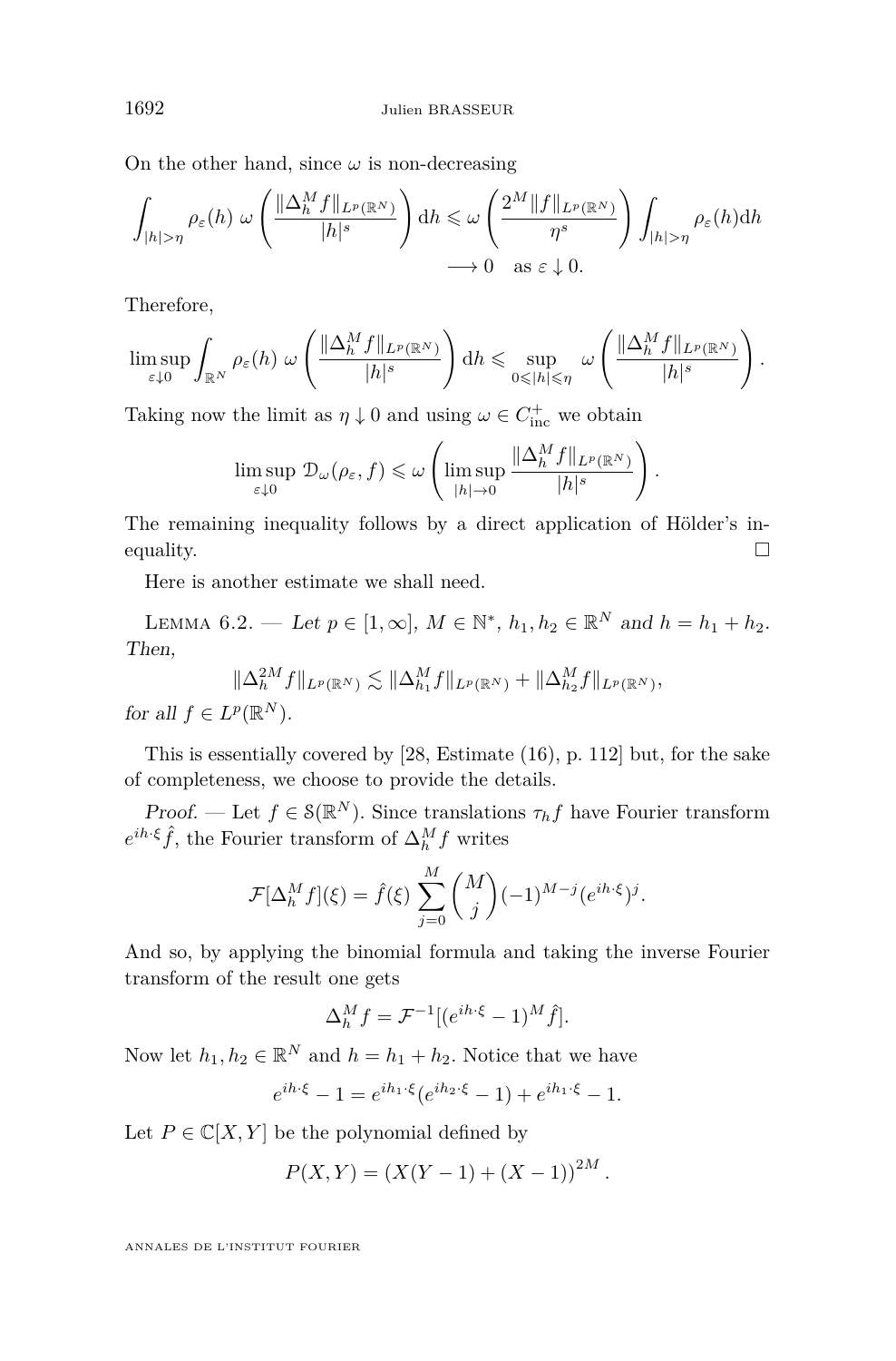By the binomial formula one may find  $Q_1, Q_2 \in \mathbb{C}[X, Y]$  such that

$$
P(X,Y) = (X-1)^{M} Q_1(X,Y) + X^{M} (Y-1)^{M} Q_2(X,Y).
$$

This holds for any  $X, Y \in \mathbb{C}$ . In particular

$$
(e^{ih\cdot\xi} - 1)^{2M} = (e^{ih_1\cdot\xi} - 1)^M Q_1(e^{ih_1\cdot\xi}, e^{ih_2\cdot\xi})
$$
  
+ 
$$
e^{iMh_1\cdot\xi}(e^{ih_2\cdot\xi} - 1)^M Q_2(e^{ih_1\cdot\xi}, e^{ih_2\cdot\xi}).
$$

Multiplying this equality by  $\hat{f}(\xi)$  and taking the inverse Fourier transform of the result, we obtain:

$$
\Delta_h^{2M} f = \mathcal{F}^{-1} \left[ \sum_{k,\ell=0}^M \alpha_{k,\ell} (e^{ih_1 \cdot \xi} - 1)^M \mathcal{F} \left[ f(\cdot + kh_1 + \ell h_2) \right] \right] + \mathcal{F}^{-1} \left[ \sum_{k,\ell=0}^M \beta_{k,\ell} e^{iMh_1 \cdot \xi} (e^{ih_2 \cdot \xi} - 1)^M \mathcal{F} \left[ f(\cdot + kh_1 + \ell h_2) \right] \right]
$$

where  $\alpha_{k,\ell}$  and  $\beta_{k,\ell}$  are the respective coefficients of  $Q_1$  and  $Q_2$ . Otherwise said,

$$
\Delta_h^{2M} f = \sum_{k,\ell=0}^M \alpha_{k,\ell} \Delta_{h_1}^M f(\cdot + kh_1 + \ell h_2) + \sum_{k,\ell=0}^M \beta_{k,\ell} \Delta_{h_2}^M f(\cdot + (k+M)h_1 + \ell h_2)
$$

*.*

We therefore obtain that, for each  $f \in \mathcal{S}(\mathbb{R}^N)$ 

$$
(6.3) \t ||\Delta_h^{2M} f||_{L^p(\mathbb{R}^N)} \leq C \left( \|\Delta_{h_1}^M f\|_{L^p(\mathbb{R}^N)} + \|\Delta_{h_2}^M f\|_{L^p(\mathbb{R}^N)} \right),
$$

for some constant  $C > 0$  depending only on  $M$ ,  $Q_1$  and  $Q_2$ . Since  $\mathcal{S}(\mathbb{R}^N)$  is dense in  $L^p(\mathbb{R}^N)$  for  $p < \infty$  the result follows for every  $f \in L^p(\mathbb{R}^N)$ . When  $p = \infty$ , the above still holds in the S' sense and, thus, extends to  $L^{\infty}(\mathbb{R}^{N})$ as well.

Also, we recall the following well-known fact.

<span id="page-23-0"></span>LEMMA 6.3. — Let  $M \in \mathbb{N}^*$ ,  $s \in (0, M)$  and  $f \in L^p(\mathbb{R}^N)$ . Then,

<span id="page-23-1"></span>(6.4) 
$$
\sup_{h \neq 0} \frac{\|\Delta_h^M f\|_{L^p(\mathbb{R}^N)}}{|h|^s} \leqslant C(s, M) \sup_{h \neq 0} \frac{\|\Delta_h^{2M} f\|_{L^p(\mathbb{R}^N)}}{|h|^s},
$$

for some constant  $C(s, M) > 0$  depending only on *s* and *M*. Similarly,

<span id="page-23-2"></span>(6.5) 
$$
\limsup_{|h|\to 0} \frac{\|\Delta_h^M f\|_{L^p(\mathbb{R}^N)}}{|h|^s} \leq C(s,M) \limsup_{|h|\to 0} \frac{\|\Delta_h^{2M} f\|_{L^p(\mathbb{R}^N)}}{|h|^s}.
$$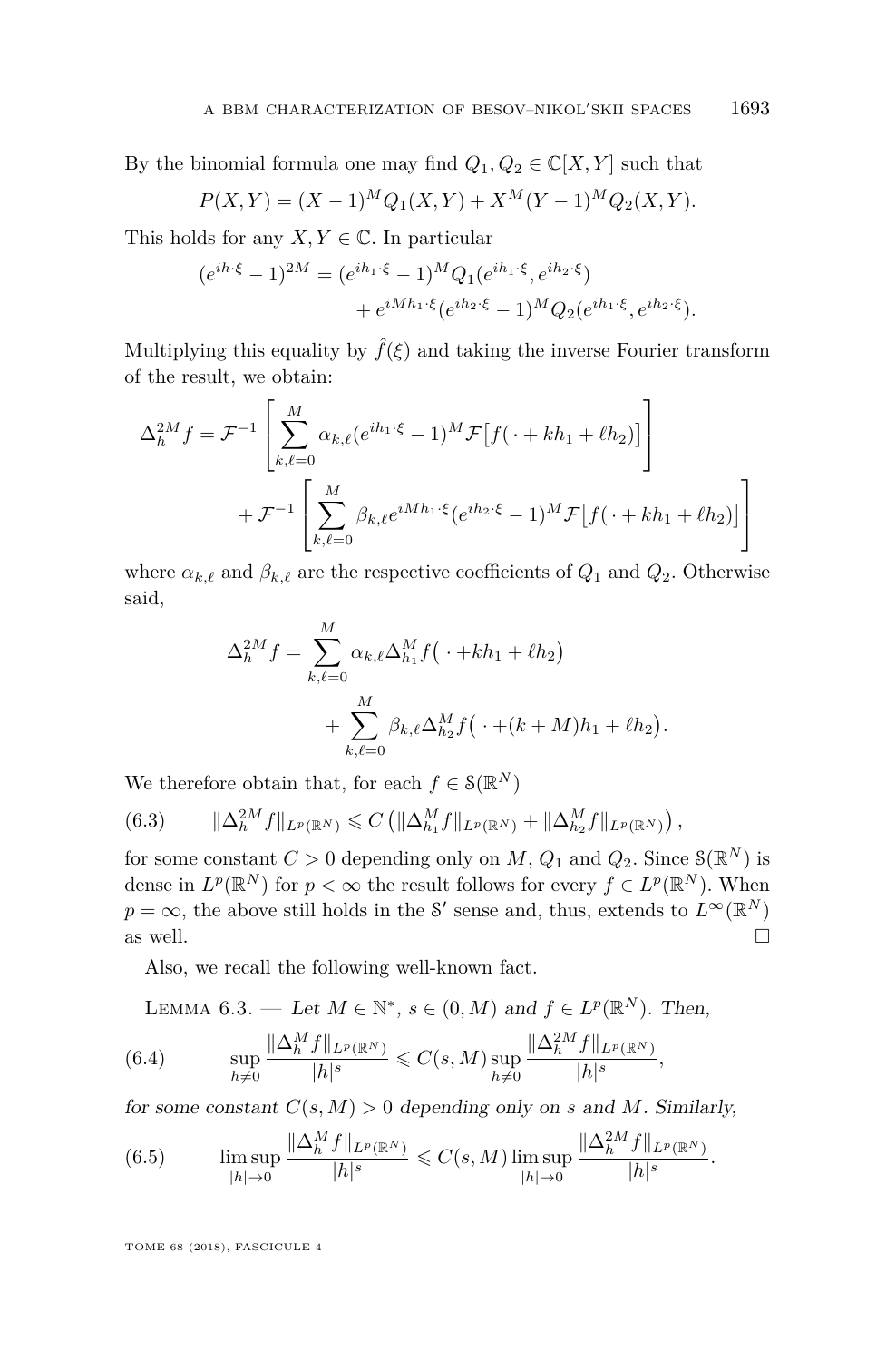This is a consequence of [\[28,](#page-43-16) Estimate (45), p. 99], but the proof being very short we chose to provide all the details.

*Proof.* — Let  $f \in L^p(\mathbb{R}^N)$  and  $P \in \mathbb{C}[X]$  be the unique polynomial such that

<span id="page-24-0"></span>(6.6) 
$$
P(X)(X-1) = 1 - \left(\frac{X+1}{2}\right)^M.
$$

Note that *P* exists because  $X - 1$  is a divisor of the right-hand side of [\(6.6\)](#page-24-0). In particular, we have that

(6.7) 
$$
(X-1)^M = \frac{1}{2^M}(X^2-1)^M + (X-1)^{M+1}P(X).
$$

Hence, for every  $h, \xi \in \mathbb{R}^N$  we have

(6.8) 
$$
(e^{ih\cdot\xi} - 1)^M = \frac{1}{2^M}(e^{i2h\cdot\xi} - 1)^M + (e^{ih\cdot\xi} - 1)^{M+1}P(e^{ih\cdot\xi}).
$$

Whence, reasoning as in Lemma [6.2,](#page-22-0) we obtain

(6.9) 
$$
\Delta_h^M f(x) = \frac{1}{2^M} \Delta_{2h}^M f(x) + \Delta_h^{M+1} \left( \sum_{\ell \in L} a_{\ell} f(x + h\ell) \right),
$$

for some finite set of indices  $L \subset \mathbb{N}$  and coefficients  $a_\ell$  depending on  $P$ . Thus, for every  $s \in (0, M)$ ,  $h \neq 0$  and  $f \in L^p(\mathbb{R}^N)$  it holds,

$$
(6.10) \qquad \frac{\|\Delta_h^M f\|_{L^p(\mathbb{R}^N)}}{|h|^s} \leqslant \frac{1}{2^{M-s}} \ \frac{\|\Delta_{2h}^M f\|_{L^p(\mathbb{R}^N)}}{|2h|^s} + C \ \frac{\|\Delta_h^{M+1} f\|_{L^p(\mathbb{R}^N)}}{|h|^s}.
$$

We obtain that

$$
(6.11) \qquad \left(1 - \frac{1}{2^{M-s}}\right) \sup_{h \neq 0} \frac{\|\Delta_h^M f\|_{L^p(\mathbb{R}^N)}}{|h|^s} \leq C \sup_{h \neq 0} \frac{\|\Delta_h^{M+1} f\|_{L^p(\mathbb{R}^N)}}{|h|^s}.
$$

Therefore [\(6.4\)](#page-23-1) follows by induction. The proof of [\(6.5\)](#page-23-2) is similar.  $\Box$ 

#### **6.2. Proof of Theorem [2.3](#page-8-0)**

Let  $M \in \mathbb{N}^*$ ,  $s > 0$ ,  $p \in [1, \infty]$ ,  $\omega \in C^+_{\text{inc}}$  and  $(\rho_{\varepsilon})_{\varepsilon > 0}$  be as in the statement of Theorem [2.3.](#page-8-0) Here again, we will make use of the short notation

(6.12) 
$$
\mathcal{D}_{\omega}(\rho_{\varepsilon},f) := \int_{\mathbb{R}^N} \rho_{\varepsilon}(h) \ \omega\left(\frac{\|\Delta_h^M f\|_{L^p(\mathbb{R}^N)}}{|h|^s}\right) dh.
$$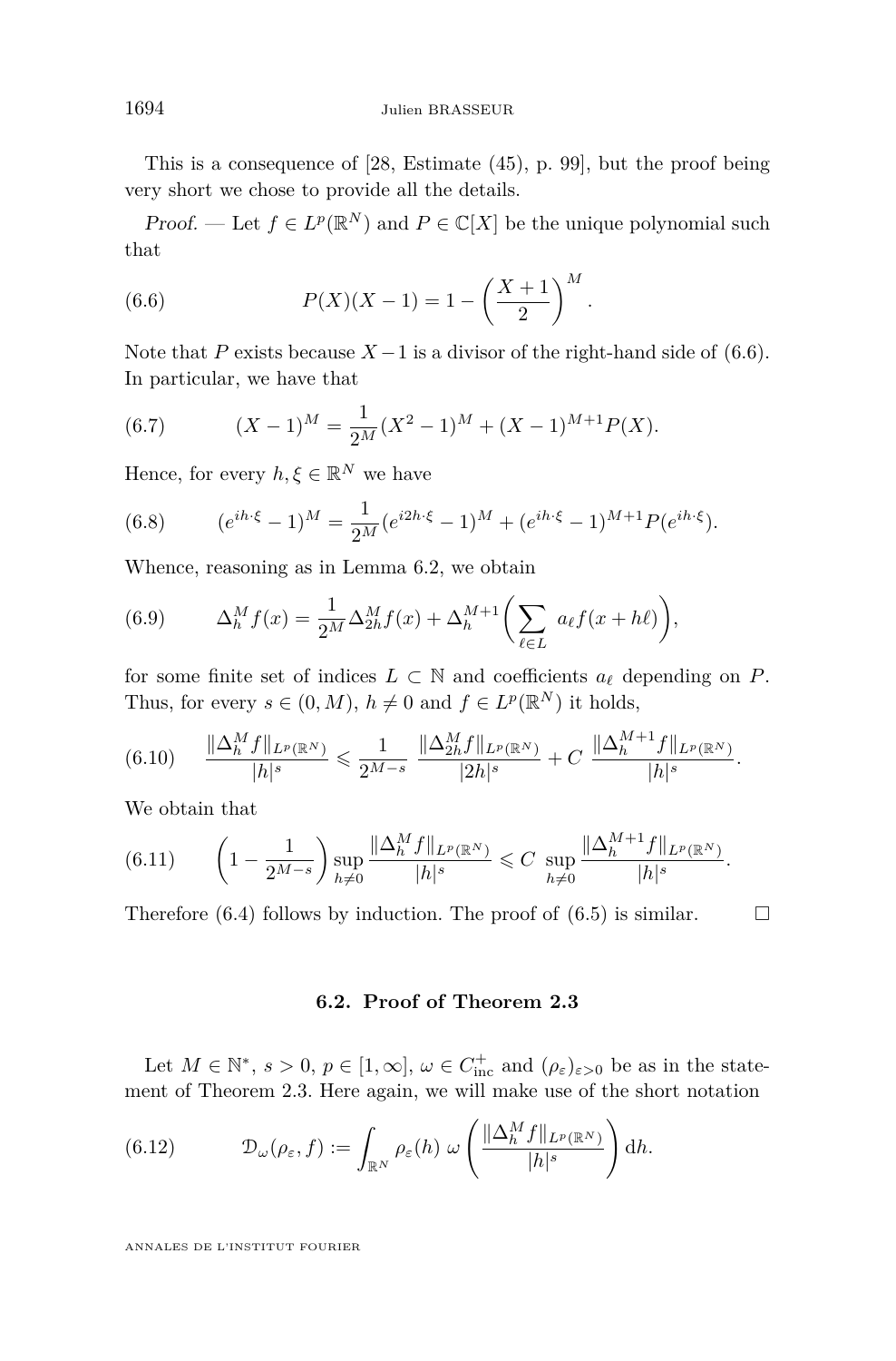In addition, we call  $\mathfrak{M}(\mathbb{R}^N)$  the set of mollifiers  $(\rho_{\varepsilon})_{\varepsilon>0} \subset L^1(\mathbb{R}^N)$  satisfy-ing [\(1.11\)](#page-3-0) for some  $\rho \in L^1(\mathbb{R}^N)$  such that there exists a number  $\delta > 0$  and a nonnegative, nondecreasing, radial function  $\Psi \in C(\mathbb{R}^N)$  with

(6.13) 
$$
\rho(h) \ge \Psi(h)
$$
 for a.e.  $h \in B_{\delta}$  and  $\int_{B_{\delta/4}} \Psi > 0$ .

Note that, by Proposition [6.1,](#page-21-1) we only need to establish a one-sided inequality.

We begin with a few preliminary facts (Claim [A](#page-25-0) and Claim [B\)](#page-26-0) showing that the proof of Theorem [2.3](#page-8-0) reduces to the case where  $(\rho_{\varepsilon})_{\varepsilon>0} \in \mathfrak{M}(\mathbb{R}^N)$ .

<span id="page-25-0"></span>CLAIM A. — It is enough to establish Theorem [2.3](#page-8-0) for radial  $\rho$ 's such that

<span id="page-25-1"></span>(6.14) 
$$
\underset{\mathcal{A}}{\mathrm{ess\,inf}} \, \rho > 0 \qquad \text{ for some annulus } \mathcal{A} \subset \mathbb{R}^N \text{ centered at zero.}
$$

Proof of Claim  $A$ . — Let  $\rho \in L^1(\mathbb{R}^N)$  be a nonnegative radial function with unit mass. Then, there is a nonnegative function  $\tilde{\rho} \in L^1_{loc}(\mathbb{R}_+)$  with  $\rho(z) = \tilde{\rho}(|z|)$ . In particular, we may find some  $0 < c_1 < c_2$  such that

$$
\int_{c_1}^{c_2} \tilde{\rho}(\theta) \mathrm{d}\theta > 0.
$$

Let  $0 < \theta_0 < 1$  be such that  $c_1 > c_2\theta_0$  and let  $\rho^*$  be the radial function given by

$$
\rho^*(z) := C \int_{\theta_0}^1 \rho(\theta z) d\theta = C \int_{\theta_0}^1 \tilde{\rho}(\theta |z|) d\theta \quad \text{for } z \in \mathbb{R}^N,
$$

where  $C > 0$  is given by

$$
C := (1 - \theta_0) \left( \int_{\theta_0}^1 \frac{d\theta}{\theta^N} \right)^{-1}
$$

*.*

Notice that, by Fubini,  $\rho^* \in L^1(\mathbb{R}^N)$  and  $\rho^*$  has unit mass. Indeed, this is because

$$
\|\rho^*\|_{L^1(\mathbb{R}^N)} = \frac{C}{1-\theta_0} \int_{\theta_0}^1 \int_{\mathbb{R}^N} \rho(\theta z) dz d\theta = \frac{C}{1-\theta_0} \int_{\theta_0}^1 \frac{d\theta}{\theta^N} = 1.
$$

Furthermore, one easily checks that  $\rho^*$  satisfies [\(6.14\)](#page-25-1). Indeed, we have

$$
\begin{aligned} \underset{|z| \in \left[c_2, \frac{c_1}{\theta_0}\right]}{\text{ess inf}} \ \rho^*(z) &= \frac{C}{1 - \theta_0} \, \underset{|z| \in \left[c_2, \frac{c_1}{\theta_0}\right]}{\text{ess inf}} \, \int_{\theta_0 |z|}^{|z|} \tilde{\rho}(\theta) \frac{\mathrm{d}\theta}{|z|} \\ &\geqslant \frac{C\theta_0}{c_1(1 - \theta_0)} \int_{c_1}^{c_2} \tilde{\rho}(\theta) \mathrm{d}\theta > 0. \end{aligned}
$$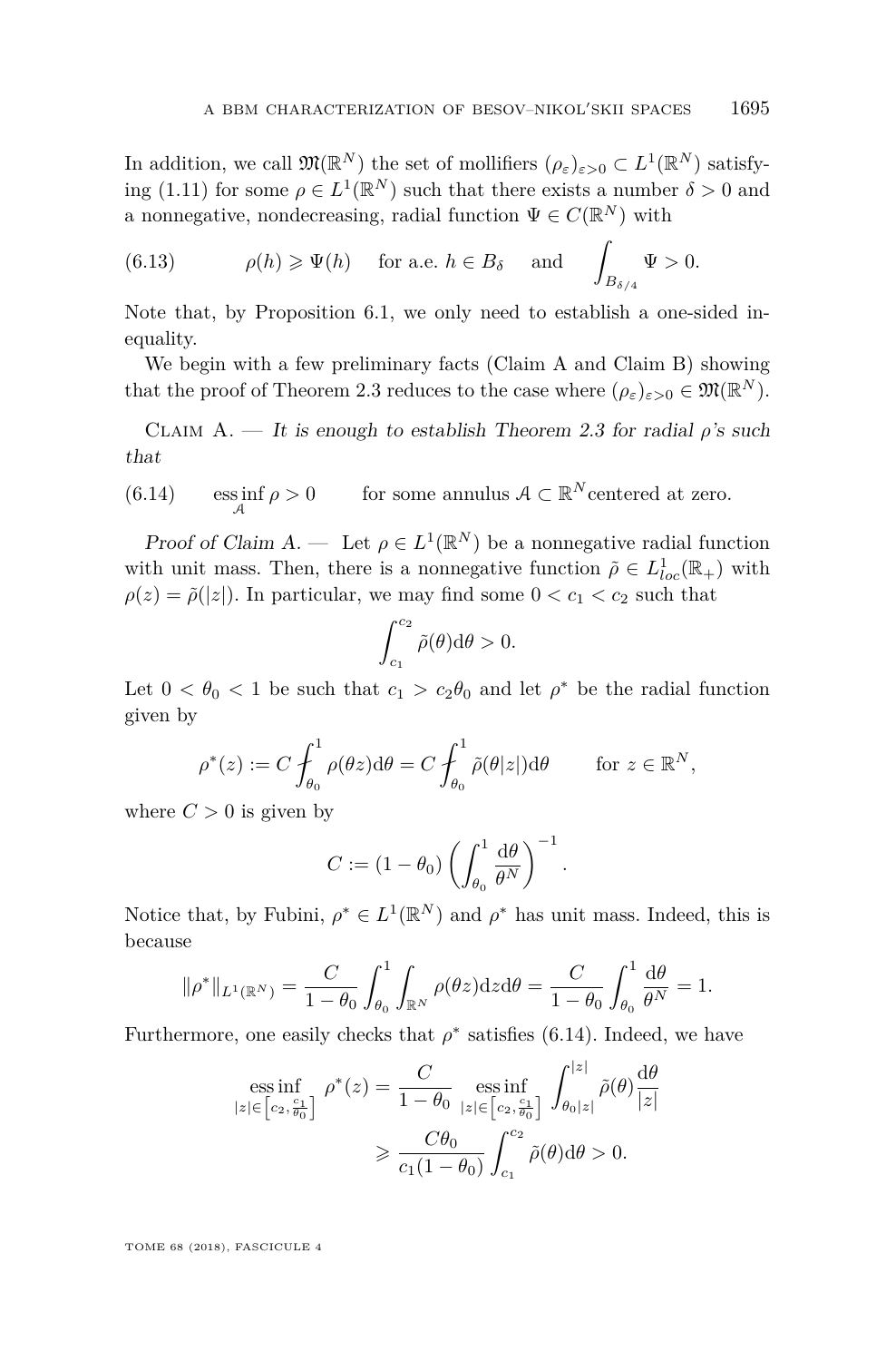On the other hand, we have

$$
\rho_{\varepsilon}(\theta \cdot) = \theta^{-N} \rho_{\varepsilon/\theta} \leq \theta_0^{-N} \rho_{\varepsilon/\theta} \quad \text{for any } \theta \in [\theta_0, 1].
$$

Hence,

<span id="page-26-1"></span>
$$
(6.15) \qquad \frac{1}{C} \mathcal{D}_{\omega}(\rho_{\varepsilon}^*, f) = \int_{\theta_0}^1 \mathcal{D}_{\omega}(\rho_{\varepsilon}(\theta \cdot), f) \mathrm{d}\theta \leq \theta_0^{-N} \sup_{\theta_0 \leq \theta \leq 1} \mathcal{D}_{\omega}(\rho_{\varepsilon/\theta}, f).
$$

Assuming that Theorem [2.3](#page-8-0) holds for mollifiers with  $\rho$  satisfying [\(6.14\)](#page-25-1), we finally obtain

$$
\omega\left([f]_{B_{p,\infty}^s(\mathbb{R}^N)}\right) \lesssim \sup_{\varepsilon>0} \mathcal{D}_{\omega}(\rho_{\varepsilon},f).
$$

Thus, the claim follows.

<span id="page-26-0"></span>CLAIM B. — It is enough to establish Theorem [2.3](#page-8-0) for  $(\rho_{\varepsilon})_{\varepsilon>0} \in \mathfrak{M}(\mathbb{R}^N)$ .

Proof of Claim [B.](#page-26-0) — Let  $\rho \in L^1(\mathbb{R}^N)$  be a nonnegative radial function with unit mass. Then, there is a nonnegative function  $\tilde{\rho} \in L^1_{loc}(\mathbb{R}_+)$  with  $\rho(z) = \tilde{\rho}(|z|)$ . On account of Claim [A,](#page-25-0) we may assume that there are some  $0 < r_1 < r_2$  and some  $\alpha > 0$  with

$$
\tilde{\rho}(t) \geq \alpha \mathbf{1}_{(r_1, r_2)}(t) =: \Psi(t) \quad \text{for a.e. } t \geq 0.
$$

If  $r_1 < \frac{r_2}{4}$ , then  $(\rho_{\varepsilon})_{\varepsilon > 0} \in \mathfrak{M}(\mathbb{R}^N)$  and the claim is trivial. Hence, we may assume that  $r_1 \geqslant \frac{r_2}{4}$ . To show that the latter case reduces to the former, we simply clip together rescaled copies of  $\Psi$  as follows. For any  $j \geq 0$ , define

$$
\theta_j := \left(\frac{r_1}{r_2}\right)^j \quad \text{ and } \quad \Psi_{\theta_j}(t) := \theta_j^{-N} \Psi\left(\frac{t}{\theta_j}\right).
$$

Observe that, by construction,  $\theta_j \to 0$  as  $j \to \infty$  and

$$
0 < \dots < \theta_{j+1} r_1 < \theta_{j+1} r_2 = \theta_j r_1 < \theta_j r_2 < \dots < \theta_1 r_2 = r_1 < r_2.
$$

Thus, the supports of the  $\Psi_{\theta_j}$ 's are mutually disjoint and they form a countable partition of  $[0, r_2]$ . Now take an integer  $k \in \mathbb{N}$  such that

$$
k > \frac{\ln\left(\frac{1}{5}\right)}{\ln\left(\frac{r_1}{r_2}\right)}.
$$

By construction, this guarantees that  $\theta_k < \frac{1}{5}$  and, in turn, that

$$
\mathrm{supp}(\Psi_{\theta_k})\subset \left[0,\frac{r_2}{5}\right].
$$

In particular, we have

$$
\left[\frac{r_2}{5}, r_2\right) \subset \bigcup_{j=0}^k \text{supp}(\Psi_{\theta_j}).
$$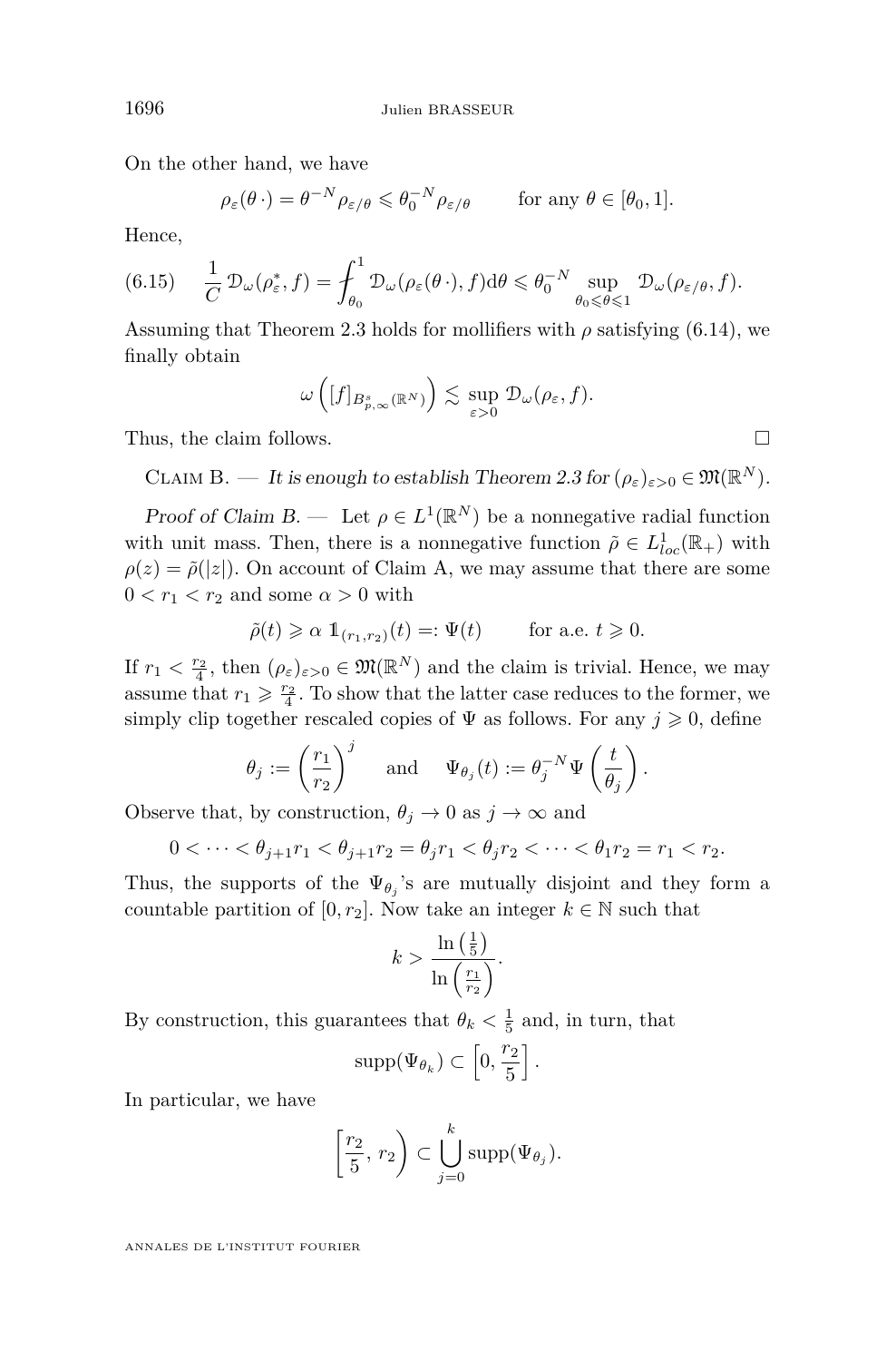

<span id="page-27-0"></span>Figure 6.1. Construction of  $\eta^*$  and  $\Phi^*$ .

Fix such a  $k \in \mathbb{N}$  and set  $J = [0, k]$ . Then, the function

$$
\eta^*(t) := \sum_{j \in J} \Psi_{\theta_j}(t), \quad \text{for } t \geq 0,
$$

is bounded and

$$
\left[\frac{r_2}{5}, r_2\right) \subset \text{supp}(\eta^*) \subset [0, r_2].
$$

Moreover,  $\eta^*$  satisfies the following monotonicity property:

$$
\eta^*(t_1) \geqslant \eta^*(t_2) \geqslant \alpha \quad \text{ whenever } \quad \frac{r_2}{5} < t_1 < t_2 < r_2.
$$

Thus, there is a nondecreasing function  $\Phi^* \in C(\mathbb{R}_+)$  with

<span id="page-27-1"></span>(6.16) 
$$
\eta^* \ge \Phi^*
$$
 a.e. in  $[0, r_2]$  and  $\int_0^{r_2/4} \Phi^*(t) t^{N-1} dt > 0$ .

Indeed, it suffices to take e.g.

$$
\Phi^*(t) := \frac{5\alpha}{4r_2} \left( t - \frac{r_2}{5} \right) \mathbb{1}_{\left( \frac{r_2}{5}, \infty \right)}(t).
$$

See Figure [6.1](#page-27-0) for a visual evidence. Now, set

$$
\Phi(x) := \frac{1}{c} \Phi^*(|x|) \text{ and } \eta(x) := \frac{1}{c} \eta^*(|x|) \text{ where } c := \int_{B_{r_2}} \eta^*(|x|) dx.
$$

By construction,  $\eta \in L^1(\mathbb{R}^N)$  and  $\eta$  has unit mass. Moreover, by [\(6.16\)](#page-27-1) we have

$$
\eta \geqslant \Phi
$$
 a.e. in  $B_{r_2}$  and  $\int_{B_{r_2/4}} \Phi > 0$ .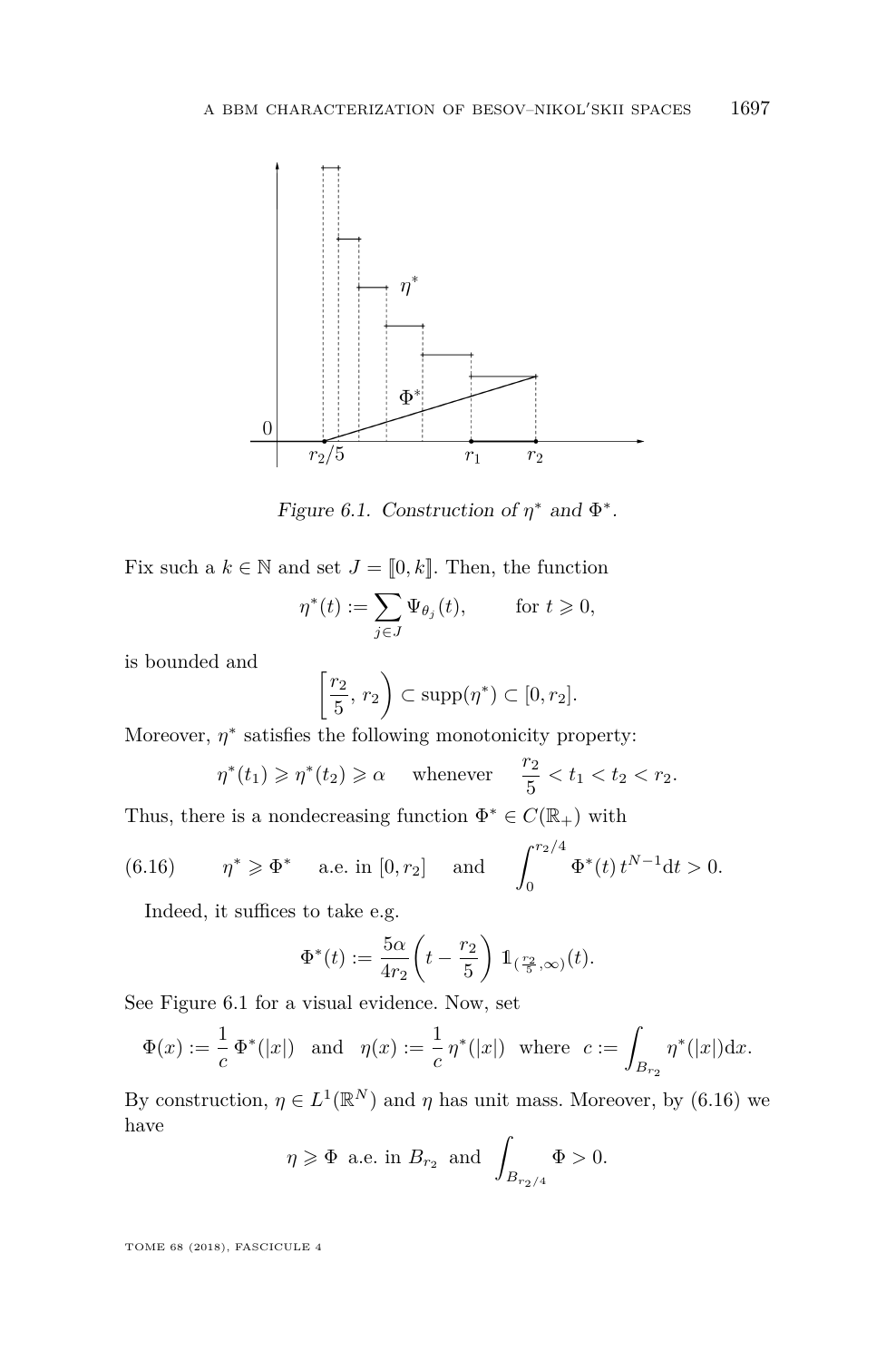Whence,  $(\eta_{\varepsilon})_{\varepsilon>0} \in \mathfrak{M}(\mathbb{R}^N)$ . On the other hand,

<span id="page-28-0"></span>(6.17) 
$$
c \mathcal{D}_{\omega}(\eta_{\varepsilon}, f) = \sum_{j \in J} \mathcal{D}_{\omega}(\Psi_{\theta_{j}\varepsilon}(|\cdot|), f) \leq \sum_{j \in J} \mathcal{D}_{\omega}(\rho_{\theta_{j}\varepsilon}, f),
$$

Hence, one obtains

$$
\sup_{\varepsilon>0} \mathcal{D}_{\omega}(\eta_{\varepsilon}, f) \leqslant \frac{\# J}{c} \sup_{\varepsilon>0} \mathcal{D}_{\omega}(\rho_{\varepsilon}, f).
$$

Assuming that Theorem [2.3](#page-8-0) holds for mollifiers belonging to  $\mathfrak{M}(\mathbb{R}^N)$ , we finally obtain

$$
\omega\left([f]_{B_{p,\infty}^s(\mathbb{R}^N)}\right) \lesssim \sup_{\varepsilon>0} \mathcal{D}_{\omega}(\rho_{\varepsilon},f).
$$

Thus, the claim follows.

<span id="page-28-4"></span>Remark 6.4.  $-$  By [\(6.15\)](#page-26-1) and [\(6.17\)](#page-28-0) we also have that

$$
\omega\left(\limsup_{|h|\to 0}\frac{\|\Delta_h^Mf\|_{L^p(\mathbb{R}^N)}}{|h|^s}\right)\lesssim \limsup_{\varepsilon\downarrow 0}\mathcal{D}_{\omega}(\rho_{\varepsilon},f),
$$

holds for any  $(\rho_{\varepsilon})_{\varepsilon>0}$  satisfying [\(1.1\)](#page-1-0) and [\(1.11\)](#page-3-0) whenever it holds for any  $(\rho_{\varepsilon})_{\varepsilon>0}$  belonging to  $\mathfrak{M}(\mathbb{R}^N)$ .

We may now complete the proof of Theorem [2.3.](#page-8-0)

Step 1: case  $M = 1$  and  $s \in (0, 1)$ . — Let  $p \in [1, \infty]$ ,  $(\rho_{\varepsilon})_{\varepsilon > 0} \in \mathfrak{M}(\mathbb{R}^N)$ ,  $\omega \in C_{\text{inc}}^+$  and  $f \in L^p(\mathbb{R}^N)$  satisfying [\(2.3\)](#page-8-1). Let  $h \in \mathbb{R}^N$  (to be fixed later) and let  $z \in \mathbb{R}^N$ . Then, we have

(6.18) 
$$
\tau_z f - f = \tau_h f - f + \tau_h (\tau_{z-h} f - f).
$$

This implies

<span id="page-28-5"></span>
$$
(6.19) \t\t ||\tau_h f - f||_{L^p(\mathbb{R}^N)} \le ||\tau_z f - f||_{L^p(\mathbb{R}^N)} + ||\tau_{z-h} f - f||_{L^p(\mathbb{R}^N)}.
$$

Now, choose  $z \in B_{|h|}(h)$ . Then, since  $z$  and  $z - h$  belong to  $B_{2|h|}$ , it comes

<span id="page-28-2"></span>
$$
(6.20) \quad \frac{1}{2^s} \frac{\|\tau_h f - f\|_{L^p(\mathbb{R}^N)}}{|h|^s} \leqslant \frac{\|\tau_z f - f\|_{L^p(\mathbb{R}^N)}}{|z|^s} + \frac{\|\tau_{z-h} f - f\|_{L^p(\mathbb{R}^N)}}{|z-h|^s}.
$$

Since  $\omega$  is roughly subadditive, there exists a constant  $A_{\omega} > 0$  depending only on  $\omega$  and such that, for every  $x, y \in \mathbb{R}_+$ ,

<span id="page-28-1"></span>(6.21) 
$$
\omega(x+y) \leq A_{\omega} \{\omega(x) + \omega(y)\}.
$$

<span id="page-28-3"></span>Remark 6.5. — Note that [\(6.21\)](#page-28-1) implies  $\omega(2x) \leq 2A_\omega \omega(x)$  and, since  $\omega \in C^{\pm}_{\text{inc}}$ , it is increasing, thus  $\omega(2^{s}x) \leq 2A_{\omega}\omega(x)$  for  $s \leq 1$ . Similarly, when  $s \leq M \in \mathbb{N}^*$ , one has  $\omega(2^s x) \leq (2A_\omega)^M \omega(x)$ .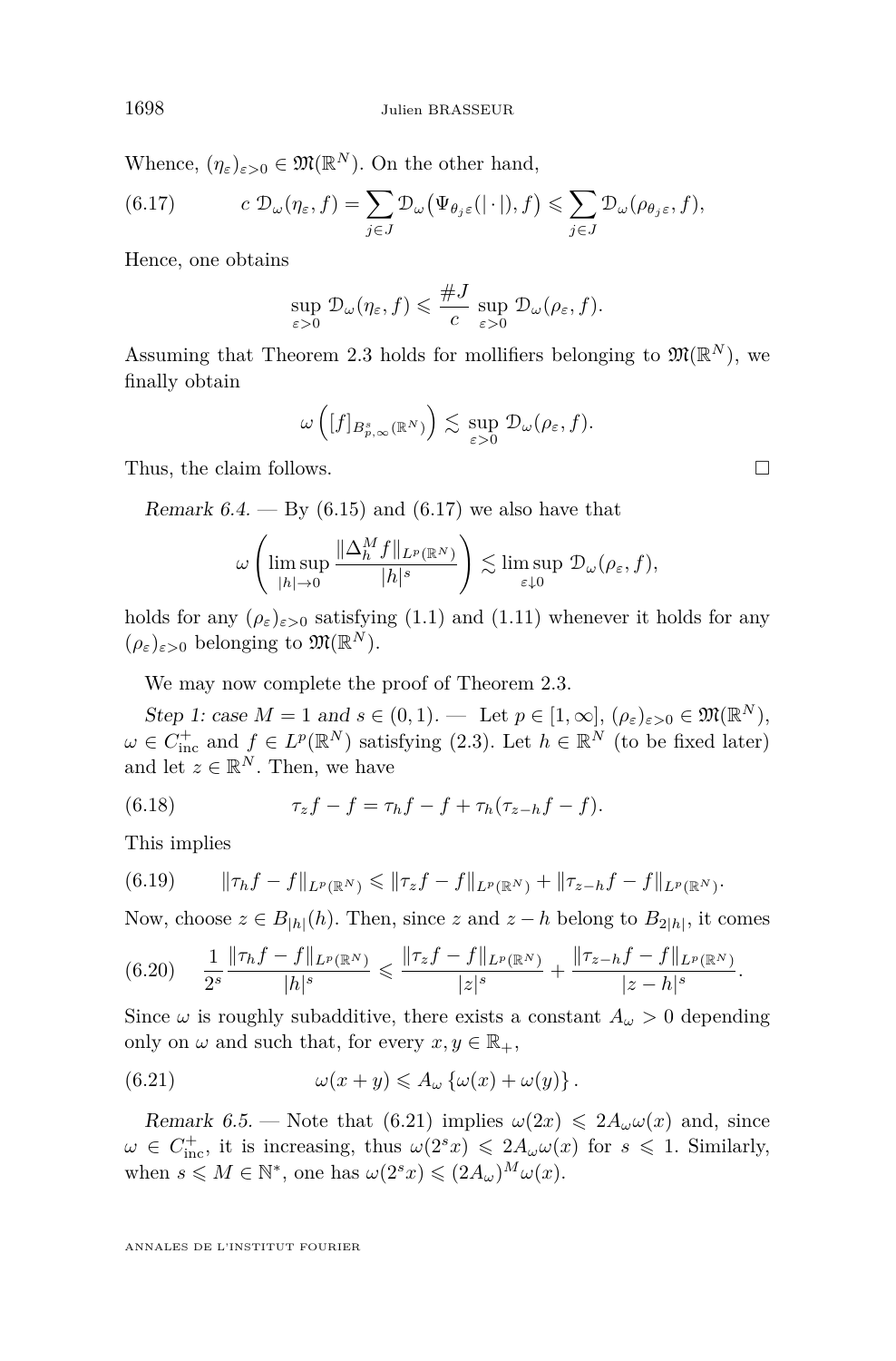

<span id="page-29-0"></span>Figure 6.2. Spatial conditions on *h* and *z*.

From [\(6.20\)](#page-28-2), Remark [6.5](#page-28-3) and thanks to  $s \leq 1$ , using the short notation  $\Delta_h^1 f = \tau_h f - f$  we have

$$
\omega\left(\frac{\|\Delta_h^1 f\|_{L^p(\mathbb{R}^N)}}{|h|^s}\right) \leqslant \omega\left(2^s \frac{\|\Delta_z^1 f\|_{L^p(\mathbb{R}^N)}}{|z|^s} + 2^s \frac{\|\Delta_{z-h}^1 f\|_{L^p(\mathbb{R}^N)}}{|z-h|^s}\right)
$$
  

$$
\leqslant A_\omega \bigg\{\omega\left(2^s \frac{\|\Delta_z^1 f\|_{L^p(\mathbb{R}^N)}}{|z|^s}\right) + \omega\left(2^s \frac{\|\Delta_{z-h}^1 f\|_{L^p(\mathbb{R}^N)}}{|z-h|^s}\right)\bigg\}
$$
  
(6.22)  

$$
\leqslant 2A_\omega^2 \bigg\{\omega\left(\frac{\|\Delta_z^1 f\|_{L^p(\mathbb{R}^N)}}{|z|^s}\right) + \omega\left(\frac{\|\Delta_{z-h}^1 f\|_{L^p(\mathbb{R}^N)}}{|z-h|^s}\right)\bigg\}.
$$

<span id="page-29-1"></span>Using  $(\rho_{\varepsilon})_{\varepsilon>0} \in \mathfrak{M}(\mathbb{R}^N)$  we know there is a radially nondecreasing  $\Psi \in$  $C(\mathbb{R}^N)$  and a number  $\delta > 0$  such that

<span id="page-29-2"></span>(6.23) 
$$
\rho_{\varepsilon}(z) \ge \Psi_{\varepsilon}(|z|)
$$
, for a.e.  $z \in B_{\varepsilon \delta}$  and all  $\varepsilon > 0$ .

As seen in Figure [6.2,](#page-29-0) we clearly have

<span id="page-29-3"></span> $(\mathbf{6.24}) \ \Psi_{\varepsilon}(|z-h|) \leqslant \Psi_{\varepsilon}(|z|), \quad \text{ for all } h \in B_{\varepsilon\delta/2}, z \in B_{|h|/2}(h) \text{ and } \varepsilon > 0.$ Let  $h \in B_{\varepsilon\delta/2}$ . Multiplying [\(6.22\)](#page-29-1) by  $\Psi_{\varepsilon}(|z-h|)$  and using [\(6.23\)](#page-29-2)-[\(6.24\)](#page-29-3) we obtain

$$
\Psi_{\varepsilon}(|z-h|) \omega \left( \frac{\|\Delta_h^1 f\|_{L^p(\mathbb{R}^N)}}{|h|^s} \right)
$$
  
\$\leqslant 2A\_{\omega}^2 \left\{ \rho\_{\varepsilon}(z) \omega \left( \frac{\|\Delta\_z^1 f\|\_{L^p(\mathbb{R}^N)}}{|z|^s} \right) + \rho\_{\varepsilon}(z-h) \omega \left( \frac{\|\Delta\_{z-h}^1 f\|\_{L^p(\mathbb{R}^N)}}{|z-h|^s} \right) \right\},

and this holds for all  $h \in B_{\varepsilon \delta/2}$  and a.e.  $z \in B_{|h|/2}(h)$ .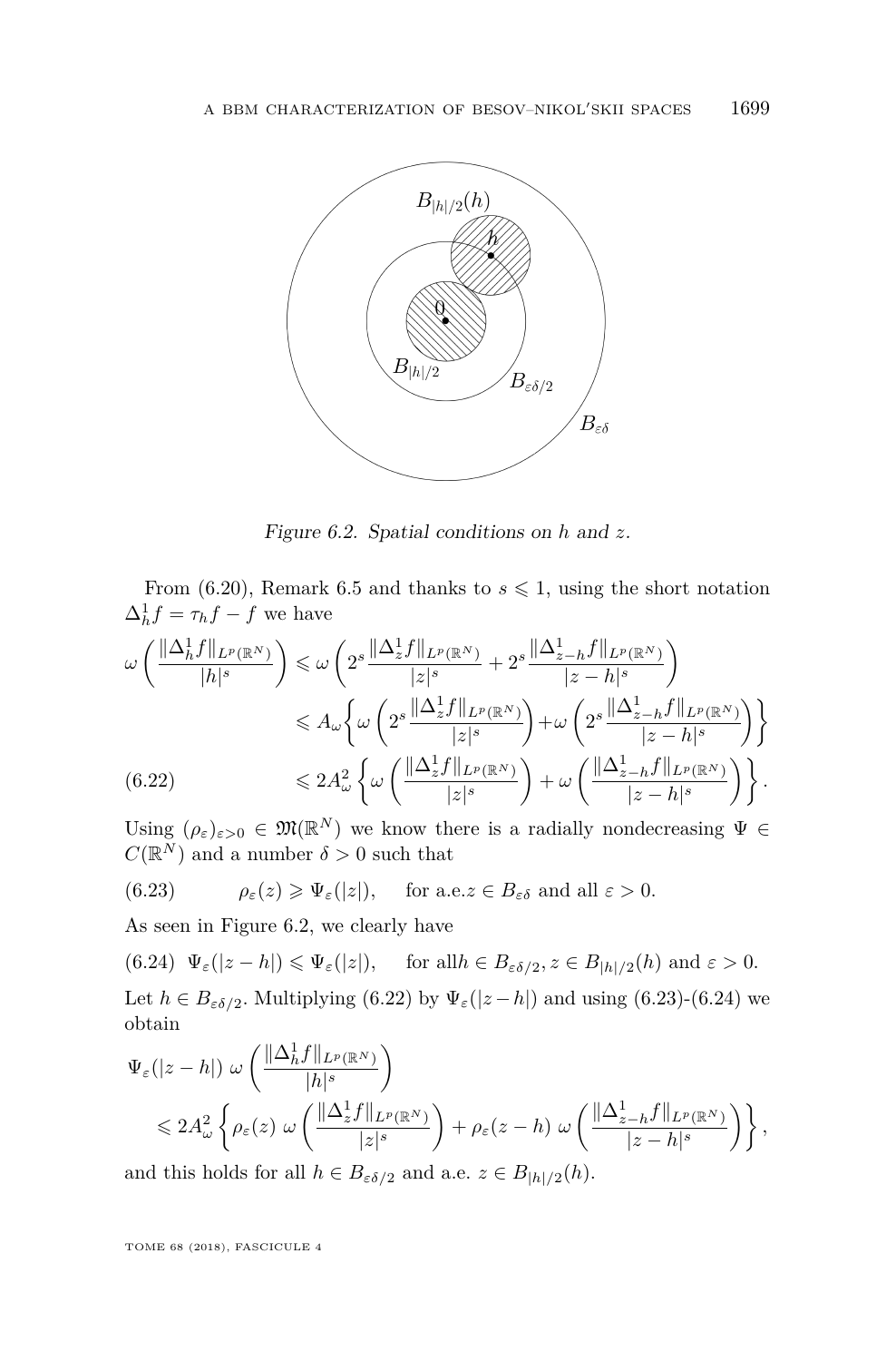So, taking  $|h| = \delta \varepsilon/2$  and integrating over  $z \in B_{|h|/2}(h)$ , yields:

$$
C(\Psi, \delta) \omega \left( \frac{\|\Delta_h^1 f\|_{L^p(\mathbb{R}^N)}}{|h|^s} \right)
$$
  
\$\leqslant 2A\_\omega^2 \int\_{B\_{|h|/2}(h)} \rho\_\varepsilon(z) \omega \left( \frac{\|\Delta\_z^1 f\|\_{L^p(\mathbb{R}^N)}}{|z|^s} \right) dz\$  
\$+ 2A\_\omega^2 \int\_{B\_{|h|/2}(h)} \rho\_\varepsilon(z-h) \omega \left( \frac{\|\Delta\_{z-h}^1 f\|\_{L^p(\mathbb{R}^N)}}{|z-h|^s} \right) dz\$  
\$\leqslant 4A\_\omega^2 \int\_{\mathbb{R}^N} \rho\_\varepsilon(z) \omega \left( \frac{\|\Delta\_z^1 f\|\_{L^p(\mathbb{R}^N)}}{|z|^s} \right) dz\$,

where

$$
C(\Psi,\delta) := \int_{B_{|h|/2}(h)} \Psi_{\varepsilon}(|z-h|) \mathrm{d}z = \int_{B_{\delta/4}} \Psi(|z|) \mathrm{d}z > 0.
$$

Whence,

<span id="page-30-0"></span>
$$
(6.25) \quad \omega\left(\frac{\|\Delta_h^1 f\|_{L^p(\mathbb{R}^N)}}{|h|^s}\right) \leqslant \frac{4A_\omega^2}{C(\Psi,\delta)} \int_{\mathbb{R}^N} \rho_\varepsilon(z) \; \omega\left(\frac{\|\Delta_z^1 f\|_{L^p(\mathbb{R}^N)}}{|z|^s}\right) \mathrm{d}z.
$$

Passing to the limit superior as  $|h| \to 0$  in [\(6.25\)](#page-30-0) it follows

$$
\omega([f]_{N^{s,p}(\mathbb{R}^N)}) \leqslant \frac{4A_\omega^2}{C(\Psi,\delta)} \limsup_{\varepsilon \downarrow 0} \int_{\mathbb{R}^N} \rho_\varepsilon(z) \ \omega\left(\frac{\|\Delta_z^1f\|_{L^p(\mathbb{R}^N)}}{|z|^s}\right) \mathrm{d}z,
$$

where we used the continuity of  $\omega$ . This, together with Proposition [6.1](#page-21-1) yields

<span id="page-30-1"></span>(6.26) 
$$
\omega([f]_{N^{s,p}(\mathbb{R}^N)}) \sim \limsup_{\varepsilon \downarrow 0} \int_{\mathbb{R}^N} \rho_{\varepsilon}(z) \, \omega\left(\frac{\|\Delta_z^1 f\|_{L^p(\mathbb{R}^N)}}{|z|^s}\right) dz.
$$

Similarly, taking the supremum over  $h \neq 0$  in [\(6.25\)](#page-30-0), we obtain

$$
\omega\left([f]_{B_{p,\infty}^s(\mathbb{R}^N)}\right) \sim \sup_{\varepsilon>0} \int_{\mathbb{R}^N} \rho_{\varepsilon}(h) \; \omega\left(\frac{\|\Delta_h^1 f\|_{L^p(\mathbb{R}^N)}}{|h|^s}\right) dh.
$$

Remark 6.6. — Estimate [\(6.26\)](#page-30-1) together with Proposition [5.6](#page-20-0) and Re-mark [6.4](#page-28-4) prove Corollary [2.18](#page-13-1) for  $1 \leqslant p < \infty$  and  $s \in (0,1)$  (recall we have assumed  $\omega(0) = 0$ ).

Step 2: case  $M \geq 2$  and  $s \in (0, M)$ . — The assumption  $s \in (0, 1)$ being artificial (by Remark [6.5\)](#page-28-3) the above still holds for general  $s > 0$ . In particular, replacing [\(6.19\)](#page-28-5) by the estimate of Lemma [6.2,](#page-22-0) for  $f \in L^p(\mathbb{R}^N)$ ,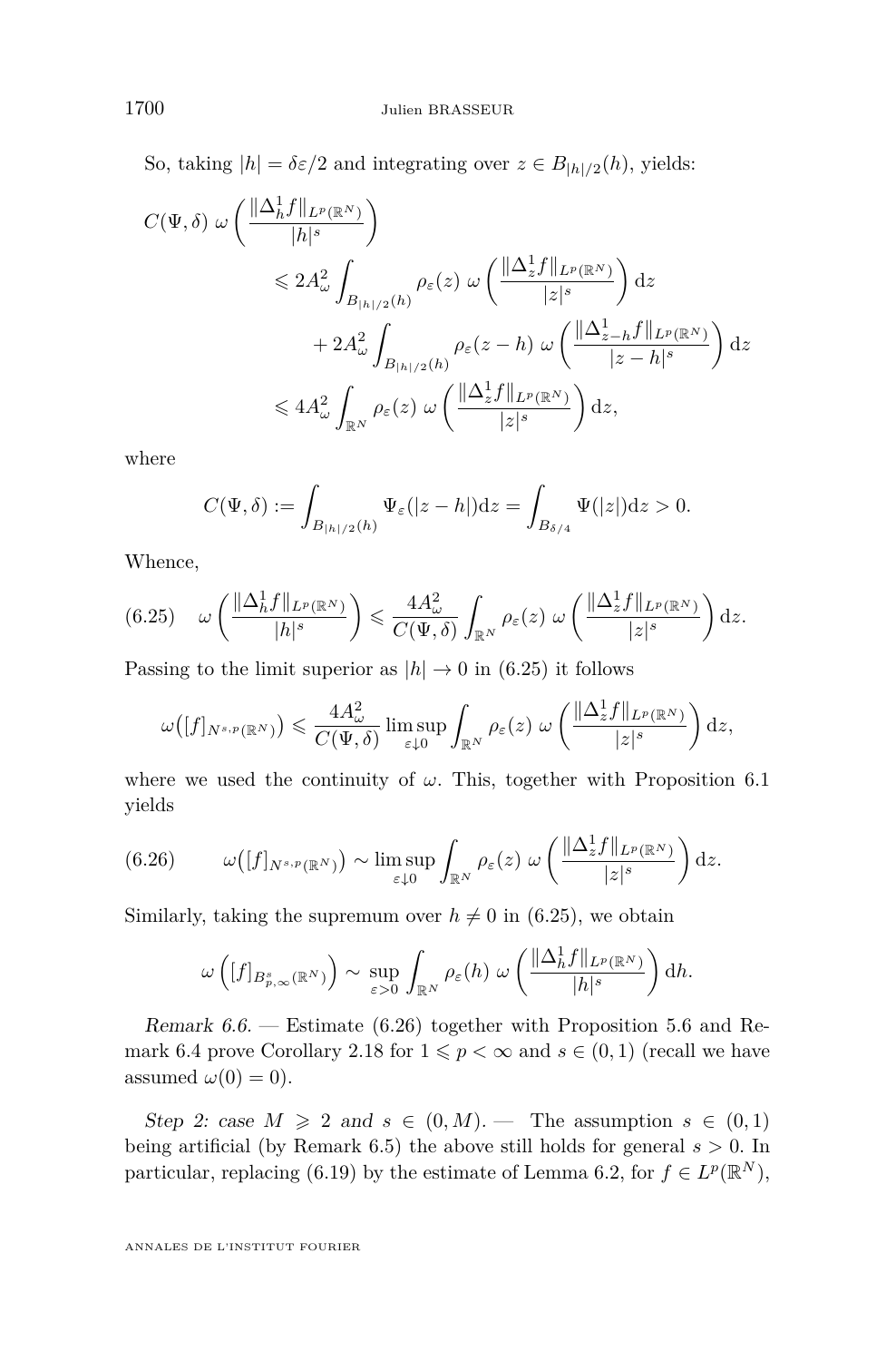one obtains

$$
(6.27)
$$

$$
\omega\left(\frac{\|\Delta_h^{2M}f\|_{L^p(\mathbb{R}^N)}}{|h|^s}\right) \leqslant C(M,\rho,\omega)\int_{\mathbb{R}^N}\rho_{\varepsilon}(z)\,\omega\left(\frac{\|\Delta_z^Mf\|_{L^p(\mathbb{R}^N)}}{|z|^{sp}}\right)\mathrm{d}z,
$$

for any  $s \in (0, M)$ . Taking the supremum over  $\varepsilon > 0$  (i.e. over  $|h| > 0$ ) and recalling that  $\omega$  is a continuous, non-decreasing function, we find that

$$
\omega\left([f]_{B_{p,\infty}^s(\mathbb{R}^N)}\right) \lesssim \sup_{\varepsilon>0} \int_{\mathbb{R}^N} \rho_{\varepsilon}(z) \ \omega\left(\frac{\|\Delta_z^M f\|_{L^p(\mathbb{R}^N)}}{|z|^s}\right) dz.
$$

This is because the space  $B_{p,\infty}^s(\mathbb{R}^N)$  with  $s \in (0,M)$  is characterized by finite differences of order *M*, i.e.

$$
[f]_{B_{p,\infty}^s(\mathbb{R}^N)} \sim \sup_{|h|\neq 0} \frac{\|\Delta_h^{2M}f\|_{L^p(\mathbb{R}^N)}}{|h|^s}, \quad \forall s \in (0, M),
$$

Indeed, recall Lemma [6.3](#page-23-0) and  $\|\Delta_h^{2M} f\|_{L^p(\mathbb{R}^N)} \leqslant C(M) \|\Delta_h^M f\|_{L^p(\mathbb{R}^N)}$ .

Remark  $6.7.$  — As above, we still have

$$
\omega\left(\limsup_{|h|\to 0}\frac{\|\Delta_h^Mf\|_{L^p(\mathbb{R}^N)}}{|h|^s}\right)\sim \limsup_{\varepsilon\downarrow 0}\mathcal{D}_\omega(\rho_\varepsilon,f).
$$

So that Corollary [2.18](#page-13-1) follows in that case too.

Remark 6.8. — Note that, when  $(\rho_{\varepsilon})_{\varepsilon>0} \in \mathfrak{M}(\mathbb{R}^N)$  (with corresponding  $\Psi$  and  $\delta$ ), we have actually proved a stronger estimate than needed. Indeed, we have shown that for any  $h \in \mathbb{R}^N \setminus \{0\}$ ,  $s \in (0,1]$ ,  $p \in [1,\infty]$  and  $(\rho_{\varepsilon})_{\varepsilon>0} \in \mathfrak{M}(\mathbb{R}^N)$  it holds

$$
(6.28) \quad \omega \left( \frac{\|\Delta_h^1 f\|_{L^p(\mathbb{R}^N)}}{|h|^s} \right) \leq C(\Psi, \delta, A_\omega) \int_{\mathbb{R}^N} \rho_{\varepsilon(|h|)}(z) \, \omega \left( \frac{\|\Delta_z^1 f\|_{L^p(\mathbb{R}^N)}}{|z|^s} \right) dz,
$$

where  $\varepsilon(t) = \frac{2t}{\delta}$  and  $A_{\omega}$  is as in Definition [2.1.](#page-7-0)

Step 3: proof of Remark [2.4.](#page-8-3) — Let  $1 \leqslant p < \infty$ ,  $\omega \in C_{\text{inc}}^+$  and  $\Omega \in C_{\text{inc}}$ satisfying [\(2.6\)](#page-9-0). Then, we have

$$
\omega \left( \int_{\mathbb{R}^N} \Omega \left( \frac{\left| \Delta_h^M f(x) \right|}{|h|^{s}} \right) dx \right) \geq \omega \left( m_1 \frac{\left\| \Delta_h^M f \right\|_{L^p(\mathbb{R}^N)}^p}{|h|^{sp}} \right)
$$
\n
$$
\geq K_1(m_1, A_\omega) \omega \left( \frac{\left\| \Delta_h^M f \right\|_{L^p(\mathbb{R}^N)}^p}{|h|^{sp}} \right),
$$
\n(6.29)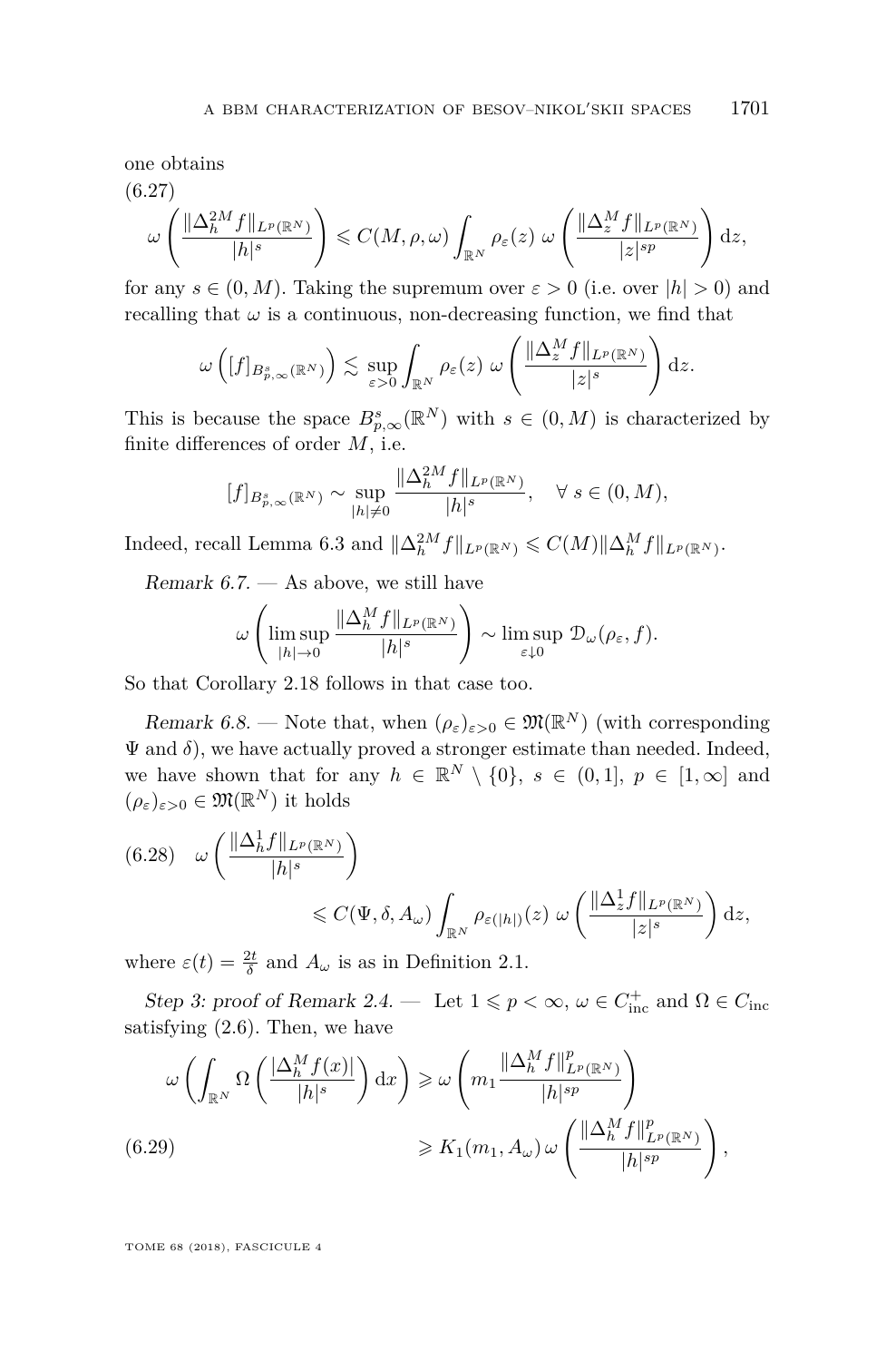where  $K_1(m_1, A_\omega) > 0$  and  $A_\omega > 0$  is a number such that  $\omega$  satisfies the condition of Definition [2.1](#page-7-0) with  $A = A_{\omega}$ . Similarly, for some  $K_2(m_2, A_{\omega}) > 0$ ,

$$
(6.30) \quad \omega\left(\int_{\mathbb{R}^N} \Omega\left(\frac{|\Delta_h^M f(x)|}{|h|^s}\right) dx\right) \leqslant K_2(m_2, A_\omega) \, \omega\left(\frac{\|\Delta_h^M f\|_{L^p(\mathbb{R}^N)}^p}{|h|^{sp}}\right).
$$

Now, since  $\tilde{\omega} = \omega \circ |\cdot|^p$  lies in  $C_{\text{inc}}^+$  (by Remark [2.2\)](#page-7-1) we obtain the desired claim, i.e. that

$$
\omega\left([f]_{B_{p,\infty}^s(\mathbb{R}^N)}^p\right) \sim \sup_{\varepsilon>0} \int_{\mathbb{R}^N} \rho_{\varepsilon}(h) \, \omega\left(\int_{\mathbb{R}^N} \Omega\left(\frac{|\Delta_h^M f(x)|}{|h|^s}\right) \mathrm{d}x\right) \mathrm{d}h.
$$

The remaining claims of Remark [2.4](#page-8-3) follow by a similar argument of com- $\Box$ 

#### **7. Characterization of Sobolev and** *BV* **spaces**

<span id="page-32-1"></span>We begin with a preliminary result.

<span id="page-32-0"></span>LEMMA 7.1. — Let 
$$
p \in [1, \infty]
$$
,  $f \in L^p(\mathbb{R}^N)$  and let  
\n(7.1) 
$$
A := \sup_{h \neq 0} \frac{\|\Delta_h^1 f\|_{L^p(\mathbb{R}^N)}}{|h|}.
$$

If *A* is finite, then,

(7.2) 
$$
A = \limsup_{|h| \to 0} \frac{\|\Delta_h^1 f\|_{L^p(\mathbb{R}^N)}}{|h|}.
$$

Although our argument is much simpler, a proof of a similar result (involving moduli of continuity) may be found in [\[32\]](#page-43-8). However, the argument in [\[32\]](#page-43-8) heavily rely on the continuity of  $\|\Delta_h^1 f\|_{L^p(\mathbb{R}^N)}$  and, thus, does not cover the case  $p = \infty$ . We show that, in fact, it is enough to ask only for some kind of subadditivity.

*Proof.* — Let  $f \in L^p(\mathbb{R}^N)$ ,  $1 \leqslant p \leqslant \infty$ . For any  $t \in \mathbb{R}$ , define  $F(t) := \sup$ *σ*∈S*N*−<sup>1</sup> (7.3)  $F(t) := \sup \|\Delta_{\sigma t}^1 f\|_{L^p(\mathbb{R}^N)}.$ 

Clearly, *F* is measurable. Now, let  $t_1, t_2 \in \mathbb{R}$ . Specializing [\(6.19\)](#page-28-5) in  $h =$  $(t_1 + t_2)\sigma$  and  $z = t_1\sigma$ , for some  $\sigma \in \mathbb{S}^{N-1}$ , yields

$$
\|\Delta^1_{\sigma(t_1+t_2)}f\|_{L^p(\mathbb{R}^N)} \le \|\Delta^1_{\sigma t_1}f\|_{L^p(\mathbb{R}^N)} + \|\Delta^1_{\sigma t_2}f\|_{L^p(\mathbb{R}^N)} \le F(t_1) + F(t_2).
$$
  
Consequently,

(7.4) 
$$
F(t_1 + t_2) \leq F(t_1) + F(t_2) \quad \text{for all } t_1, t_2 \in \mathbb{R}.
$$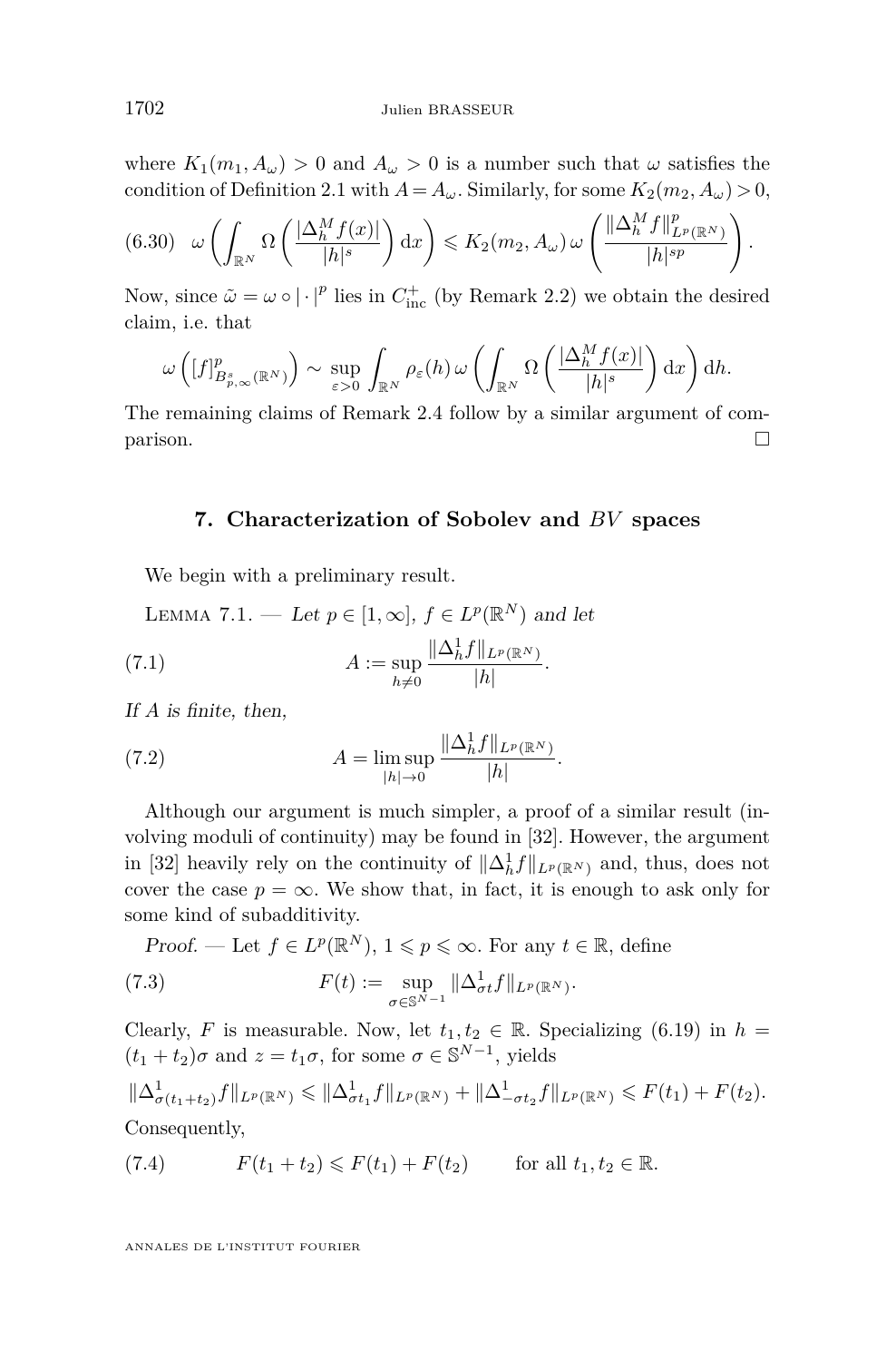Whence,  $F : \mathbb{R} \to [0, \infty)$  is a measurable, subadditive function. Now suppose that

(7.5) 
$$
A := \sup_{t>0} \frac{F(t)}{t} < \infty.
$$

Then, by the limit theorem of subadditive functions [\[18,](#page-43-22) Theorem 16.3.3, p. 467],

(7.6) 
$$
A = \lim_{t \downarrow 0} \frac{F(t)}{t} = \lim_{t \downarrow 0} \sup_{\sigma \in \mathbb{S}^{N-1}} \frac{\|\Delta_{\sigma t}^1 f\|_{L^p(\mathbb{R}^N)}}{t}.
$$

This proves the lemma.

**7.1. Proofs of Theorems [2.5](#page-9-2) and [2.6](#page-9-3)**

Proof. — The proof follows from a straightforward adaptation of the proof of Theorem [2.3](#page-8-0) in the case  $M = 1$  and  $s \in (0, 1)$  with Lemma [7.1](#page-32-0) and the fact that, using for example  $[6,$  Theorem 2, Theorem  $3'$ ,

<span id="page-33-0"></span>(7.7) 
$$
\|\nabla f\|_{L^p(\mathbb{R}^N)} \sim \limsup_{|h| \to 0} \frac{\|f(\cdot + h) - f\|_{L^p(\mathbb{R}^N)}}{|h|},
$$

for all  $1 \leqslant p < \infty$  (when  $p = 1$  the left-hand side of [\(7.7\)](#page-33-0) is to be understood in the *BV*-sense, i.e. as the total mass of the Radon measure  $\nabla f$ ).

The case  $p = \infty$  follows from the arguments above and the definition of the Lipschitz semi-norm.

#### **7.2. A limiting embedding between Lipschitz and Besov spaces**

This subsection is devoted to the proof of Theorem [2.12.](#page-11-0) To this end, we recall the following improvement of the Chebychev inequality due to Bourgain, Brezis and Mironescu [\[6\]](#page-42-0).

<span id="page-33-1"></span>LEMMA 7.2 (Bourgain, Brezis, Mironescu, [\[6\]](#page-42-0)). — Let  $g, h : (0, \delta) \rightarrow$  $\mathbb{R}_+$ . Assume that  $g(t) \leq g(t/2)$  for all  $t \in (0, \delta)$  and that *h* is non-increasing. Then, for some constant  $C = C(N) > 0$ ,

(7.8) 
$$
\delta^{-N} \int_0^{\delta} t^{N-1} g(t) dt \int_0^{\delta} t^{N-1} h(t) dt \leq C \int_0^{\delta} t^{N-1} g(t) h(t) dt.
$$

We are now ready to prove Theorem [2.12.](#page-11-0)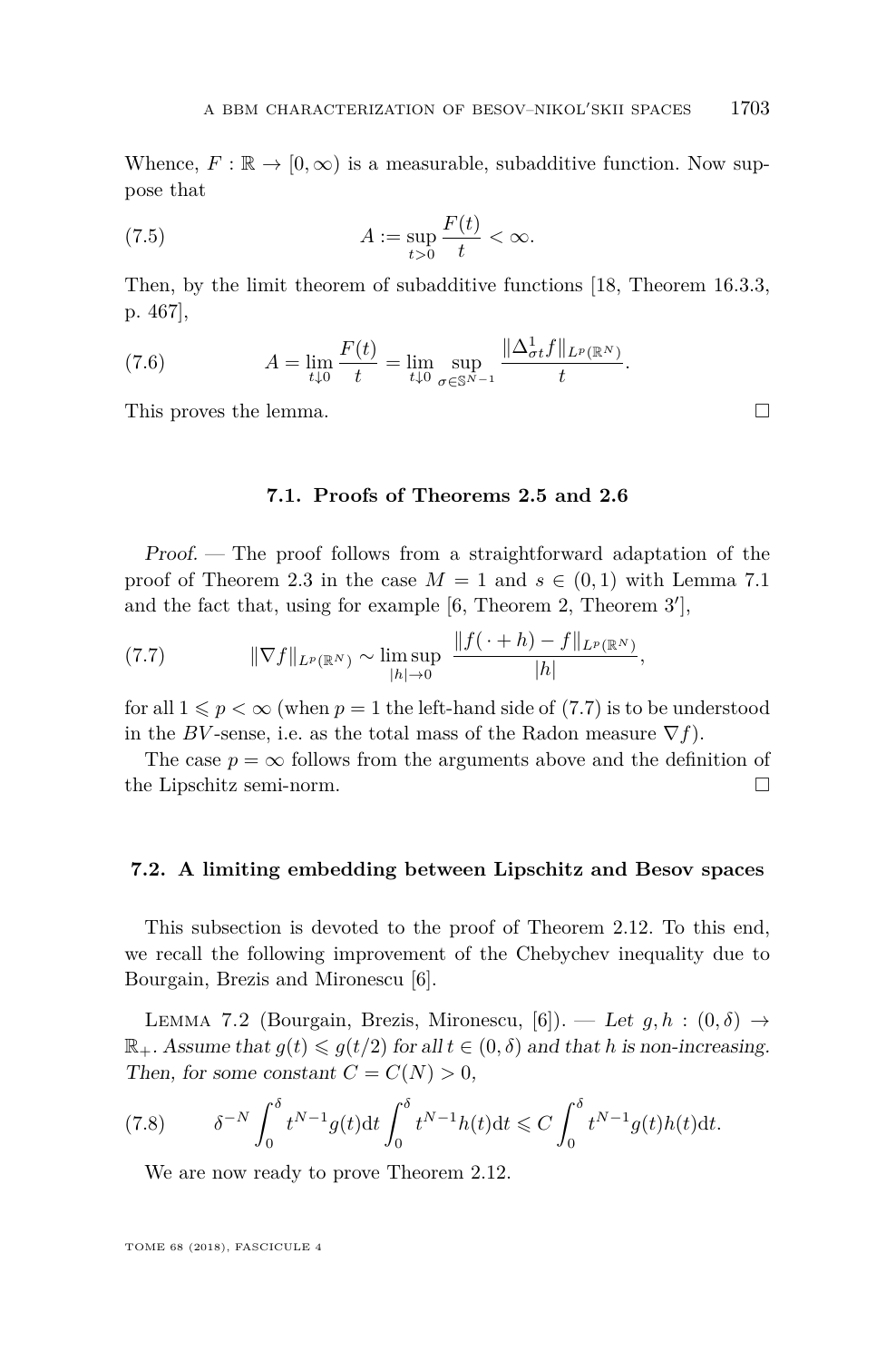Proof of Theorem [2.12.](#page-11-0) — Let  $q \in [1,\infty)$  and  $(\rho_{\varepsilon})_{\varepsilon \in (0,1]}$  be the sequence defined by

(7.9) 
$$
\rho_{\varepsilon}(t) := \frac{1}{|B_1|} \frac{\varepsilon^{1-\varepsilon}}{t^{N-\varepsilon}} 1\!\!1_{(0,\varepsilon)}(t) \quad \text{for all } \varepsilon \in (0,1] \text{ and all } t \geq 0.
$$

Note that

<span id="page-34-0"></span>(7.10) 
$$
\int_0^\infty \rho_\varepsilon(t) t^{N-1} dt = \frac{1}{|B_1|} \quad \text{for all } \varepsilon \in (0,1].
$$

In addition, we also set

(7.11) 
$$
\eta_{\varepsilon}(h) := \varepsilon^{-N} C_2 \frac{|h|}{\varepsilon} 1\!\!1_{B_{\varepsilon}}(h) \quad \text{for all } \varepsilon \in (0,1] \text{ and all } h \in \mathbb{R}^N,
$$

where  $C_2 > 0$  is a constant such that  $\eta_{\varepsilon}$  has unit mass for each  $\varepsilon$ . Notice that  $(\eta_{\varepsilon})_{\varepsilon>0} \subset L^1(\mathbb{R}^N)$  is a sequence of radial functions satisfying [\(1.1\)](#page-1-0) and [\(1.11\)](#page-3-0). In particular, by Theorem [2.5](#page-9-2) we know that

<span id="page-34-1"></span>
$$
(7.12) \t\t [f]_{C^{0,1}(\mathbb{R}^N)} \lesssim \limsup_{\varepsilon \downarrow 0} \int_{B_{\varepsilon}} \eta_{\varepsilon}(h) \frac{\|\Delta_h^1 f\|_{L^{\infty}(\mathbb{R}^N)}}{|h|} dh.
$$

Next, for every  $t > 0$ , define

(7.13) 
$$
F(t) := \int_{\mathbb{S}^{N-1}} \|\Delta_{\sigma t}^1 f\|_{L^\infty(\mathbb{R}^N)} \mathrm{d} \mathcal{H}^{N-1}(\sigma).
$$

By the triangle inequality we have  $F(2t) \leq 2F(t)$  so that if we let

$$
g(t) := \frac{F(t)}{t},
$$

we have  $g(t) \leq g(t/2)$ . In these notations, we have the identity:

(7.14) 
$$
\int_{B_{\varepsilon}} \rho_{\varepsilon}(|h|) \frac{\|\Delta_h^1 f\|_{L^{\infty}(\mathbb{R}^N)}}{|h|} dh = \int_0^{\varepsilon} t^{N-1} \rho_{\varepsilon}(t) g(t) dt.
$$

Invoking Lemma [7.2](#page-33-1) and [\(7.10\)](#page-34-0) we deduce that, for every  $\varepsilon \in (0,1]$ ,

$$
\int_{B_{\varepsilon}} \rho_{\varepsilon}(|h|) \frac{\|\Delta_h^1 f\|_{L^{\infty}(\mathbb{R}^N)}}{|h|} dh \gtrsim \varepsilon^{-N} \int_0^{\varepsilon} t^{N-1} \rho_{\varepsilon}(t) dt \int_0^{\varepsilon} t^{N-1} g(t) dt
$$

$$
= \int_{B_{\varepsilon}} \frac{\|\Delta_h^1 f\|_{L^{\infty}(\mathbb{R}^N)}}{|h|} dh
$$

$$
\geq \varepsilon^{-1} \int_{B_{\varepsilon}} \|\Delta_h^1 f\|_{L^{\infty}(\mathbb{R}^N)} dh
$$

$$
\gtrsim \int_{B_{\varepsilon}} \eta_{\varepsilon}(h) \frac{\|\Delta_h^1 f\|_{L^{\infty}(\mathbb{R}^N)}}{|h|} dh.
$$
 (7.15)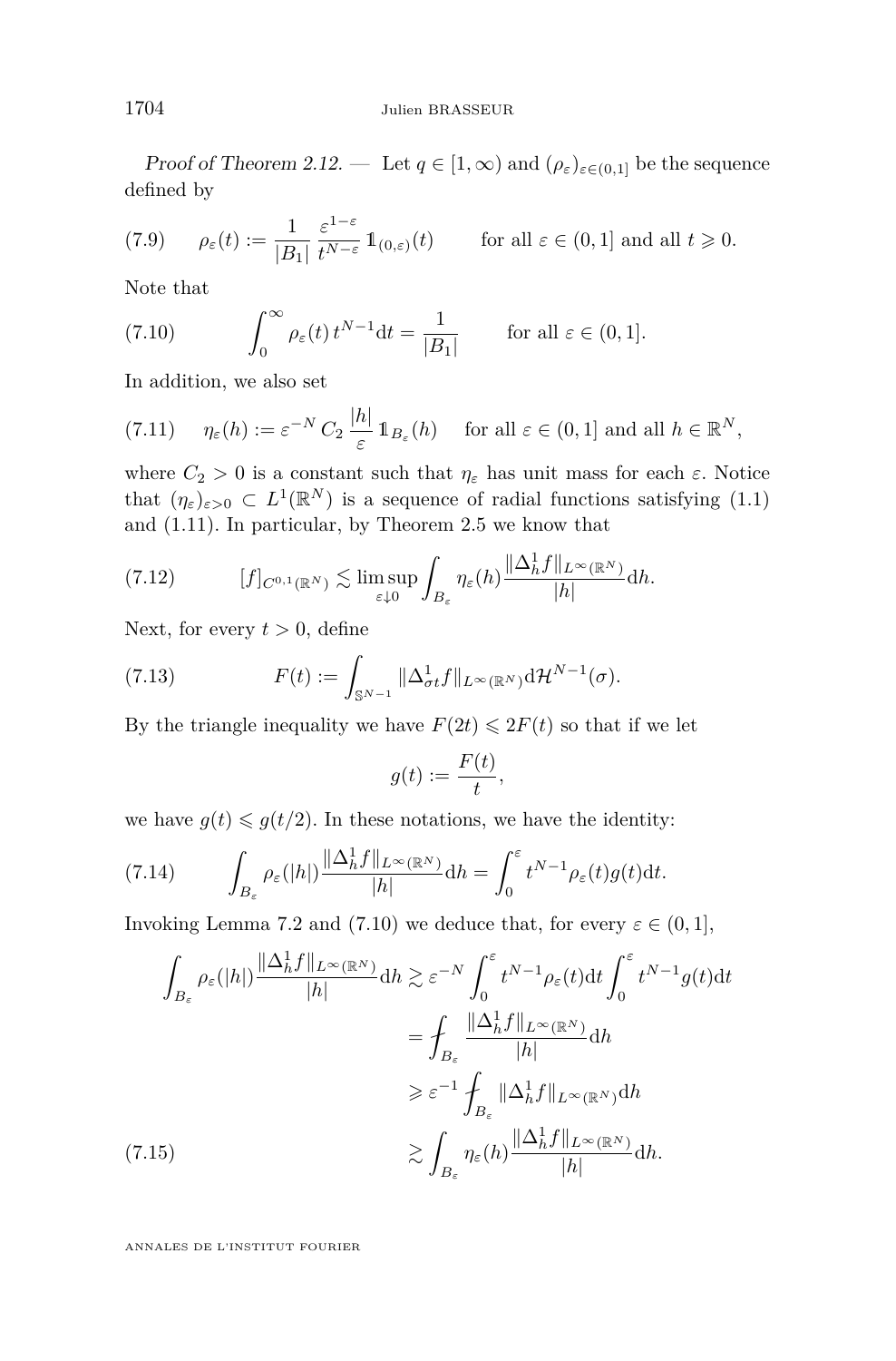Whence, using [\(7.12\)](#page-34-1) we come up with

$$
(7.16) \t\t [f]_{C^{0,1}(\mathbb{R}^N)} \lesssim \limsup_{\varepsilon \downarrow 0} \int_{B_{\varepsilon}} \rho_{\varepsilon}(|h|) \frac{\|\Delta_h^1 f\|_{L^{\infty}(\mathbb{R}^N)}}{|h|} dh.
$$

Now, use the Jensen inequality to deduce that

$$
[f]_{C^{0,1}(\mathbb{R}^N)}^q \lesssim \limsup_{\varepsilon \downarrow 0} \int_{B_{\varepsilon}} \rho_{\varepsilon}(|h|) \frac{\|\Delta_h^1 f\|_{L^{\infty}(\mathbb{R}^N)}^q}{|h|^q} dh
$$
  

$$
\lesssim \limsup_{\varepsilon \downarrow 0} \varepsilon^{-\varepsilon} \left( \varepsilon \int_{B_{\varepsilon}} \frac{\|\Delta_h^1 f\|_{L^{\infty}(\mathbb{R}^N)}^q}{|h|^{N+q-\varepsilon}} dh \right)
$$
  
(7.17)  

$$
\lesssim \limsup_{\varepsilon \downarrow 0} \varepsilon \int_{\mathbb{R}^N} \frac{\|\Delta_h^1 f\|_{L^{\infty}(\mathbb{R}^N)}^q}{|h|^{N+q-\varepsilon}} dh.
$$

Define  $\sigma \in (1 - \frac{1}{q}, 1)$  by the relation  $\varepsilon = q(1 - \sigma)$ . Then,

(7.18) 
$$
[f]_{C^{0,1}(\mathbb{R}^N)}^q \lesssim \limsup_{\sigma \uparrow 1} q(1-\sigma)[f]_{B^{\sigma}_{\infty,q}(\mathbb{R}^N)}^q.
$$

The converse of this is covered by Proposition [6.1.](#page-21-1)  $\Box$ 

#### **8. A non-limiting embedding theorem**

<span id="page-35-0"></span>This section is devoted to the proof of Theorem [2.14.](#page-11-4) The idea of the proof is very similar to that of Theorem 4.4 (ii) on p. 36 in [\[28\]](#page-43-16) (see in particular pp. 39–40 there). Nevertheless, we choose to give more details in order to make the dependence of the constants involved on *s*, *p* and *q* as explicit as possible.

We will need some preliminary estimates.

<span id="page-35-1"></span>LEMMA 8.1. — Let  $(u_j)_{j\geqslant 0}$  be the sequence defined by

(8.1) 
$$
u_j := \begin{cases} k & \text{if } j = 2^k \text{ for some } k \in \mathbb{N}, \\ 0 & \text{else.} \end{cases}
$$

Then,  $(u_j)_{j\geqslant 0} \notin \ell^{\infty}(\mathbb{N})$  and

(8.2) 
$$
\sup_{\varepsilon>0} \varepsilon \sum_{j\geqslant 0} 2^{-j\varepsilon} u_j \leqslant \frac{2}{e \ln(2)}.
$$

Proof. — Let  $\varepsilon > 0$  and set

(8.3) 
$$
A_{\varepsilon} := \sum_{j \geqslant 0} \varepsilon 2^{-j\varepsilon} u_j = \sum_{k \geqslant 0} \varepsilon 2^{-2^k \varepsilon} k.
$$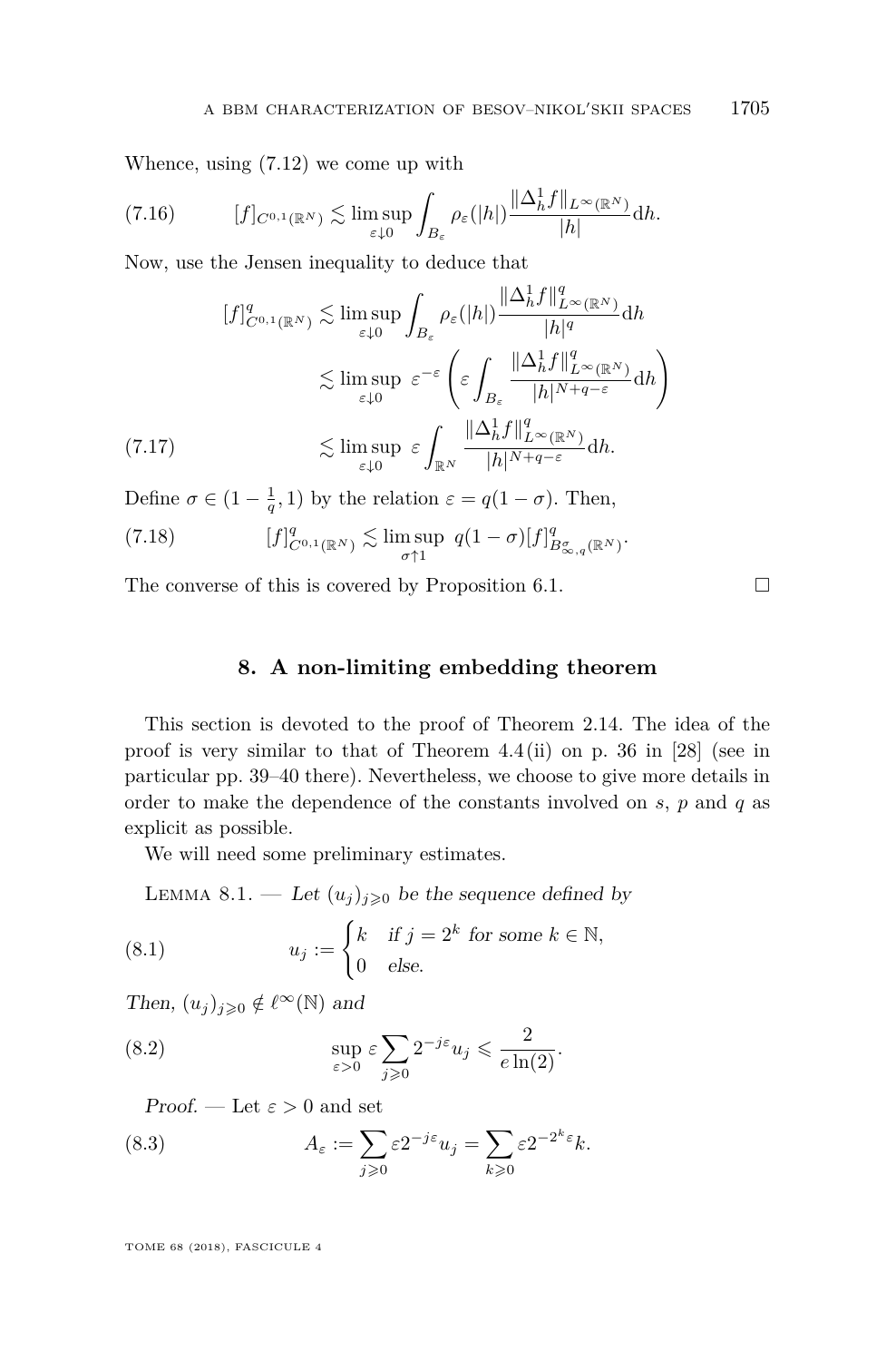Using the (trivial) estimate  $e^{-x} \leq 1/(ex)$ , we have  $2^{-x} \leq 1/(ex \ln(2))$ . Thus,

$$
A_{\varepsilon} \leqslant \frac{1}{e \ln(2)} \sum_{k \geqslant 0} k 2^{-k}.
$$

Recalling the well-known identity  $\sum kx^k = x/(1-x)^2$  (for  $0 \le x < 1$ ), we finally obtain

$$
A_{\varepsilon} \leqslant \frac{2}{e \ln(2)}.
$$

Since this holds for every  $\varepsilon > 0$ , we obtain the desired claim.

<span id="page-36-0"></span>LEMMA 8.2. — Let  $M \in \mathbb{N}^*$  and  $(u_k)_{k \geq 1}$  be a sequence of non-negative numbers. Let  $\psi \in C_c^{\infty}(\mathbb{R})$  be such that  $\psi$  is not a polynomial of degree less than or equal to  $M-1$ , and such that

$$
supp(\psi) \subset [-\eta, \eta] \quad \text{ for some } \quad \eta \geqslant 1,
$$

and set

$$
f(x_1,...,x_N) = \sum_{k \geq 1} u_k \psi\left(\frac{x_1 - 2(M + \eta)k}{2^{-k}}\right) ... \psi\left(\frac{x_N - 2(M + \eta)k}{2^{-k}}\right).
$$

Then, for any fixed  $j \geq 1$  we have

$$
\sup_{\frac{1}{2^{j+1}} \leq |h| \leq \frac{1}{2^j}} \|\Delta_h^M f\|_{L^p(\mathbb{R}^N)} \geqslant c u_j 2^{-j\frac{N}{p}},
$$

for some constant  $c > 0$  depending only on *N*, *p*, *M* and  $\psi$ .

Proof. — We begin with the case  $N = 1$ . Fix any  $j \geq 1$  and let  $|h| \leq 2^{-j}$ . Let us set

$$
x_j := 2(M + \eta)j
$$
 and  $R_j := 2^{-j}(M + \eta)$ 

Since  $\text{supp}(\psi) \subset [-\eta, \eta]$  and  $|h| \leq 2^{-j}$ , for any  $\ell \in [0, M]$ , we have  $x \in \text{supp } \psi \left( \frac{\cdot + \ell h - x_j}{\ell} \right)$ 2<sup>−</sup>*<sup>j</sup>*  $\left\{ \Leftrightarrow x + h\ell \in [x_j - \eta 2^{-j}, x_j + \eta 2^{-j}] \right\}$  $\Leftrightarrow$   $x \in [x_j - h\ell - \eta 2^{-j}, x_j - h\ell + \eta 2^{-j}] =: B_{\ell,j}.$ 

And, clearly

$$
\operatorname{supp}\left(\Delta_h^M\psi\left(\frac{\cdot-x_j}{2^{-j}}\right)\right)\subset\bigcup_{\ell\in\llbracket 0,M\rrbracket}B_{\ell,j}.
$$

Thus,

$$
\operatorname{supp}\left(\Delta_h^M\psi\left(\frac{\cdot-x_j}{2^{-j}}\right)\right)\subset [x_j-R_j,x_j+R_j]=:\mathcal{B}_j.
$$

Furthermore,

$$
R_{j+1} + R_j = 2^{-j}(M + \eta) \left(1 + \frac{1}{2}\right) < 2(M + \eta) = x_{j+1} - x_j,
$$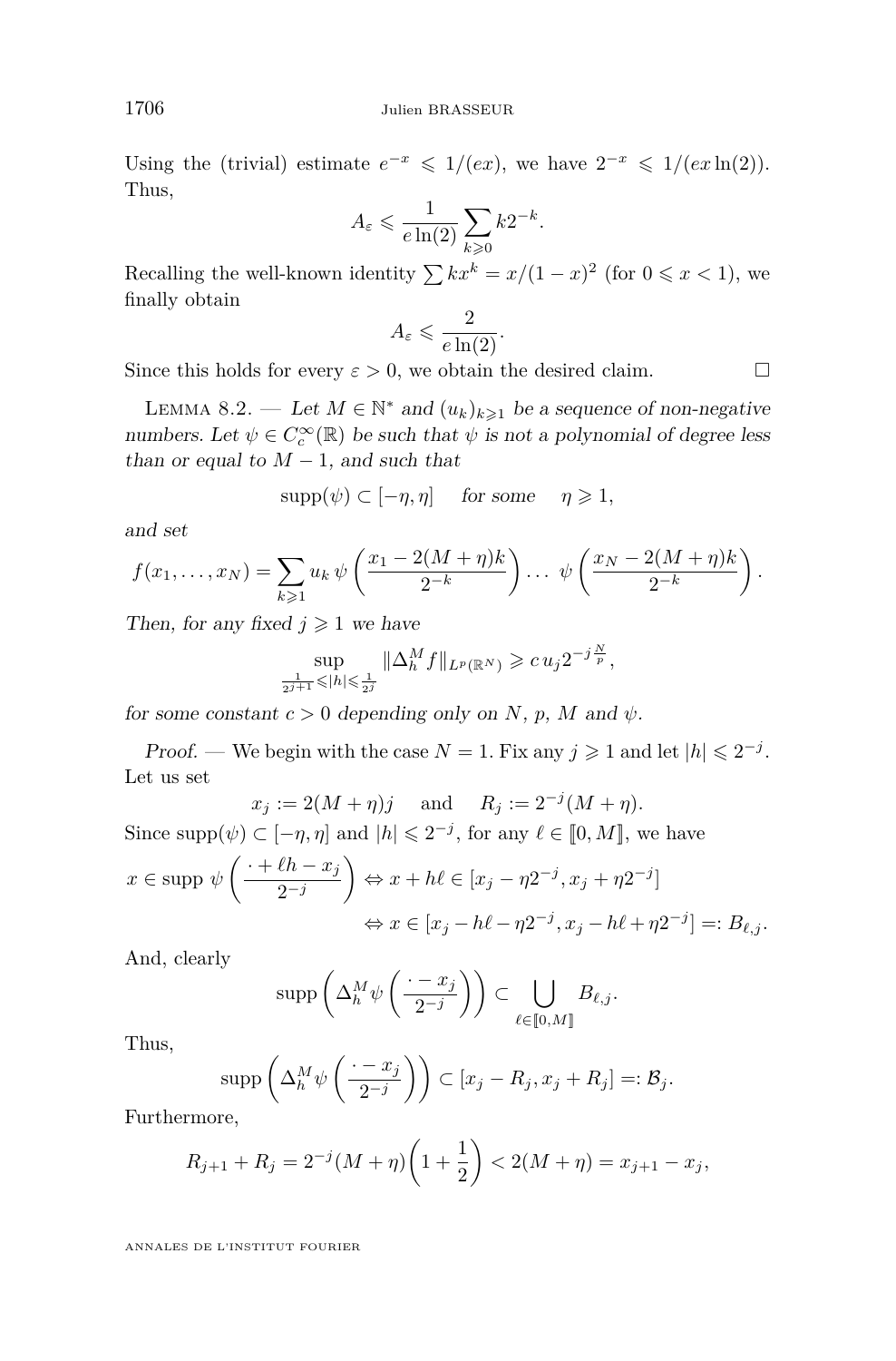and so, the  $\mathcal{B}_j$ 's are mutually disjoint. Therefore, given any fixed  $j \geq 1$  and  $\varepsilon > 0$  a small parameter less than  $R_j$ , we have

$$
\|\Delta_h^M f\|_{L^p(\mathbb{R})}^p = \left\|\sum_{k\geqslant 1} u_k \Delta_h^M \psi\left(\frac{\cdot - x_k}{2^{-k}}\right)\right\|_{L^p(\mathbb{R})}^p
$$
  
\n
$$
\geqslant \int_{x_j - \varepsilon}^{x_j + \varepsilon} \left|\sum_{k\geqslant 1} u_k \Delta_h^M \psi\left(\frac{x - x_k}{2^{-k}}\right)\right|^p dx
$$
  
\n
$$
= u_j^p \int_{x_j - \varepsilon}^{x_j + \varepsilon} \left|\Delta_h^M \psi\left(\frac{x - x_j}{2^{-j}}\right)\right|^p dx
$$
  
\n(8.4)  
\n
$$
= u_j^p 2^{-j} \int_{-\varepsilon/2^{-j}}^{\varepsilon/2^{-j}} |\Delta_{h/2^{-j}}^M \psi(x)|^p dx.
$$

Whence, writing  $K_j := \overline{B_{2^{-j}} \setminus B_{2^{-(j+1)}}}$  for  $j \geq 0$  we have

$$
\sup_{h \in K_j} \|\Delta_h^M f\|_{L^p(\mathbb{R})}^p \ge u_j^p 2^{-j} \sup_{h \in K_j} \int_{-\varepsilon}^{\varepsilon} |\Delta_{h/2^{-j}}^M \psi(x)|^p dx
$$
\n
$$
(8.5) \qquad \qquad = c_{\varepsilon}^p u_j^p 2^{-j}.
$$

where

(8.6) 
$$
c_{\varepsilon} = c_{\varepsilon}(M, p, \psi) := \sup_{\frac{1}{2} \leq |h| \leq 1} \left( \int_{-\varepsilon}^{\varepsilon} |\Delta_h^M \psi(x)|^p dx \right)^{1/p}.
$$

Since  $\varepsilon > 0$  is an arbitrary small parameter and  $\psi$  is not a polynomial of degree less than or equal to  $M-1$ , we may find a number  $\varepsilon_0 > 0$  such that  $c_{\varepsilon_0} > 0.$ 

The proof when  $N \geq 2$  follows by a straightforward adaptation of the case  $N = 1$  using the product structure  $\psi(x_1) \dots \psi(x_N)$  and Fubini's theorem which gives the result with  $c = c_{\varepsilon_0}^N$ .

We are now ready to prove Theorem [2.14.](#page-11-4)

Proof of Theorem [2.14.](#page-11-4) — Let  $M \in \mathbb{N}^*$  such that  $s \in (0, M)$  and let  $u_j$ be the sequence of Lemma [8.1.](#page-35-1) Also, we let  $\psi \in C_c^{\infty}(\mathbb{R}^N)$  be such that

(8.7) 
$$
\text{supp}(\psi) \subset B_2
$$
 and  $\sum_{m \in \mathbb{Z}^N} \psi(x - m) = 1$ , for any  $x \in \mathbb{R}^N$ .

In addition, we suppose that  $\psi$  has the product structure

$$
\psi(x)=\Psi(x_1)\ldots\Psi(x_N),
$$

for some  $\Psi \in C_c^{\infty}(\mathbb{R})$  different from a polynomial of degree less than or equal to  $M-1$ . Then, we set

$$
m_j := 2(M+2)j \mathbf{1} \in \mathbb{Z}^N \qquad \text{with } \mathbf{1} := (1, \dots, 1) \in \mathbb{Z}^N,
$$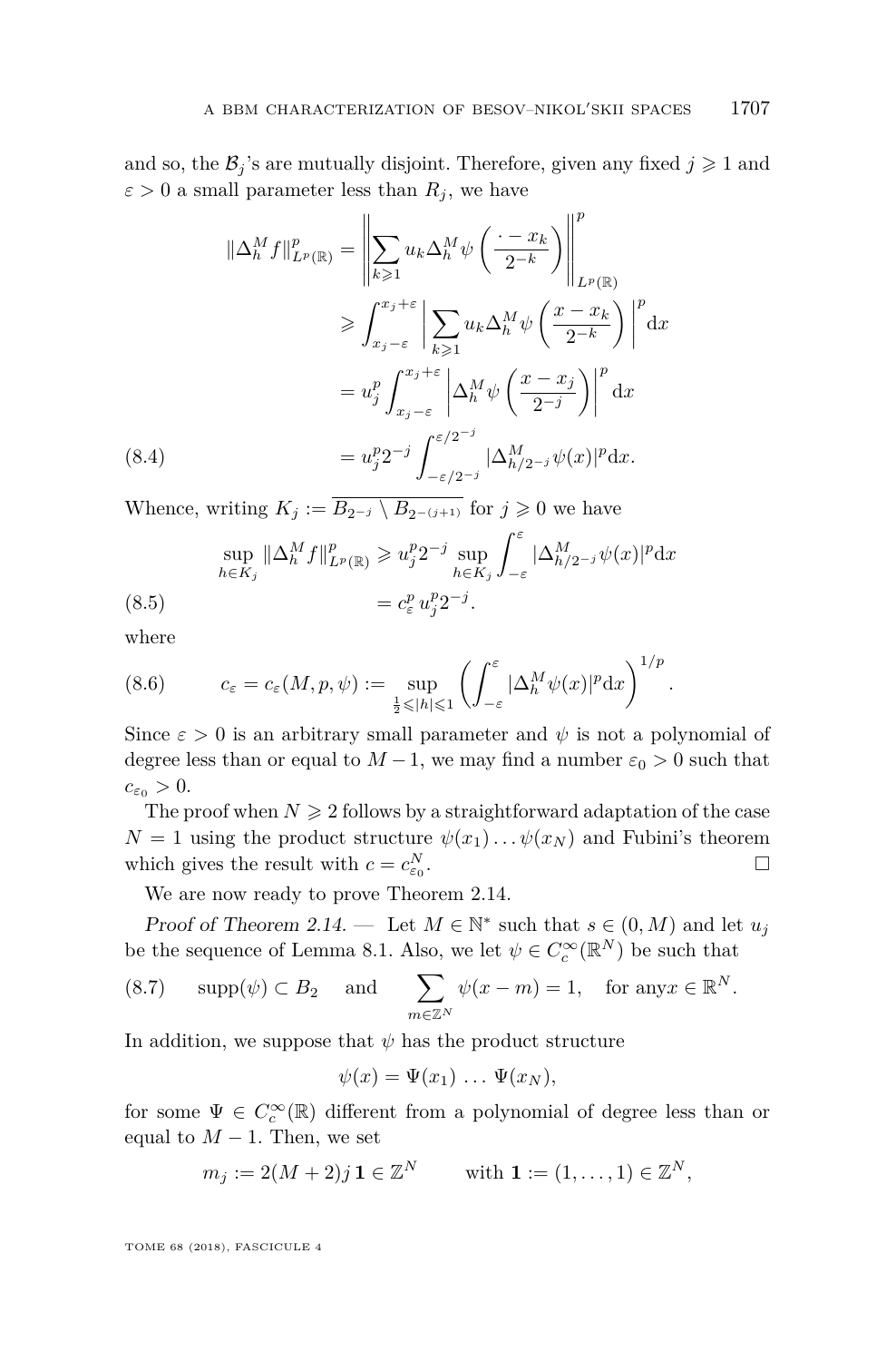and we define

(8.8) 
$$
f(x) := \sum_{j\geqslant 1} u_j^{1/q} 2^{-j(s-\frac{N}{p})} \psi(2^j(x-m_j))
$$

$$
= \sum_{j\geqslant 1} (u_j^{1/q} 2^{-j\varepsilon}) 2^{-j(s-\varepsilon-\frac{N}{p})} \psi(2^j(x-m_j)).
$$

where  $x \in \mathbb{R}^N$ . It follows from Definition [4.1](#page-17-1) that

(8.9) 
$$
2^{-j(s-\varepsilon-\frac{N}{p})}\psi(2^{j}(x-m_{j}))
$$

can be interpreted as  $(s - \varepsilon, p)$ -0-quarks. Accordingly, by Definition [4.2](#page-17-0) we have that

(8.10) 
$$
\varepsilon \|f\|_{\mathbf{B}_{p,q}^{s-\varepsilon}(\mathbb{R}^N)}^q \leqslant \varepsilon \sum_{j\geqslant 1} \left(2^{-j\varepsilon} u_j^{1/q}\right)^q.
$$

Using Lemma [8.1](#page-35-1) we obtain that

(8.11) 
$$
\varepsilon \|f\|_{\mathbf{B}_{p,q}^{s-\varepsilon}(\mathbb{R}^N)}^q \leqslant \frac{2q^{-1}}{e\ln(2)} < \infty, \quad \forall \varepsilon \in (0,s).
$$

In particular, recalling Theorem [4.3,](#page-17-4)  $f \in L^p(\mathbb{R}^N)$ . Also, for all  $j \geq 1$ , we write

(8.12) 
$$
K_j := \{ 2^{-(j+1)} \leqslant |h| \leqslant 2^{-j} \}.
$$

Recall that

$$
(8.13) \t\t ||f||_{B_{p,\infty}^s(\mathbb{R}^N)} \sim ||f||_{L^p(\mathbb{R}^N)} + \sup_{j\geq 1} 2^{js} \sup_{h \in K_j} ||\Delta_h^M f||_{L^p(\mathbb{R}^N)},
$$

is an equivalent norm on  $B_{p,\infty}^{s}(\mathbb{R}^{N})$  (this is a discretized version of Theorem 2.5.12 on p. 110 in [\[28\]](#page-43-16)). Using this together with Lemma [8.2](#page-36-0) we get

(8.14) 
$$
||f||_{B_{p,\infty}^s(\mathbb{R}^N)} \geqslant c \sup_{j\geqslant 1} u_j^{1/q} = \infty.
$$

Here  $c = c(N, p, M, \psi) > 0$ . Thus  $f \notin B_{p,\infty}^{s}(\mathbb{R}^{N})$ . This completes the  $\Box$ 

#### **9. Non-compactness results**

<span id="page-38-0"></span>This section is devoted to the proofs of Theorem [2.15](#page-12-0) and Theorem [2.17.](#page-13-3) We begin with the former one.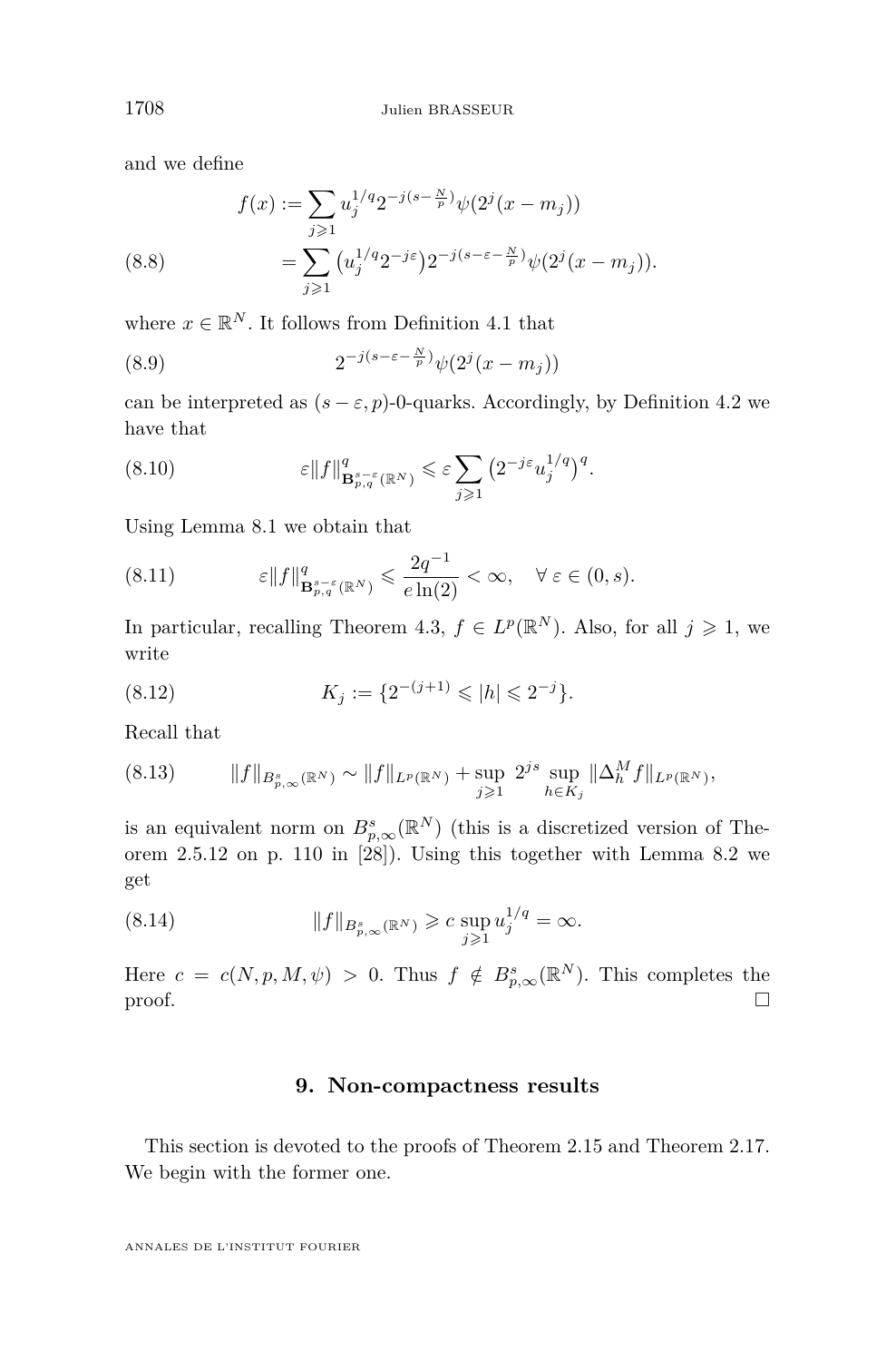Proof of Theorem [2.15.](#page-12-0) — For simplicity, we replace  $\varepsilon > 0$  by  $1/n$  with  $n \geq 1$  and write  $\rho_n$  instead of  $\rho_{1/n}$ . We write

$$
x = (x_1, \dots, x_N) \in \mathbb{R}^N,
$$
  

$$
y = (x_1, \dots, x_{N-1}) \in \mathbb{R}^{N-1},
$$

and, for all  $n \geq 1$ , we let

$$
f_n(x) := n^{\frac{M-s}{Mp}} \Phi(n^{\frac{M-s}{M}} x_N) \varphi(y),
$$

for some arbitrary  $\Phi \in C_c^{\infty}(\mathbb{R})$  and  $\varphi \in C_c^{\infty}(\mathbb{R}^{N-1})$  (if  $N = 1$ , replace  $\varphi$ by 1) with

<span id="page-39-0"></span>
$$
(9.1) \t max{ \| \Phi \|_{W^{M,p}(\mathbb{R})}, \| \varphi \|_{W^{M,p}(\mathbb{R}^{N-1})} } \leq C_0.
$$

Note that

(9.2) 
$$
f_n \to 0 \text{ a.e. in } \mathbb{R}^N.
$$

Further, from Fubini's theorem we infer that

$$
\int_{\mathbb{R}^N} |f_n(x)|^p dx = \left( \int_{\mathbb{R}^{N-1}} |\varphi(y)|^p dy \right) \left( n^{\frac{M-s}{M}} \int_{\mathbb{R}} |\Phi(n^{\frac{M-s}{M}} x_N)|^p dx_N \right) \n= ||\varphi||^p_{L^p(\mathbb{R}^{N-1})} ||\Phi||^p_{L^p(\mathbb{R})} = C_1.
$$

On the one hand, we observe that [\(9.1\)](#page-39-0) gives

 $(9.3)$   $||D^{\alpha} f_n||_{L^p(\mathbb{R}^N)}^p \lesssim 1$ for each  $\alpha = (\alpha_1, \ldots, \alpha_{N-1}, 0) \in \mathbb{N}^N$  with  $|\alpha| \leq M$ .

While, on the other hand, for all  $j \in [1, M]$ ,

$$
\left\| \frac{\partial^j f_n}{\partial x_N^j} \right\|_{L^p(\mathbb{R}^N)}^p = n^{\frac{(M-s)}{M}jp} \|\varphi\|_{L^p(\mathbb{R}^{N-1})}^p n^{\frac{M-s}{M}} \int_{\mathbb{R}} |\Phi^{(j)}(n^{\frac{M-s}{M}} x_N)|^p \mathrm{d}x_N
$$
  
\n
$$
= n^{\frac{(M-s)}{M}jp} \|\varphi\|_{L^p(\mathbb{R}^{N-1})}^p \|\Phi^{(j)}\|_{L^p(\mathbb{R})}^p
$$
  
\n(9.4) 
$$
\leq n^{(M-s)p} \|\varphi\|_{L^p(\mathbb{R}^{N-1})}^p \max_{j \in [\![1,M]\!]} \| \Phi^{(j)}\|_{L^p(\mathbb{R})}^p.
$$

Whence, using the product structure of  $f_n$  we get

(9.5) 
$$
\sup_{|\alpha| \leq M} \|D^{\alpha} f_n\|_{L^p(\mathbb{R}^N)}^p \leq C_2 n^{(M-s)p}, \quad \text{for all } n \geq 1.
$$

Moreover, for all  $h \neq 0$ , it holds

$$
\|\Delta_h^M f_n\|_{L^p(\mathbb{R}^N)}^p \le |h|^{Mp} \sup_{|\alpha| \le M} \|D^{\alpha} f_n\|_{L^p(\mathbb{R}^N)}^p
$$
  
(9.6) 
$$
\le C_2 |h|^{Mp} n^{(M-s)p}.
$$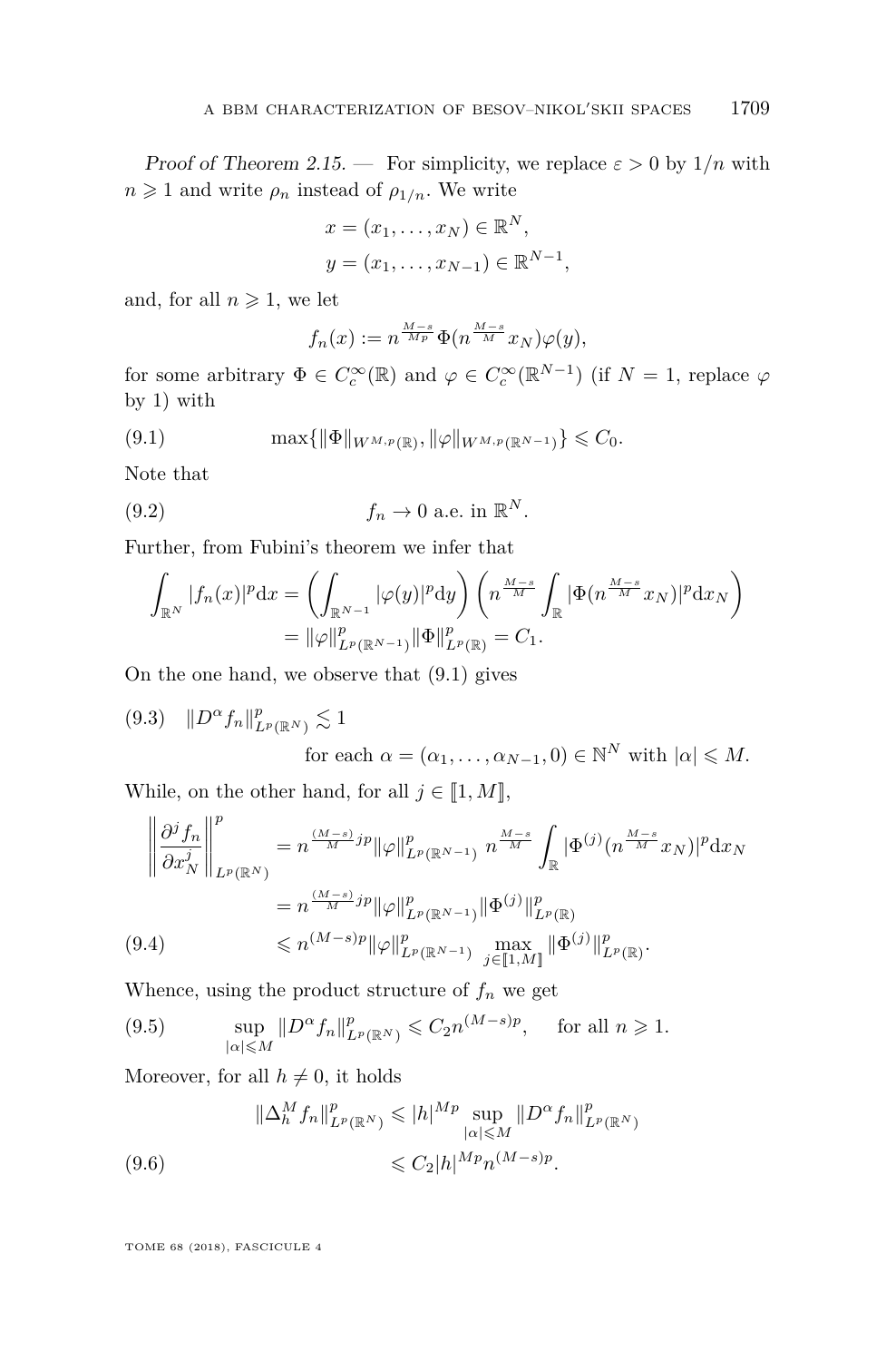Then,

$$
\int_{\mathbb{R}^N} \int_{\mathbb{R}^N} \rho_n(h) \frac{|\Delta_h^M f_n(x)|^p}{|h|^{sp}} dx dh \lesssim \int_{\mathbb{R}^N} \rho_n(h) |h|^{p(M-s)} n^{p(M-s)} dh
$$
\n
$$
(9.7)
$$
\n
$$
= \int_{\mathbb{R}^N} \rho(h) |h|^{p(M-s)} dh.
$$

We thus conclude that

$$
(9.8) \qquad \int_{\mathbb{R}^N} \int_{\mathbb{R}^N} \rho_n(h) \frac{|\Delta_h^M f_n(x)|^p}{|h|^{sp}} \mathrm{d}x \mathrm{d}h \leqslant C_3 \qquad \text{for any } n \geqslant 1.
$$

Yet,  $(f_n)_{n\geq 1}$  is not relatively compact in  $L_{loc}^p(\mathbb{R}^N)$ .

The proof of Theorem [2.17](#page-13-3) is as follows.

Proof of Theorem  $2.17.$  — The proof in this case is very similar to that of Theorem [2.15.](#page-12-0) We let  $M \in \mathbb{N}^*$ ,  $s \in (0, M)$  and pick a slightly different sequence of functions, for example

(9.9) 
$$
f_n(x) := n^{\frac{\gamma}{Mp}} \Phi(n^{\frac{\gamma}{M}} x_N) \varphi(y),
$$

where  $0 \le \gamma \le \frac{1}{q}$ ,  $\Phi \in C_c^{\infty}(\mathbb{R})$  and  $\varphi \in C_c^{\infty}(\mathbb{R}^{N-1})$ . Also, we set

(9.10) 
$$
\rho_n(h) := \frac{1}{n \sigma_N |h|^{N-1/n}} \mathbb{1}_{(0,1)}(|h|).
$$

As before,

$$
(9.11) \t\t\t ||f_n||_{L^p(\mathbb{R}^N)} = ||\Phi||_{L^p(\mathbb{R})} ||\varphi||_{L^p(\mathbb{R}^{N-1})}.
$$

And

(9.12) 
$$
\sup_{|\alpha| \leq M} \|D^{\alpha} f_n\|_{L^p(\mathbb{R}^N)} \lesssim n^{\gamma}.
$$

Whence,

$$
\int_{B_1} \rho_n(h) \frac{\|\Delta_h^M f_n\|_{L^p(\mathbb{R}^N)}^q}{|h|^{sq}} dh \lesssim \int_{B_1} \rho_n(h)|h|^{(M-s)q} n^{\gamma q} dh
$$

$$
= \int_0^1 n^{\gamma q-1} \frac{\mathrm{d}r}{r^{1-(q(M-s)+1/n)}}
$$

$$
= \frac{n^{\gamma q}}{1+(M-s)qn} \lesssim \frac{1}{n^{1-\gamma q}}.
$$

Since  $0 \leq \gamma \leq \frac{1}{q}$  we obtain

$$
(9.14) \qquad \int_{B_1} \rho_n(h) \frac{\|\Delta_h^M f_n\|_{L^p(\mathbb{R}^N)}^q}{|h|^{sq}} \mathrm{d}h \leqslant C \quad \text{ for all } n \geqslant 1.
$$

However,  $(f_n)_{n\geqslant 1}$  is not relatively compact in  $L^p_{loc}(\mathbb{R}^N)$ .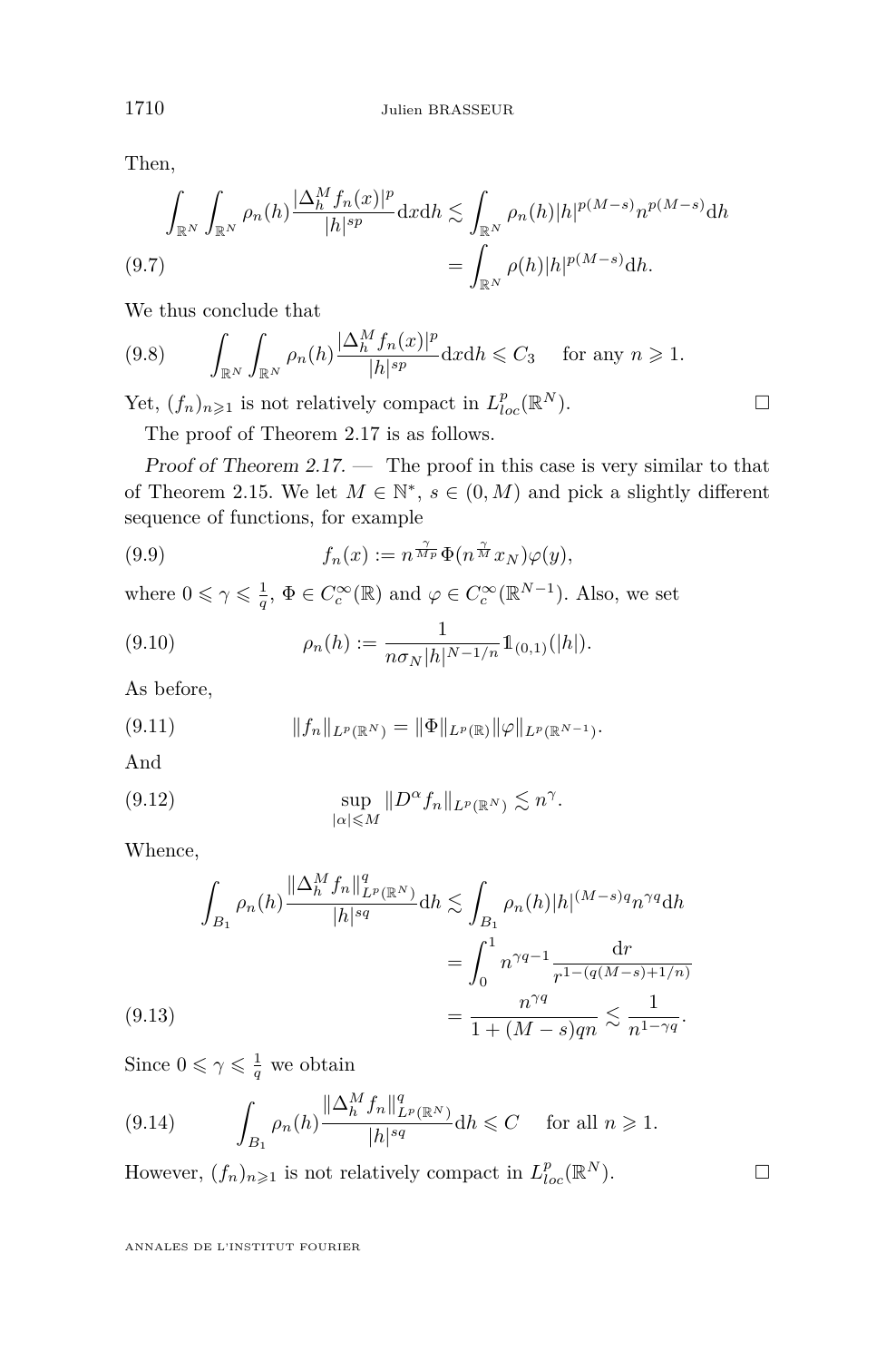#### **Appendix**

In [\[19\]](#page-43-9), Lamy and Mironescu proved the

<span id="page-41-0"></span>THEOREM A.1 (Lamy, Mironescu, [\[19\]](#page-43-9)). — Let  $s > 0$ ,  $p \in [1, \infty)$  and  $(\rho_{\varepsilon})_{\varepsilon>0}$  satisfying [\(1.1\)](#page-1-0) and [\(1.11\)](#page-3-0). Then,

<span id="page-41-2"></span>
$$
(A.15) \t\t\t||f||_{B_{p\infty}^s(\mathbb{R}^N)} \lesssim ||f||_{L^p(\mathbb{R}^N)} + \sup_{\varepsilon \in (0,1)} \frac{\|\rho_{\varepsilon} * f - f\|_{L^p(\mathbb{R}^N)}}{\varepsilon^s}.
$$

Since Theorem [A.1](#page-41-0) is not properly stated in [\[19\]](#page-43-9) nor its proof, we shall give a brief sketch of the proof in order to justify that their result indeed applies to the scale  $B_{p,\infty}^s(\mathbb{R}^N)$ .

Sketch of the proof.  $\overline{\phantom{a}}$  It is well-known that each tempered distribution  $f \in \mathcal{S}'(\mathbb{R}^N)$  can be decomposed as

<span id="page-41-1"></span>
$$
(A.16)\qquad \qquad f = \sum_{j\geqslant 0} f_j,
$$

where  $f_0 = f * \zeta$ ,  $f_j = f * \varphi_{2^{1-j}}$ ,  $j \geq 1$ , and  $\zeta, \varphi \in \mathcal{S}(\mathbb{R}^N)$  are functions satisfying

- (1)  $\text{supp}(\hat{\zeta}) \subset B_2$  and  $\hat{\zeta} \equiv 1$  in a neighborhood of  $\bar{B}_1$ ,
- $(2)$   $\varphi := \zeta_{1/2} \zeta$  with  $\hat{\varphi} = \hat{\zeta}(\cdot/2) \hat{\zeta}$  and supp $(\hat{\varphi}) \subset B_4 \setminus \bar{B}_1$ .

where the subscript  $\varphi_k$  means  $k^{-N}\varphi(\cdot/k)$  and  $\hat{\varphi}$  stands for the Fourier transform of  $\varphi$  (similarly for  $\zeta$ ). Formula [\(A.16\)](#page-41-1) is called the Littlewood– Paley decomposition of *f*. Furthermore, it is known that each function in  $B_{p,\infty}^s(\mathbb{R}^N)$  is a tempered distribution, so that this decomposition makes sense here and may even serve to formulate an equivalent norm on this space via the formula

$$
||f||_{B_{p,\infty}^s(\mathbb{R}^N)} \sim \sup_{j\geqslant 0} 2^{js} ||f_j||_{L^p(\mathbb{R}^N)}.
$$

To see that Theorem [A.1](#page-41-0) holds it suffices to discretize the last term on the right-hand side of [\(A.15\)](#page-41-2) as

$$
\sup_{\varepsilon \in (1/2,1)} \sup_{j \geqslant 0} 2^{js} \|f - f \ast \rho_{2^{-j}\varepsilon}\|_{L^p(\mathbb{R}^N)}.
$$

At this stage, all the estimates obtained in [\[19\]](#page-43-9) directly apply because it is the terms  $||f_i||_{L^p(\mathbb{R}^N)}$  which are estimated there (and not their sum nor their integral) in terms of the quantity  $||f - f * \rho_{2^{-j}\varepsilon}||_{L^p(\mathbb{R}^N)}$ . . — П

Using this result, Proposition [1.2](#page-4-0) can be proved by arguing as follows.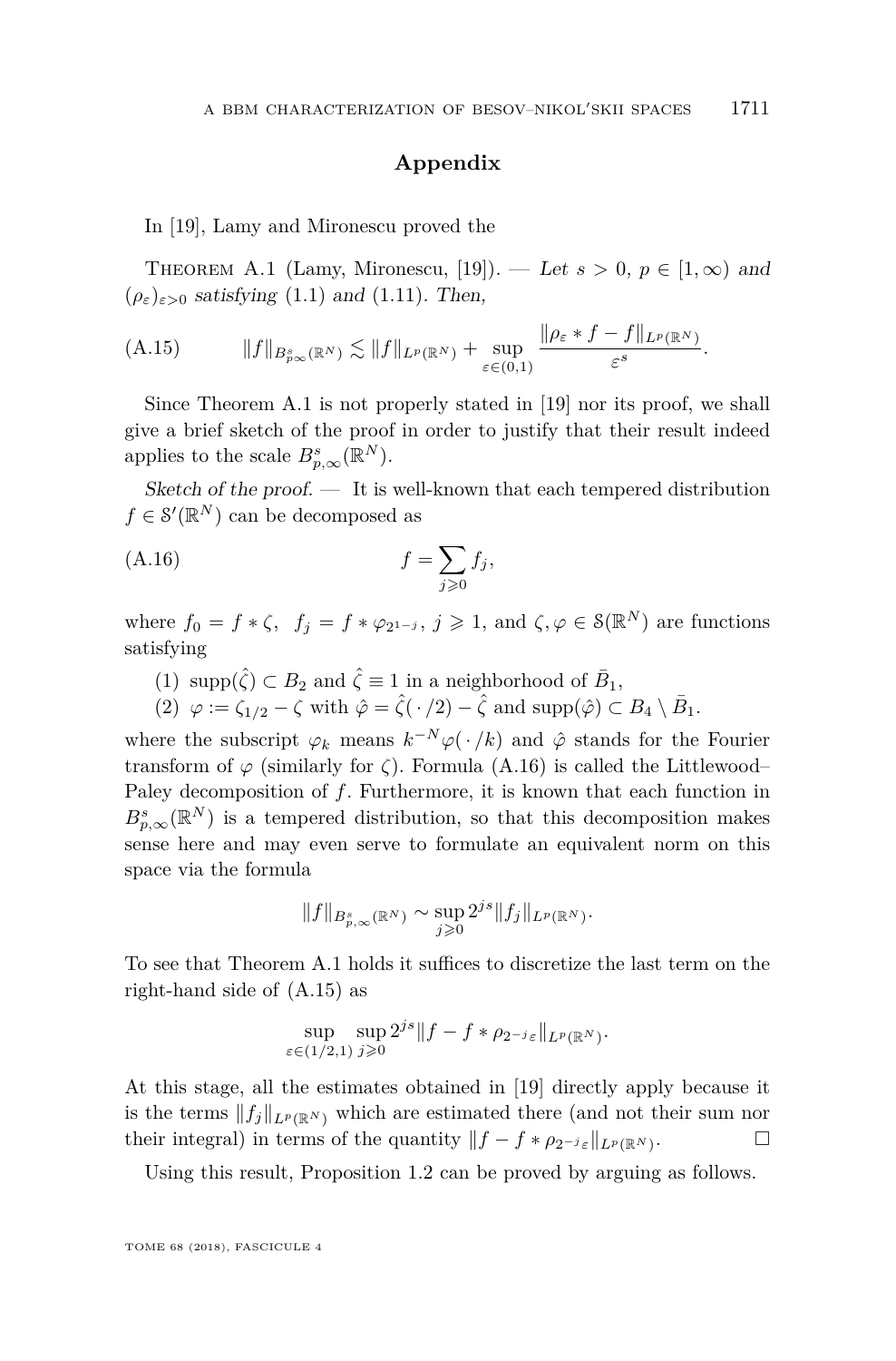Proof of Proposition [1.2.](#page-4-0) — Suppose without loss of generality that the  $\rho$ *ε*'s are compactly supported and that  $\text{supp}(\rho) \subset B_1$ . Also, up to replace  $\rho_{\varepsilon}$  by  $\frac{\rho_{\varepsilon}(h)+\rho_{\varepsilon}(-h)}{2}$ , we can always assume that each  $\rho_{\varepsilon}$  is even. Then, by the Jensen inequality,

$$
\frac{\|\rho_{\varepsilon} * f - f\|_{L^p(\mathbb{R}^N)}^p}{\varepsilon^{sp}} = \frac{1}{\varepsilon^{sp}} \int_{\mathbb{R}^N} \left| \int_{\mathbb{R}^N} \rho_{\varepsilon}(h) [f(x - h) - f(x)] dh \right|^p dx
$$
  

$$
\leqslant \int_{\mathbb{R}^N} \int_{B_{\varepsilon}} \rho_{\varepsilon}(-h) \frac{|f(x + h) - f(x)|^p}{\varepsilon^{sp}} dh dx
$$
  

$$
\leqslant \int_{\mathbb{R}^N} \int_{B_{\varepsilon}} \rho_{\varepsilon}(h) \frac{|f(x + h) - f(x)|^p}{|h|^{sp}} dh dx.
$$

Whence,

$$
\sup_{\varepsilon\in(0,1)}\frac{\|\rho_\varepsilon\ast f-f\|^p_{L^p(\mathbb R^N)}}{\varepsilon^{sp}}\lesssim \sup_{\varepsilon\in(0,1)}\int_{\mathbb R^N}\int_{\mathbb R^N}\rho_\varepsilon(h)\frac{|f(x+h)-f(x)|^p}{|h|^{sp}}\mathrm{d}h\mathrm{d}x.
$$

And so, by Theorem [A.1,](#page-41-0)  $f \in B_{p,\infty}^{s}(\mathbb{R}^{N})$ . The proof when  $\rho$  is not compactly supported follows by a simple comparison argument: cutting off  $\rho$  as  $\tilde{\rho} := \rho \mathbb{1}_{B_R}$  for some  $R > 0$  with  $|B_R \cap \text{supp}(\rho)| > 0$ , we clearly have  $\rho \geqslant \tilde{\rho}$ and [\(1.13\)](#page-4-1) implies that the same property holds for  $\tilde{\rho}$  instead of  $\rho$  (up to some multiplicative factor  $\|\rho\|_{L^1(B_R)}$  to make  $\tilde{\rho}_{\varepsilon}$  a sequence of mollifiers), i.e. that  $f \in B_{p,\infty}^s(\mathbb{R})$ *N*). □

#### BIBLIOGRAPHY

- <span id="page-42-5"></span>[1] F. Andreu-Vaillo, J. M. Mazón, J. D. Rossi & J. J. Toledo-Melero, Nonlocal Diffusion Problems, Mathematical Surveys and Monographs, vol. 165, American Mathematical Society, 2010.
- <span id="page-42-6"></span>[2] G. Aubert & P. Kornprobst, "Can the nonlocal characterization of Sobolev spaces by Bourgain et al. be useful to solve variational problems?", SIAM J. Numer. Anal. **47** (2009), no. 2, p. 844-860.
- <span id="page-42-7"></span>[3] H. BERESTYCKI, J. COVILLE & H.-H. Vo, "Persistence criteria for populations with non-local dispersion", J. Math. Biol. **72** (2016), no. 7, p. 1693-1745.
- <span id="page-42-2"></span>[4] B. Bojarski, L. Ihnatsyeva & J. Kinnunen, "How to recognize polynomials in higher order Sobolev spaces", Math. Scand. **112** (2013), no. 2, p. 161-181.
- <span id="page-42-3"></span>[5] R. Borghol, "Some properties of Sobolev spaces", Asymptotic Anal. **51** (2007), no. 3, p. 303-318.
- <span id="page-42-0"></span>[6] J. Bourgain, H. Brezis & P. Mironescu, "Another look at Sobolev spaces", in Optimal control and partial differential equations (Paris, 2000), IOS Press, 2001, p. 439-455.
- <span id="page-42-1"></span>[7] H. Brezis, "How to recognize constant functions. Connections with Sobolev spaces", Uspekhi Mat. Nauk **57** (2002), p. 59-74.
- <span id="page-42-8"></span>[8] A. M. Bruckner & E. Ostrow, "Some function classes related to the class of convex functions", Pac. J. Math. **12** (1962), no. 4, p. 1203-1215.
- <span id="page-42-4"></span>[9] D. Chiron, "On the definitions of Sobolev and BV spaces into singular spaces and the trace problem", Commun. Contemp. Math. **7** (2007), no. 4, p. 473-513.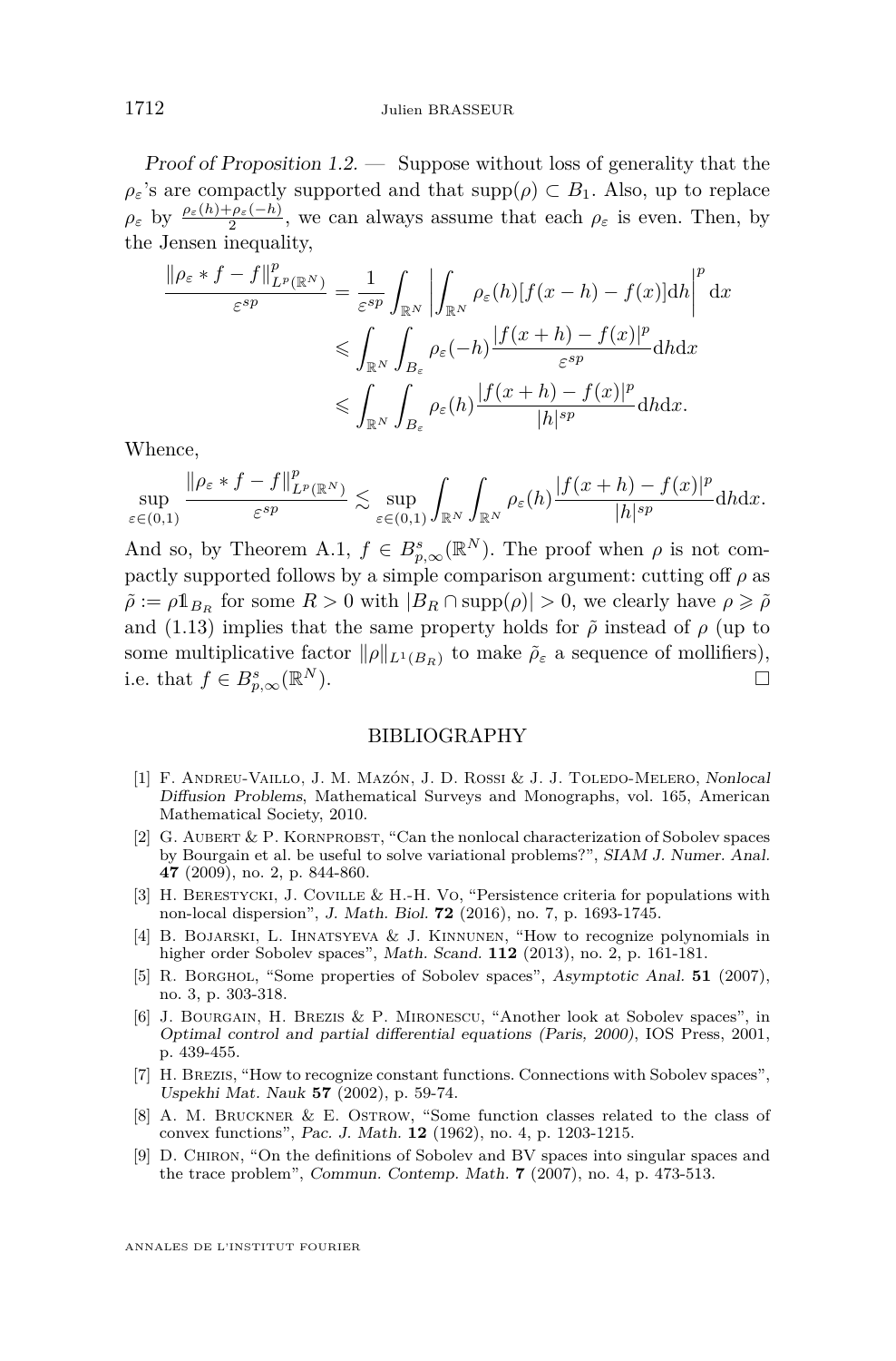- <span id="page-43-0"></span>[10] J. Dávila, "On an open question about functions of bounded variations", Calc. Var. Partial Differ. Equ. **15** (2002), p. 519-527.
- <span id="page-43-1"></span>[11] R. Ferreira, C. Kreisbeck & A. M. Ribeiro, "Characterization of polynomials and higher-order Sobolev spaces in terms of functionals involving difference quotients", Nonlinear Anal., Theory Methods Appl., Ser. A, Theory Methods **112** (2015), p. 199-214.
- <span id="page-43-19"></span>[12] A. Fiscella, R. Servadei & E. Valdinoci, "Density properties for fractional Sobolev spaces", Ann. Acad. Sci. Fenn., Math. **40** (2015), p. 235-253.
- <span id="page-43-10"></span>[13] G. Gilboa & S. Osher, "Nonlocal linear image regularization and supervised segmentation", Multiscale Model. Simul. **6** (2007), no. 2, p. 595-630.
- <span id="page-43-11"></span>[14] ——, "Nonlocal operators with applications to image processing", Multiscale Model. Simul. **7** (2008), no. 3, p. 1005-1028.
- <span id="page-43-5"></span>[15] G. E. Karadzhov, M. Milman & J. Xiao, "Limits of higher-order Besov spaces and sharp reiteration theorems", J. Funct. Anal. **221** (2005), no. 2, p. 323-339.
- <span id="page-43-6"></span>[16] V. I. KOLYADA & A. K. LERNER, "On limiting embeddings of Besov spaces", Stud. Math. **171** (2005), no. 1, p. 1-13.
- <span id="page-43-13"></span>[17] J. K. Kowalski, "A method of approximation of Besov spaces", Stud. Math. **96** (1990), no. 2, p. 183-193.
- <span id="page-43-22"></span>[18] M. Kuczma, An Introduction to the Theory of Functional Equations and Inequalities. Cauchy's Equation and Jensen's Inequality, Birkhäuser, 2009, edited by A. Gilányi, xiv+595 pages.
- <span id="page-43-9"></span>[19] X. Lamy & P. Mironescu, "Characterization of function spaces via low regularity mollifiers", Discrete Contin. Dyn. Syst. **35** (2015), no. 12, p. 6015-6030.
- <span id="page-43-7"></span>[20] V. Maz'ya & T. Shaposhnikova, "On the Bourgain, Brezis and Mironescu theorem concerning limiting embeddings of fractional Sobolev spaces", J. Funct. Anal. **195** (2002), no. 2, p. 230-238.
- <span id="page-43-14"></span>[21] S. M. NIKOL'SKII, Approximation of Functions of Several Variables and Embedding Theorems, Die Grundlehren der mathematischen Wissenschaften, Springer, 1975, viii+420 pages.
- <span id="page-43-2"></span>[22] A. C. PONCE, "An estimate in the spirit of Poincaré's inequality", J. Eur. Math. Soc. **6** (2004), p. 1-15.
- <span id="page-43-3"></span>[23]  $\longrightarrow$ , "A new approach to Sobolev spaces and connections to Gammaconvergence", Calc. Var. Partial Differ. Equ. **19** (2004), no. 3, p. 229-255.
- <span id="page-43-17"></span>[24] J. Simon, "Sobolev, Besov and Nikolskii fractional spaces: Imbeddings and Comparisons for Vector Valued Spaces on an Interval", Ann. Mat. Pura Appl. **157** (1990), no. 1, p. 117-148.
- <span id="page-43-4"></span>[25] D. Spector, "Characterization of Sobolev and BV Spaces", Dissertation **78** (2011).
- <span id="page-43-15"></span>[26] S. A. Stasyuk & S. Y. Yanchenko, "Approximation of functions from Nikolskii-Besov type classes of generalized mixed smoothness", Anal. Math. **41** (2015), p. 311- 334.
- <span id="page-43-12"></span>[27] J. Trageser, "Local and nonlocal models in Thin-Plate and Bridge Dynamics", Dissertation, Theses and Student Research Paper in Mathematics **64** (2015).
- <span id="page-43-16"></span>[28] H. Triebel, Theory of Function Spaces, Monographs in Mathematics, no. 78, Birkhäuser, 1983.
- <span id="page-43-20"></span>[29] ——— , Fractals and Spectra Related to Fourier Analysis and Function Spaces, Monographs in Mathematics, no. 91, Birkhäuser, 1997, viii+271 pages.
- <span id="page-43-18"></span>[30] ——— , Interpolation theory, Function Spaces, Differential Operators, Monographs in Mathematics, Wiley-VCH, 1998.
- <span id="page-43-21"></span>[31] ———, The Structure of Functions, Monographs in Mathematics, no. 97, Birkhäuser, 2001, xii+425 pages.
- <span id="page-43-8"></span>[32] ——— , "Limits of Besov norms", Arch. Math. **96** (2011), no. 2, p. 169-175.